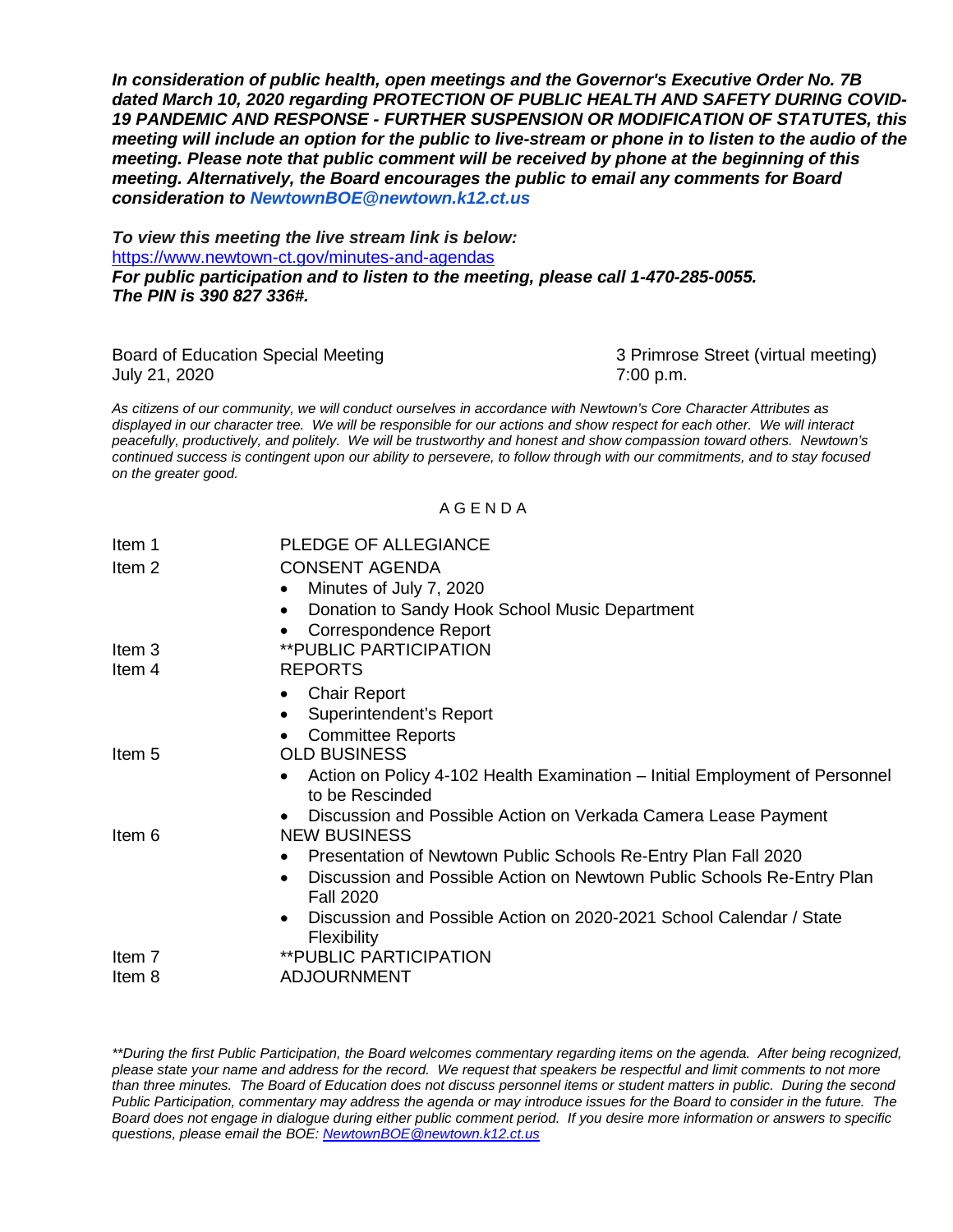#### **Board of Education Newtown, Connecticut**

Minutes of the Board of Education meeting held virtually on July 7, 2020 at 6:45 p.m.

M. Ku, Chair **M. Ku, Chair** L. Rodrigue D. Delia, Vice Chair (9:09 p.m.) A. Uberti D. Cruson, Secretary **R. Bienkowski**<br>
D. Leidlein 1996 D. Leidlein J. Vouros 2 Press R. Harriman-Stites 8 Public D. Zukowski

- 
- 
- 

Mrs. Ku called the meeting to order at 6:45 p.m. with Board members joining virtually and members of the public joining by phone. The meeting was also being recorded. Board members on video were Michelle Ku, Dan Cruson, Debbie Leidlein, Rebekah Harriman-Stites, Deb Zukowski, and John Vouros by phone. The staff attending included Dr. Rodrigue, Anne Uberti, Ron Bienkowski, Frank Purcaro, and Bob Gerbert.

MOTION: Mr. Cruson moved that the Board of Education go into executive session to discuss the Superintendent's contract. Mrs. Harriman-Stites seconded. Motion passes unanimously.

Item 1 – Executive Session

Executive session ended at 7:08 p.m.

Item 2 – Pledge of Allegiance

Item 3 – Consent Agenda

MOTION: Mrs. Leidlein moved that the Board of Education approve the consent agenda which includes the minutes of June 16, 2020 and June 25, 2020 and the correspondence report Mr. Cruson seconded. Motion passes unanimously.

#### Item 4 – Public Participation

#### Item 5 – Reports

Chair Report: Mrs. Ku was adding two Board meetings on July 21 and August 4 due to the amount of work we will address to get our schools open in the fall. When Sandy Roussas came to our meeting regarding the fund balance policy she offered to attend their meeting for their follow-up discussion which she, Dr. Rodrigue and other Board members attended. Ned Simpson explained why the education non-lapsing fund should be under the capital projects and non-recurring fund heading and the Board of Finance added the description of the account so it now indicates this is a Board of Education Education Non-lapsing Fund. The special session of the legislature next week will address security officer accountability and wanting to remove all SROs from the schools. She, Chief Viadero and Dr. Rodrigue sent a letter to members stating how important they are for our students.

Dr. Rodrigue explained SROs are School Resource Officers which are police officers who work with students and families if there is a disciplinary action so they are the first point of contact with the administration. SSOs are security officers who are armed but not part of the police department but part of the Board of Education. They work with students but are there for security. We want our students and families to be comfortable working with the police.

Superintendent's Report: Dr. Rodrigue was sending families a communication on the re-entry plan on Thursday and provide a timeline and an opportunity for parents to meet with her. This will also include a survey for parents to indicate the option of sending their children back to school or keeping them home and also if they will utilize our transportation. This letter would also include work with our discussions with high school students and invite parents to a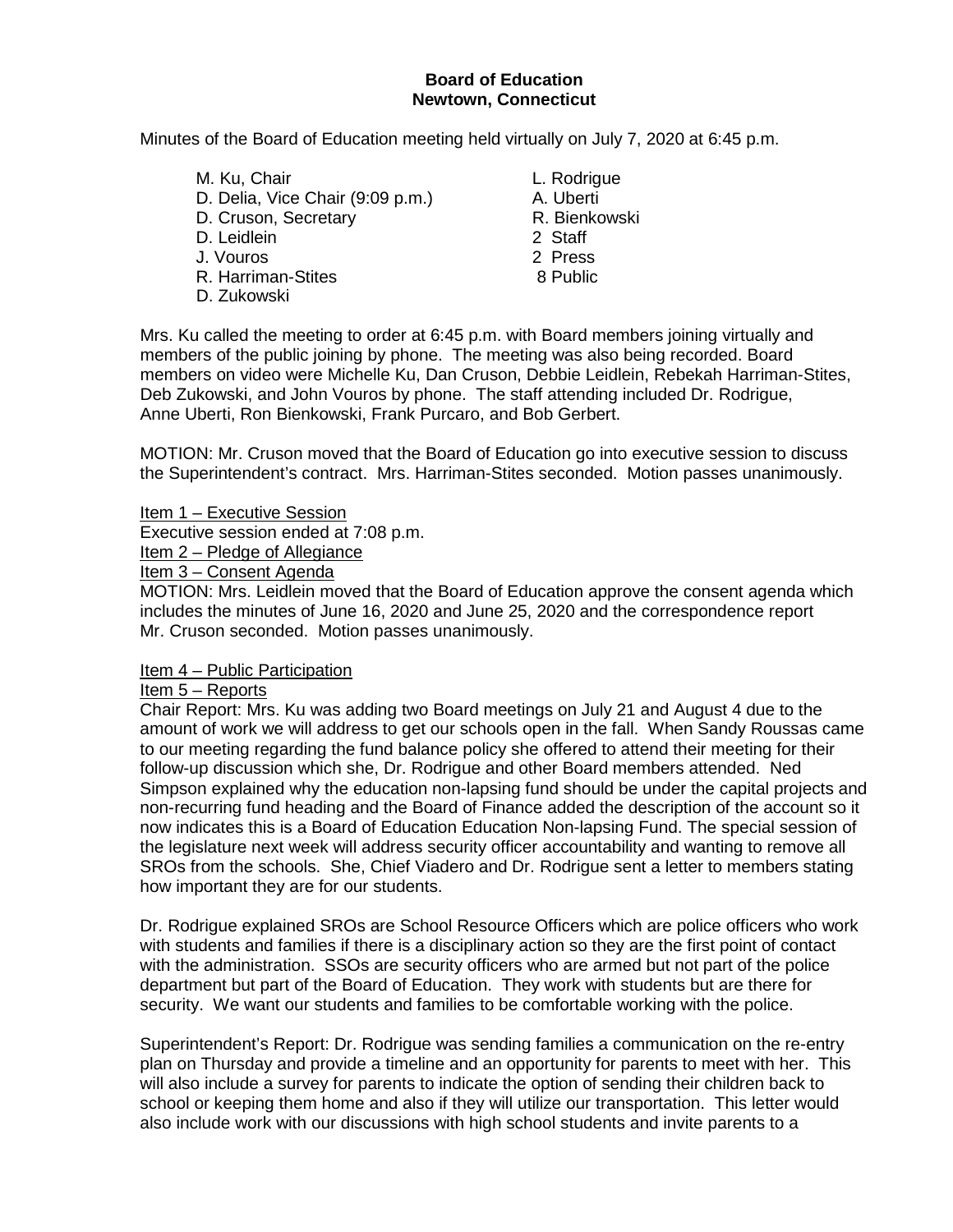#### Board of Education **-2-** Figure 2020 **July 7, 2020**

community conversation on diversity and equity. We are also entering negotiations for the administrators contract. We started our ESY summer school program this week and thanked the entire special education department and Deb Petersen. They had to overcome obstacles to be sure students were safe.

#### Committee Reports:

Mrs. Harriman-Stites reported on the Policy Committee. They are discussing the distance learning policy and also going through personnel policies with one to be rescinded this evening.

Mr. Cruson said the Communications Subcommittee met yesterday and their newsletter will go out later this week. We discussed our next newsletter in November and decided to focus on work being done toward equality and diversity. Dr. Rodrique will write an article on the district vision and there will be articles on what we will be teaching and the goals.

Mr. Bienkowski reported that the CIP, Facilities and Finance Subcommittee met and Attorney Matt Ritter was there to discuss the non-lapsing fund and he was going to develop a regulation on things discussed. We also reviewed the CIP and the committee finalized it for tonight's meeting. Also, he decided to make the salary adjustments approved at the previous meeting a budget adjustment.

#### Item 6 – Old Business

CIP:

MOTION: Mr. Cruson moved that the Board of Education approve the Board of Education CIP. Mrs. Harriman-Stites seconded.

Mr. Bienkowski referred to the third page of the CIP which included notes on the various projects. All projects with the exception of four were moved forward by one year with a 6% construction inflation factor added to the previously approved plan. The committee was in agreement with these.

Mrs. Ku would like to see the property next to Hawley School be included in a later year given we are seeing increased enrollment and we should be prepared to deal with an increase. Ms. Zukowski said it's a question of whose authority it is to put it on the plan. The Board of Education is not allowed to buy property. It would be on the shoulder of the Board of Selectman regarding real estate purchasing.

#### Mrs. Ku asked who would put it on the CIP.

Ms. Zukowski said if the Board of Selectman doesn't support it, it won't be considered. Mrs. Ku said this is a 10-year plan and she wouldn't depend on the same people being in office then. She was willing to give up her quest if no one else was interested in doing that.

Mr. Vouros felt it should be brought up every year. The school and PTA stated why we need it and he is in complete agreement with Mrs. Ku.

MOTION: Mrs. Ku moved to amend the 10-year CIP to add back the Hawley project in year six. Mr. Vouros seconded.

Mrs. Harriman-Stites felt year six seemed like an expensive year. It might make sense to put it earlier on the plan.

Mr. Bienkowski said whenever the property gets developed it would completely be off the table. Mrs. Ku suggested changing it to year five.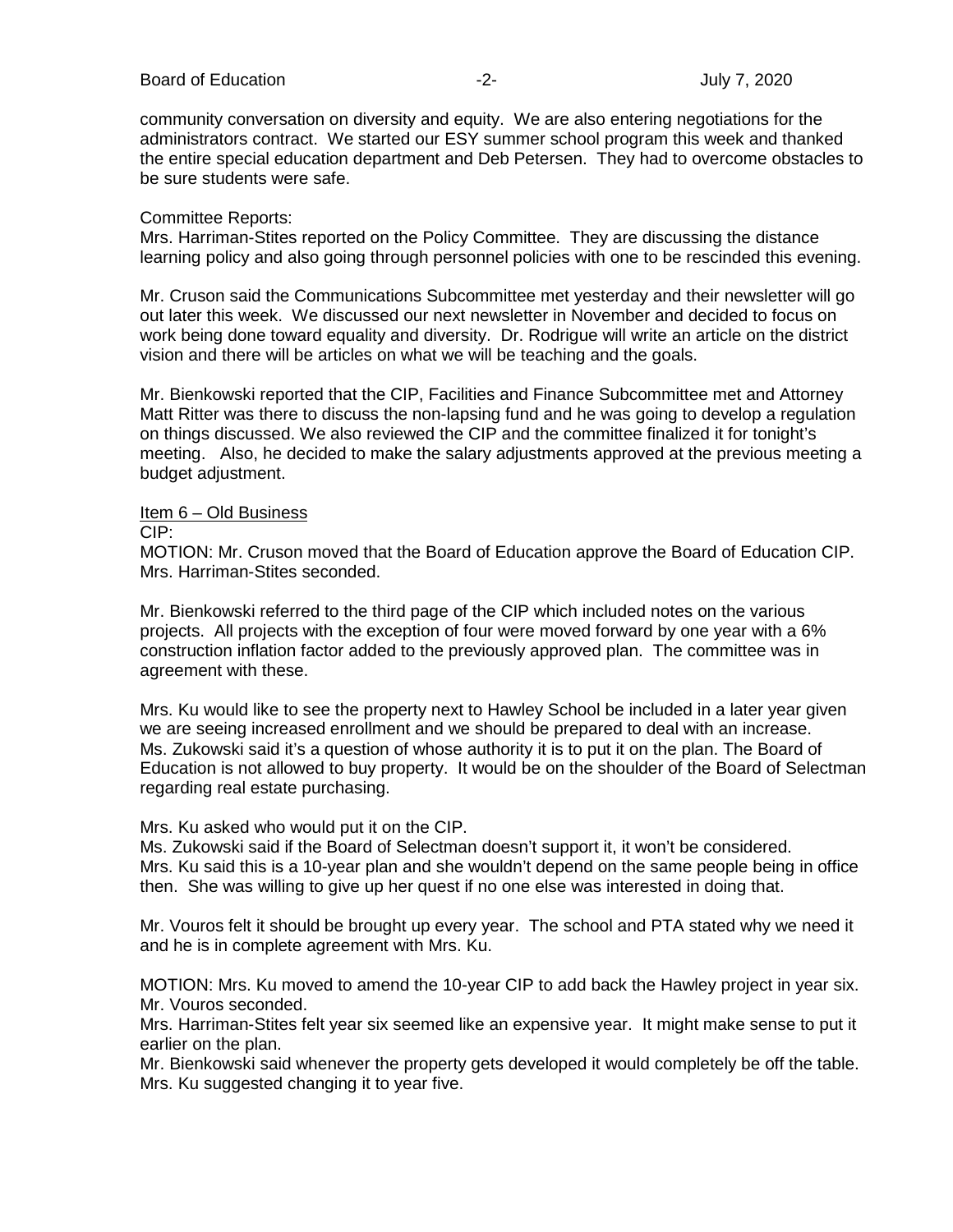Board of Education **Contains the Contract Contains a S**-3- **July 7, 2020** 

Mr. Leidlein said this was never on the Board of Education CIP before. If the Board of Education approaches the Board of Selectman to ask to look at it together that seems a better approach than taking up funds in the CIP just to entertain a conversation that might not have any legs.

Mr. Vouros felt we should ask Dr. Rodrigue each year to approach the First Selectman with reasons why it should be purchased.

Ms. Zukowski said this could be something the Facilities Committee would handle to get more information.

Vote: 6 nays Motion fails.

Vote on main motion: 5 ayes, 1 abstained (Mrs. Leidlein off screen) Motion passes.

#### Budget Adjustments:

MOTION: Mrs. Leidlein moved that the Board of Education approve the budget adjustments related to salary adjustments. Mrs. Harriman-Stites seconded.

Mr. Bienkowski stated that these take into account the salary adjustments made at the June 16 meeting.

Motion passes unanimously.

Policies:

MOTION: Mrs. Leidlein moved that the Board of Education approve Policy 5145.14 On-Campus Recruitment. Mrs. Harriman-Stites seconded.

Mrs. Harriman-Stites received comments and included suggested information.

Ms. Zukowski asked why the last sentence in paragraph three was removed regarding the Board posting information about these school options on its website.

Mrs. Harriman-Stites said we didn't want to lock us into putting everything on the website and wanted the policy to be in line with our current practice. Parents can contact school counselors for information.

Ms. Zukowski questioned why the ESSA information was being deleted in the box on the first page and the added wording above it.

Mrs. Harriman-Stites said that is just background information for the Policy Committee. For the added statement, we felt like the language covered that parents should have to re-opt out annually. That's a better approach rather than have things fall through the cracks. Vote: Motion passes unanimously,

#### Policy 5145.2

MOTION: Mrs. Harriman-Stites moved that the Board of Education approve Policy 5145.2 Activism and Dissent. Mr. Cruson seconded.

Mrs. Harriman-Stites said there were a few changes made adding the word "school" before days on the first page and on the second page removing the word false" in #4 and "imminently" in #5. Motion passes unanimously.

#### Item 7 – New Business

Preliminary Distance Learning Survey Results:

Dr. Purcaro spoke about the results of the survey and mentioned the number of responses by grade levels. This will help us make informed decisions for the re-entry plan.

Mrs. Uberti said one of the reassuring things about this survey is there are definite themes that are consistent with anecdotal information we have been receiving. It is clear what the priorities are as we plan for the fall. The majority of the comments overlapped with the questions and the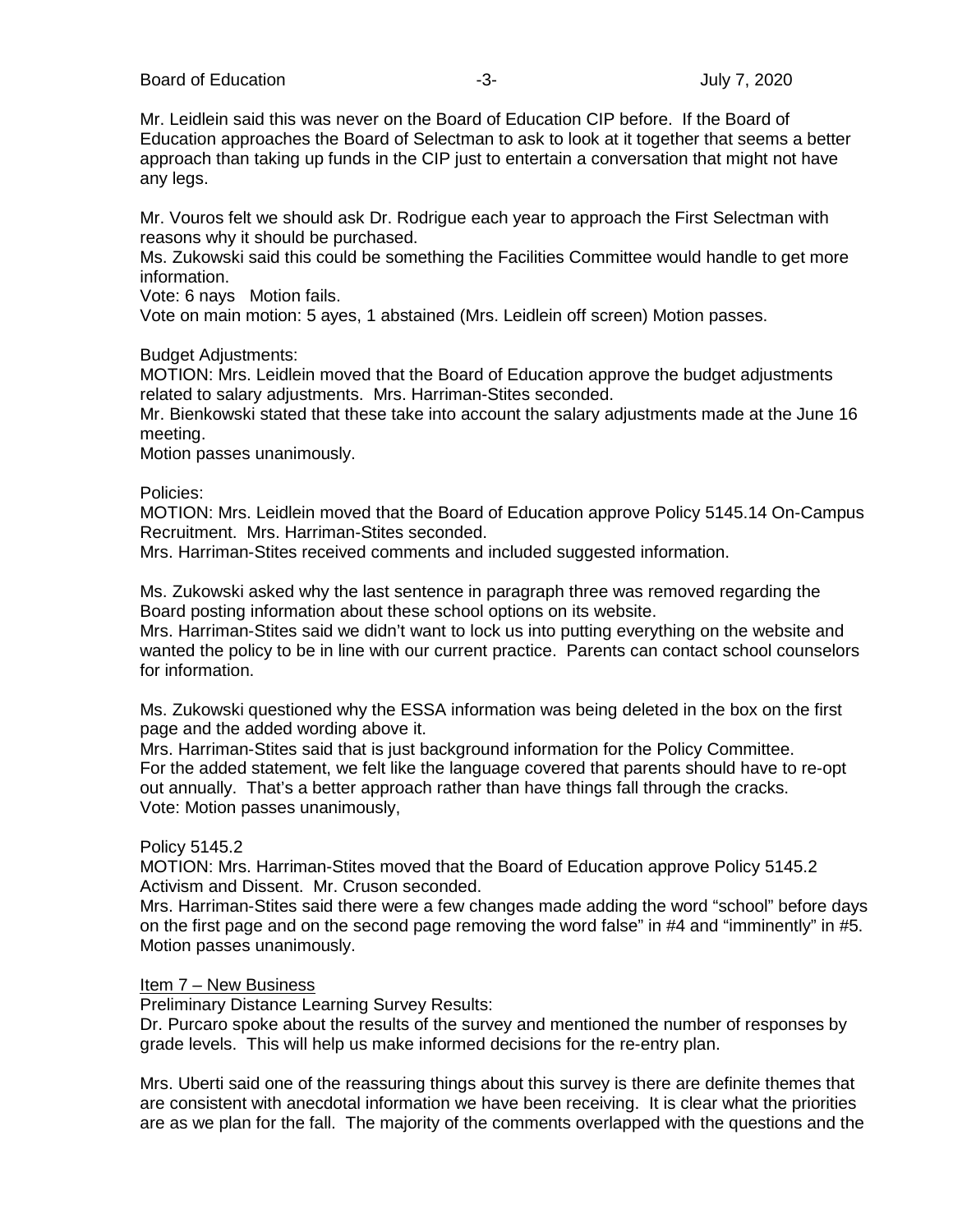same themes were present. A couple of people reached out regarding the lack of a schedule or accountability that had to do with grading. Teachers found it added more to their plate because they found students were not responsible completing assignment or available for live sessions. There were many positive comments on teachers and how credible it was. There were some inconsistencies or specifics to family situations.

Mr. Cruson said the survey results confimed that the lack of live teaching was a big point for many and he hoped we can improve by having more live lessons. Mrs. Uberti agreed.

Ms. Zukowski asked if the Board could see the entire survey and answers. Mrs. Uberti said it's very hard to see it visually because of multiple responses for many questions.

Mrs. Ku said that seeing the actual format would be helpful.

Mrs. Harriman-Stites was not surprised with the results. She asked if there have been conversations with staff if we have distance learning again.

Mrs. Uberti said we are moving at a different direction and will be prepared. There was a lot of anxiety for teachers and students. We are hoping to create model lessons for what an effective on line lesson will be for teachers and students.

Dr. Rodrigue said we've had these conversations from the onset. It definitely was not just the technology. Teachers were feeling the same way as parents in the end. We will make sure there's a balance so scheduling lessons works for everyone.

#### Re-Entry Plan:

Dr. Rodrigue pointed out some highlights of the state plan which provides flexibility and includes requirements and recommendations. The three phases are based on current, future and changing health trends. All students will return in the fall. The hybrid model is 50% distance learning and 50% in person.

We have to be prepared for all three plans and we will have to articulate what those phases will look like. We have to maximize social distancing. All principals have been instrumental in this part of the plan and Bob Gerbert has looked for spaces in the buildings for the six foot distancing. Facemasks are mandated and that will make the difference in how parents feel sending children back. Another critical piece is training for staff prior to the opening of school so they have a depth of understanding what social distancing means and what to do if a student takes a mask off as well as the cleaning protocols. We need to move to another phase if necessary. Another requirement is cohorting to keep students together by grade level. There are a lot of interpretations on this. We are supposed to be creative in how we apply the recommendations and mandates. With buses, you may want assigned seats by grade levels sitting together. Our re-entry committee is meeting weekly with six subcommittees including Governance, School Operations, Facilities, Wellness and Mitigation, Social Emotional Learning, and Instruction and Technology. We have already defined work days next week to work on a final draft. She will have dates for parents to meet with her to talk about the plan. We just sent out a survey to staff with questions about returning to work and factors if someone needs to work remotely.

Ms. Zukowski said page 19 talked about illness and staying home. Once illness enters a household it finds a way to each person. Is there any discussion about quarantining at the household level and can it change from distance learning and then back?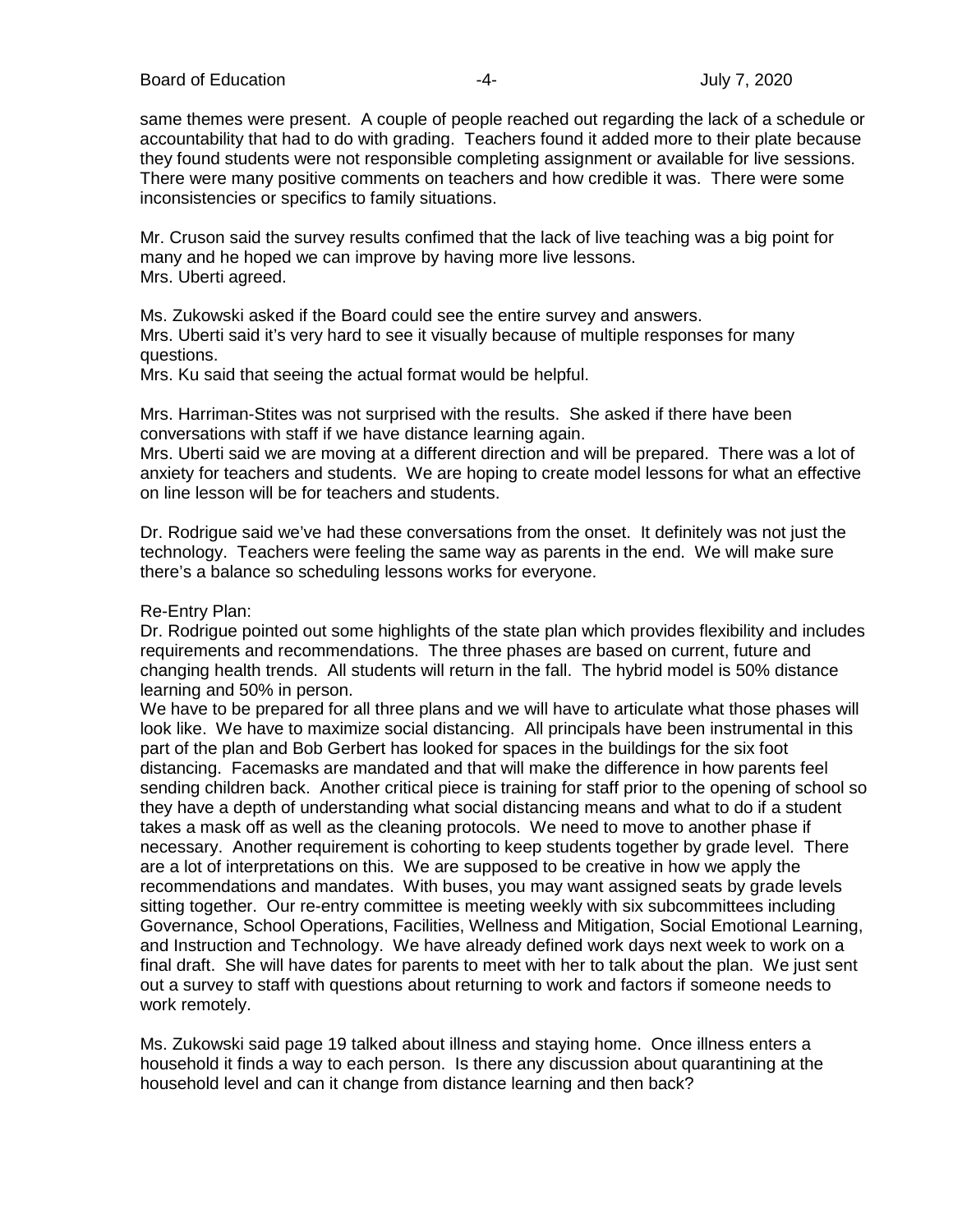Board of Education **-5-** Formulation **-5-** Formulation of Education **July 7, 2020** 

Dr. Rodrigue said the state will be providing guidance around thresholds for different situations in households and possible quarantining the classrooms. We are in the process of getting state guidance on the answers for different scenarios.

Mrs. Ku said Donna Culbert has been in these discussions and it will be largely up to her and health professionals on how we deal with these situations. Dr. Rodrigue will make sure it's clearly articulated in the plan.

Mrs. Ku said it's due to the state July 24 and will come to the Board on July 21. Dr. Rodrigue will have a draft to the Board to review and have time to send questions or comments.

Mrs. Leidlein asked if there will be a mechanism where parents could access information regarding cases to make decisions for their families.

Dr. Rodrigue said she has had discussions with Donna Culbert on this and she will revisit that with her. It would be helpful for parents to have that information. She thinks it will be very public.

Mrs. Ku said the state has indicated that once you submit the proposal there will be revisions and updates, which is reassuring.

Dr. Rodrigue stated they want us to be prepared for the three phases.

#### 2020-2021 Calendar:

MOTION: Mrs. Harriman-Stites moved that the Board of Education approve the revisions to the 2020-2021 school calendar. Mr. Cruson seconded.

Dr. Rodrigue said this change speaks to the re-entry plan and training requirements for staff. Some districts were even looking at reducing the 180-day requirement to make it possible to put in days for staff training. We need time so she proposed we use the opportunity with our 182 school days to start students two days later which doesn't change end date. Students would report on September  $2<sup>nd</sup>$  and teachers would use those two full days preparing for students to come back to make sure all protocols and safety mechanisms are in place. It would reduce students to 180 days but doesn't change rest of the calendar. Motion passes unanimously.

First Read of Policy 4-102 Health Examination – Initial Employment of Personnel: Mrs. Harriman-Stites said we found most districts do not require a health exam prior to employment. We decided to rescind this policy which would also help save the district money.

#### Payment of Verkada Cameras:

Mrs. Ku said at their meeting last week the Board of Finance added the Board of Education prepayment on the Verkada cameras and asked if we could rescind that decision since the check has not been sent yet. She asked the Board of Finance Chair if she had any further comments. We received one from Matt Mihalcik and Keith Alexander who shared that returning students to school could change the financial needs of the district.

Mrs. Harriman-Stites read comments from the Board of Finance members and watched the video. They had some of the hesitation around the prepayment that we had. She asked if anything changed that would add to the discussion we had on this topic.

Mrs. Ku said they expressed a lot more concern about specific aspects than our conclusion on the matter.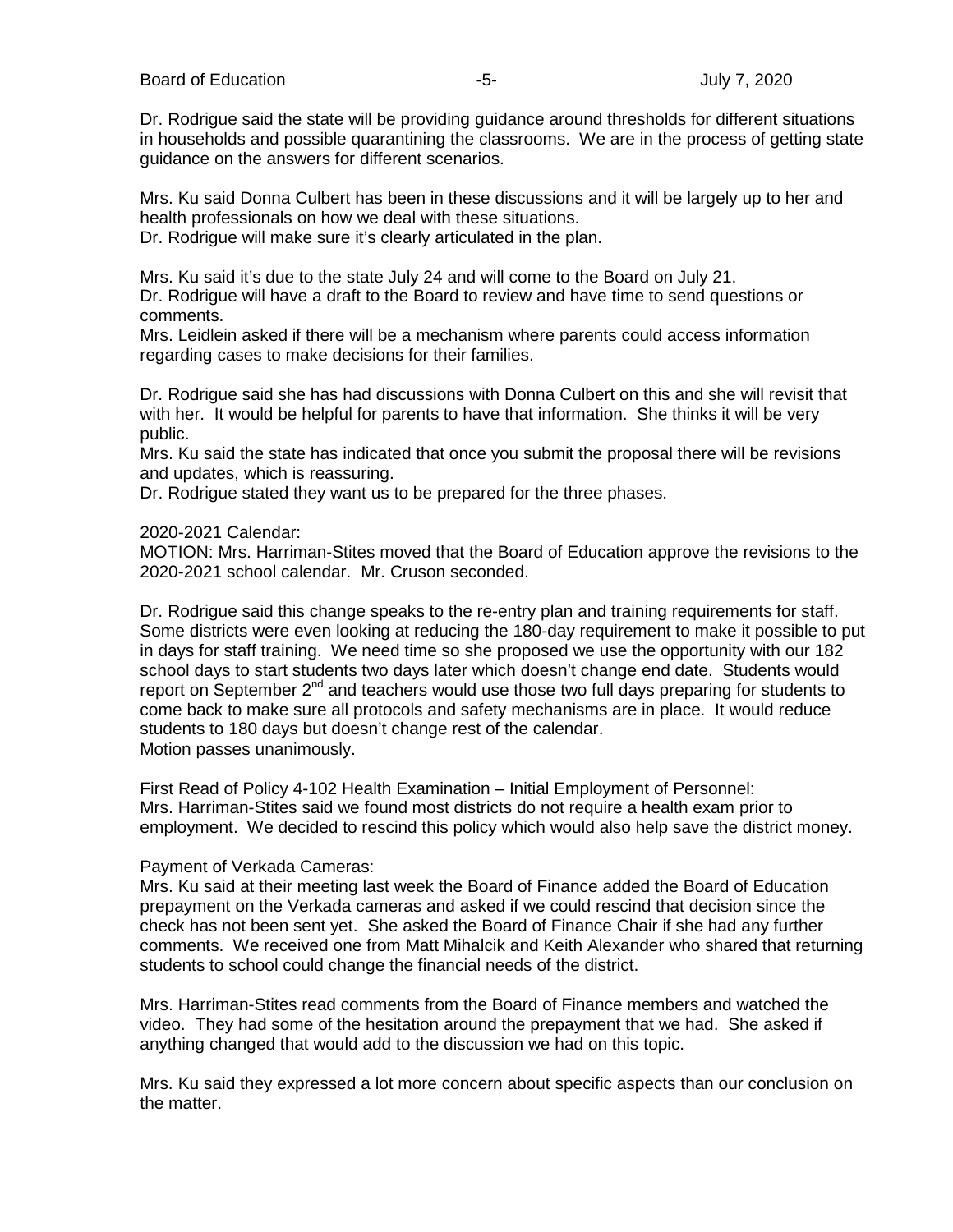Board of Education **-6-** Figure 1.1 The Section of Education **-6-** Figure 1.1 The Section 1.1 The Section 1.1 The Section 1.1 The Section 1.1 The Section 1.1 The Section 1.1 The Section 1.1 The Section 1.1 The Section 1.1

Mr. Bienkowski said when we talked about the balance in the non-lapsing account because the award was made for the engineering firm for the Hawley School project, our account was decreased by \$249,900 and not the original cost of \$300,000 so our non-lapsing account has increased by \$150,000. This happened after the Board of Finance discussion.

Ms. Zukowski wanted to be sure we have the correct balance available today in the non-lapsing account and the expected cost for COVID recovery for our next budget year. The amount we have to spend for COVID pandemic is going to eclipse what we have in the non–lapsing account and current year expected balance. The amount was estimated at \$1.2M and asked what the numbers were now.

Dr Rodrigue said the \$1.2M was not related to COVID expenditures but how much was in the non-lapsing account. We are in the process of putting that together.

Mr. Bienkowski said the current balance in the non-lapsing account is \$270,000. The current estimate in the current year is about \$800,000 so we are above a million dollars. We have the Cares Act for \$130,000, the NOVO balance of \$16,000, and the operating budget balance for the Verkada payment in 2020-2021 is \$125,000.

Mr. Vouros said that based on all discussions with the Re-Entry Committee there has been no discussion of how much money we will need to spend to enact the plan and have no idea until the plan is finalized.

Dr. Rodrigue understands the concerns. We spoke with Verkada that there would be no other savings. The only positive is to pay that year in advance to offset the operating plan in that year.

Mr. Delia jointed the meeting at 9:09 p.m.

Mrs. Harriman-Stites said the Board of Education had a lengthy conversation about this issue and to assume we didn't think about all of the aspects is troubling. The action we took was in line what other boards have been asking us to do and look at the future. Taking \$125,000 of the budget the next couple of years makes financial sense. She would not be in favor of rescinding the previous decision.

Mrs. Ku said we can have a motion to hold the payment for a period of time.

Mr. Bienkowski said the payment is on the books now and was generated before the end of June so it would be recorded. The check is in his office and will not be released until everyone is in agreement. It's been booked as an expense.

Ms. Zukowski said in that respect there wouldn't be a problem to wait until we know the expenditure for the re-entry plan. She sees no reason why we can't wait two more weeks to see the cost for the re-entry.

Mr. Cruson asked when we had to make the decision for our transfer to the non-lapsing account.

Mrs. Ku said that takes place in August.

MOTION: Mrs. Zukowski moved to hold the check until our next meeting. Mr. Vouros seconded. Mrs. Leidlein was not opposed to this motion but asked how realistic it would be for us to have numbers in two weeks regarding what will happen in the fall. Things could reverse themselves. At what point do we say that's an incredible amount to spend and that the cost outweighs the benefit.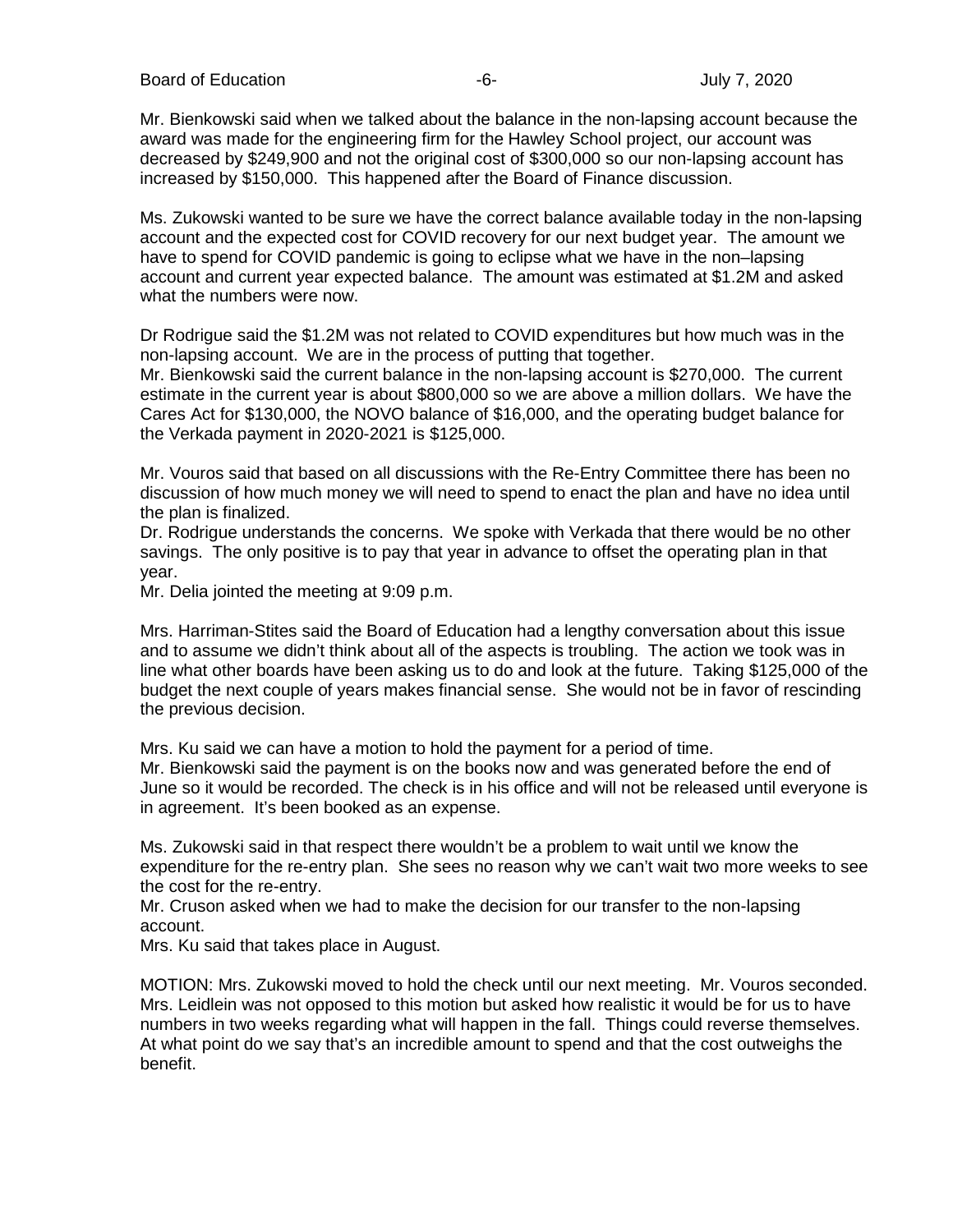Board of Education **Contains the Contract of Education** of Education **-7-** 2020

Mrs. Ku said this action is consistent with the idea repeatedly expressed by other boards to spend down as we go. She understands the Board of Finance feels we would need this for COVID expenses.

Mrs. Harriman-Stites would be willing to wait until the next meeting. She believes in showing good faith between boards. She watched the video and was disappointed with interaction between the Board of Finance and Board of Education and is concerned about the lack of faith in our decision making.

Mr. Delia didn't support the motion but supports the Board's decision and that it was important to stand by our decisions. He feels like the decision was made and it was made by a group of people that debated it and voted.

Vote: 4 ayes, 3 nays (Mr. Delia, Mrs. Leidlein, Mrs. Harriman-Stites) Motion passes.

Resolution Regarding Equity and Diversity:

Dr. Rodrigue feels this is a good starting point. She spoke to many students and alumnae as well and has had honest conversations with family members who have shared some experiences they have had in the community and schools related to racism and bias. She thanked Dr. Ku and Mrs. Harriman-Stites who helped with this resolution.

MOTION: Mrs. Harriman-Stites moved that the Board of Education approve the resolution regarding equity and diversity. Mrs. Leidlein seconded.

Mrs. Harriman-Stites felt this was a very good start and grateful this was coming forward and read the resolution.

Ms. Zukowski said it was well-written and thorough but had a question on the fourth bullet on page two and including bullying and harassment.

Dr. Rodrigue said the thinking behind that bullet was that we wanted to frame racism to make sure there was a clear protocol and highlight racism separate from other areas. Mrs. Harriman-Stites felt the feedback from the community was around the lack of safe clear protocol around racism. We want people to be safe to report these incidences. There is a feeling of mistrust, that trust needs to be built, and this is a step to do that.

Mr. Cruson thought we already had a protocol in place for these items. Mrs. Harriman-Stites said there is an anonymous tip line but not about racism. We recently updated our racial harassment policy and will look at that again.

Mr. Cruson said this sounded like we didn't have anything in place.

Mrs. Harriman-Stites said we have a mechanism for reporting it but not recording it. Dr. Rodrigue said this resolution isn't about what we don't have. We may have protocols in place but this says we will do this in a consistent way.

Mr. Cruson said if we have mechanisms in place it is better to resolve to review and refine mechanisms to modify the language in the fourth bullet.

Mrs. Ku said this point is to make it clear students feel safe about reporting things.

Mr. Cruson felt there is a misconception that things are missing which we already had in place. Saying "review and employ" would be alright.

Mr. Delia loved the resolution but thought there should be a timeline when we will get this work done.

Mrs. Harriman-Stites liked that too but that would mean Dr. Rodrigue having to look at it again.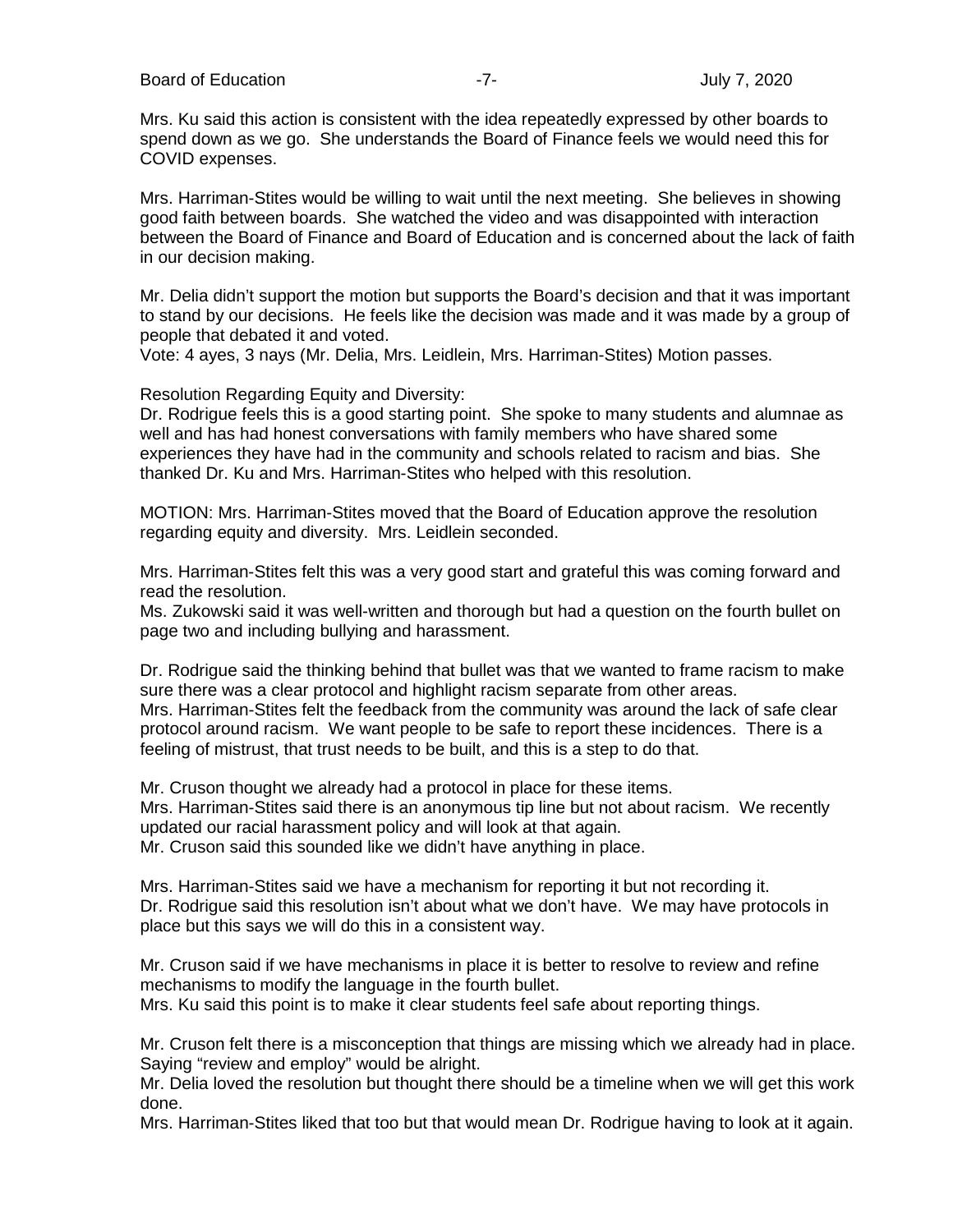Dr. Rodrigue said she has not seen that in a resolution. However, she sees this as the framework with ongoing updates.

Ms. Zukowski said in bullet four the public is holding the district administration and Board of Education accountable. She asked if there would be a protocol in reporting the incidents to the superintendent and the Board of Education if we are held accountable.

Mrs. Ku did not have an objection.

Ms. Zukowski wants the Board of Education to be informed.

Dr. Rodrigue said we keep all of that data.

Mrs. Leidlein said we are discussing a very timely resolution. We could request from the administration a quarterly report as to the progress being made and reports coming in with the anonymity of students being maintained. This doesn't need to be part of the resolution but just give Dr. Rodrigue the directive to do this.

Mr. Delia said regarding reporting to the Board, he was concerned because we serve as a board and information could come to us before we need to have it which would make it difficult, for example, for us to serve at a grievance.

Mr. Cruson referred to bullet one and felt these are items not in the purview of the Board of Education, but for the administration.

Mrs. Ku said we have oversight over the district but curriculum does come to the Board. We have purview over all of these things but can delegate to the superintendent.

Mr. Cruson said it should say "support the development of academic pathways…."

Mrs. Ku reviewed the three changes which are adding "supports the development of" in bullet one, adding "records and reports" to bullet four, and adding "review and employ" to bullet five. Vote on the motion with these changes: Motion passes unanimously.

#### Item 8 – Public Participation

MOTION: Mr. Cruson moved that the Board of Education go into executive session regarding the evaluation of the Superintendent and invite Dr. Rodrigue. Mrs. Harriman-Stites seconded. Motion passes unanimously.

Item 9 – Executive Session

Executive session began at 9:57 p.m.

#### Item 10 – Public Session

MOTION: Mr. Delia moved that the Board of Education extend the employment contract of Dr. Lorrie Rodrigue as Superintendent of Schools, through and including June 30, 2023, and MOVE FURTHER that the Board Chairperson be authorized to finalize and execute the employment contract with Dr. Rodrigue for the period July 1, 2020 through June 30, 2023. Mrs. Leidlein seconded. Motion passes unanimously.

MOTION: Mr. Delia moved to adjourn. Mrs. Harriman-Stites seconded. Motion passes unanimously.

#### Item 11 – Adjournment

The meeting adjourned at 10:40 p.m.

Respectfully submitted:

\_\_\_\_\_\_\_\_\_\_\_\_\_\_\_\_\_\_\_\_\_\_\_\_\_\_\_\_\_\_\_\_\_\_\_\_\_\_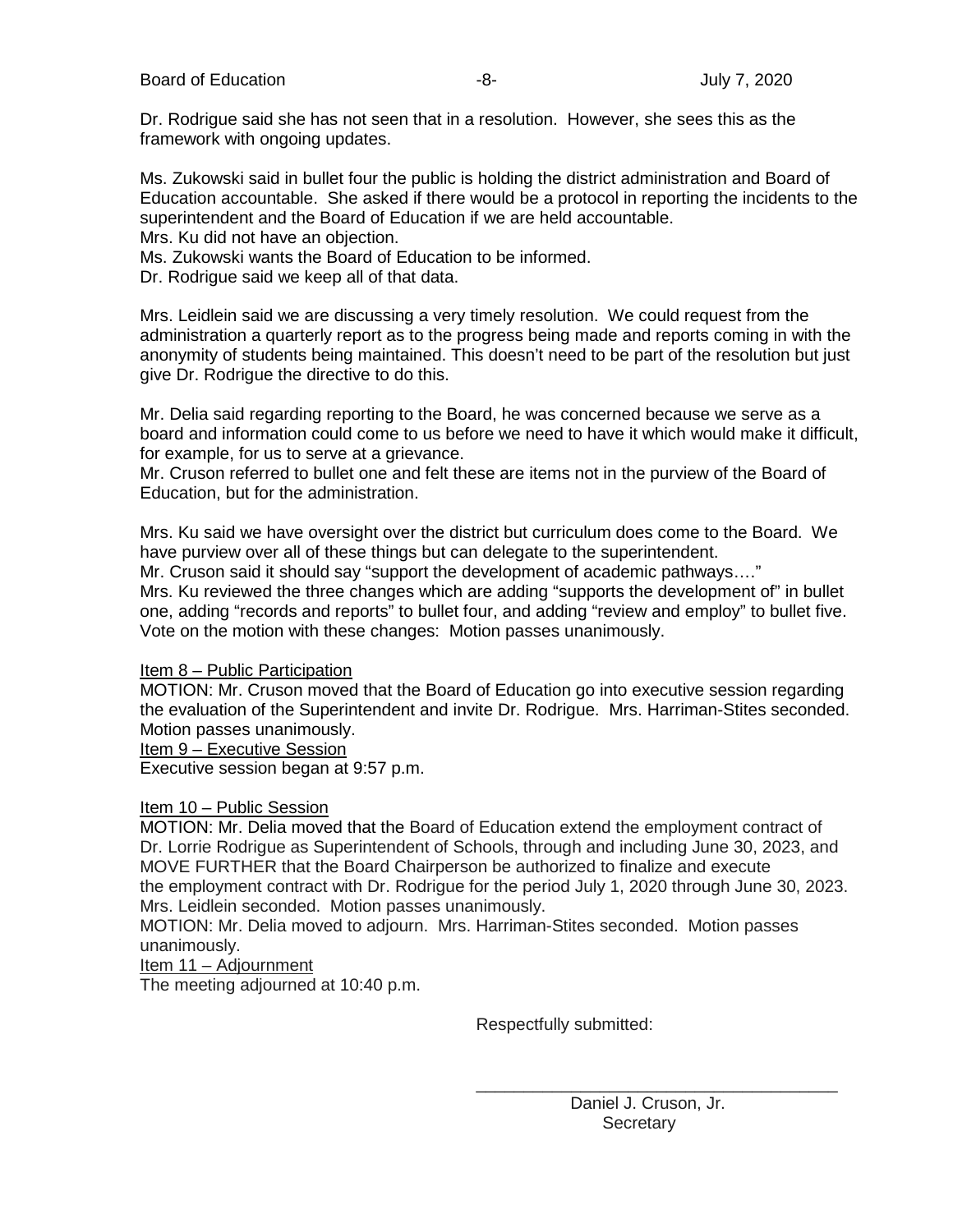IT HAS A MULTI-COLORED FACE THAT CHANGES COLOR GRADUALLY SEE LIST OF SECURITY FEATURES ON THE BACK, DO NOT CASH UNLESS ALL ARE PRESE 2562552 FIFTH THIRD BANK cdbaby VOID AFTER 180 DAYS CD Baby<br>9600 NE Cascades Pkwý Ste 180<br>Portland OR 97220 DATE: 06/29/2020 \*\*\$686.55 PAY TO THE ORDER OF: SANDY HOOK SCHOOL MUSIC DE 208473 0629 0 001240 001240 1/1 US **SANDY HOOK SCHOOL MUSIC DEPARTMENT 118 CAPITOL AVE WATERBURY CT 06705-2403** 

Ակայկյլինիկիկկվվկիկիցախնակյլին,

"0002562552" #042000314# 7025757696"

Hi Kathy,

Here is a nice check from Voices For Heroes. This is to be used for the music program only. We love to hear what it purchases (can also post on Facebook SO Cell the missicians we worked with can Share & see!) Be Safe, Deniselabrecque Facebook (Voices for heroes Sandy Hook)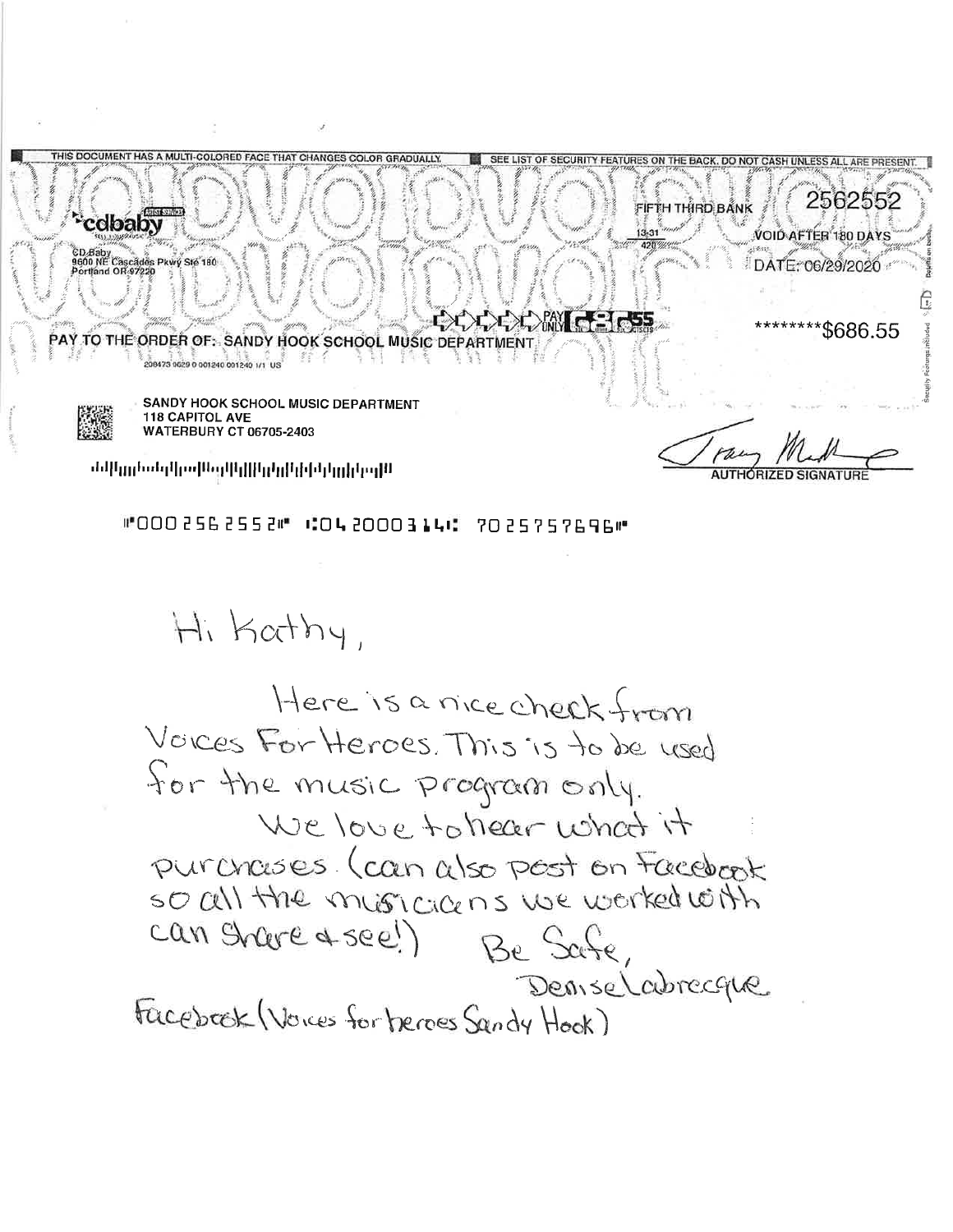TO: Lorrie Rodrigue, Superintendent FROM: Suzanne D'Eramo, Director of Human Resources RE: Superintendent's Report – Certified Staffing Update for June/July 2020 DATE: July 17, 2020

#### JUNE/JULY 2020

#### **Retirements:**

none

#### **Resignations**:

Justine Giorgi Allison Rider

#### **New Hires**:

PRE\_SCHOOL SPED – Patricia DeLucia **HAW** Grade 2 – Sabina Rea SHS School Psychologist – Sarah Williams HAW/HOM Carley Donath ELEMENTARY Spanish – Nicole Justiniano RIS Grade 5 – Elvina Rugovac Grade 5 – Denise Strong **NMS** Music – Heidi Ohngemach SPED SAIL PGM – Stephanie Simon NHS Latin – Catharine Kimberly Art – Kimberly Noone SPED SAIL PGM – Kara Gabriel

#### **Internal Position Changes:**

NMS SRBI Coord – Valerie LeBlanc Project Challenge (.4) – Anna Malkin

#### **Open Positions:**

MGS Kindergarten (on hold – watching enrollment) RIS SPED NHS SPED (.6)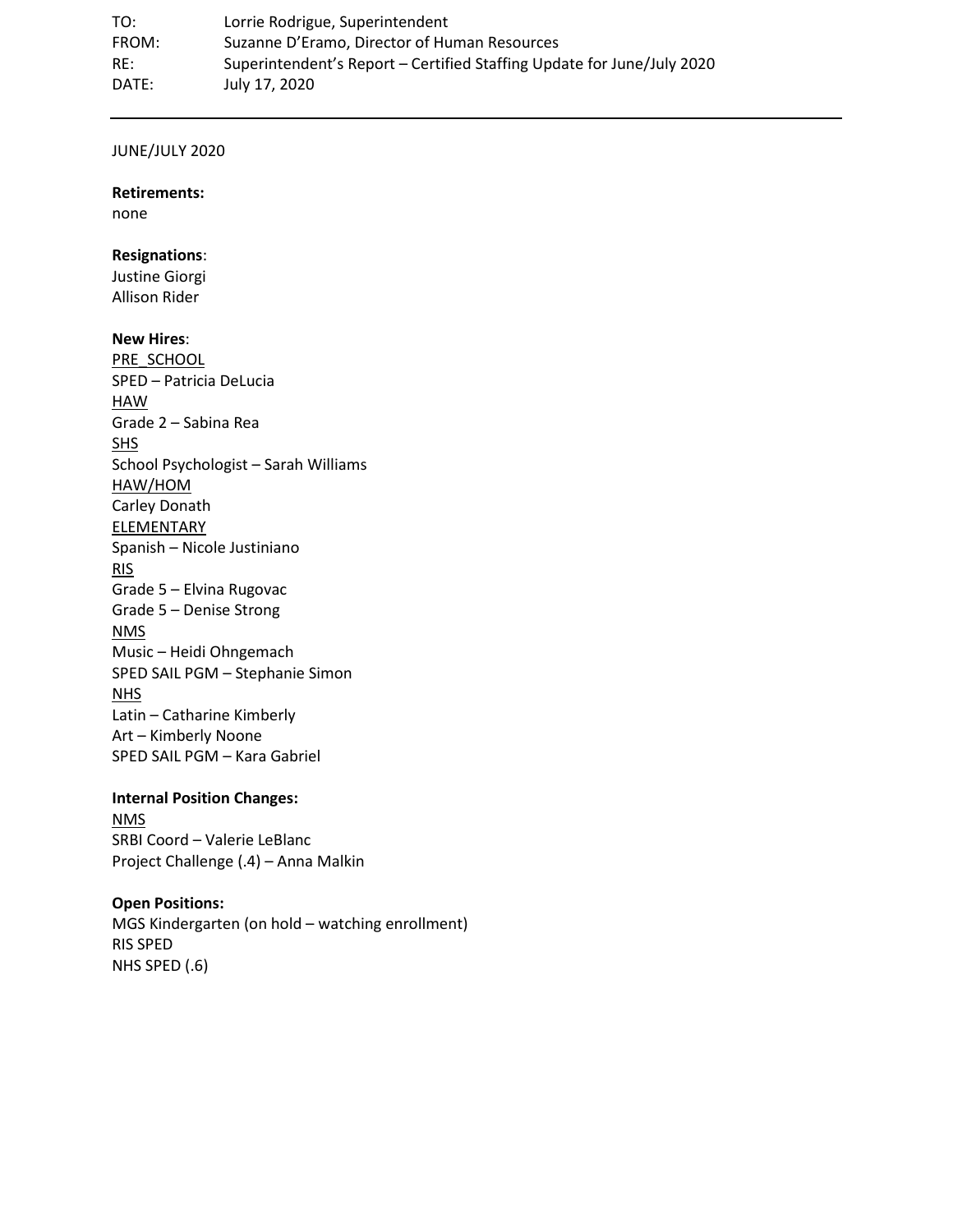#### HEALTH EXAMINATION - INITIAL EMPLOYMENT OF PERSONNEL

#### **Purpose**

The health examination requirement, upon initial employment, is both a protection for the individual in terms of the ability to perform the requirements of the assignment as well as for the school district in order to protect the health of students and others at work.

There is no intent that this requirement will be used to deny employment because of a particular handicap or condition of health unless it can be established by examination that:

- a. the health condition would be dangerous in the performance of assigned duties
- b. the health condition would be hazardous to the health of others

#### Requirements

As a condition of initial employment, each employee shall file with the Office of the Superintendent a written report of a health examination secured through a designated physician's service selected and paid for by the Board of Education. The report will become part of the employee's personnel file available only to the School Medical Advisor and the Superintendent. The written report will consist of a comprehensive statement of the appointee's fitness for duty.

This requirement is applicable to full- or part-time appointees unless the assignment is for less than ninety (90) days.

#### Exemption

An exemption may be made if such examination procedure is contrary to the religious beliefs of the appointee and is so stated in writing. However, certification from a recognized source indicating that the appointee is free of certain communicable diseases will be required.

Reference: CGS 1-20a

Adopted 1/22/80 Amended 10/10/95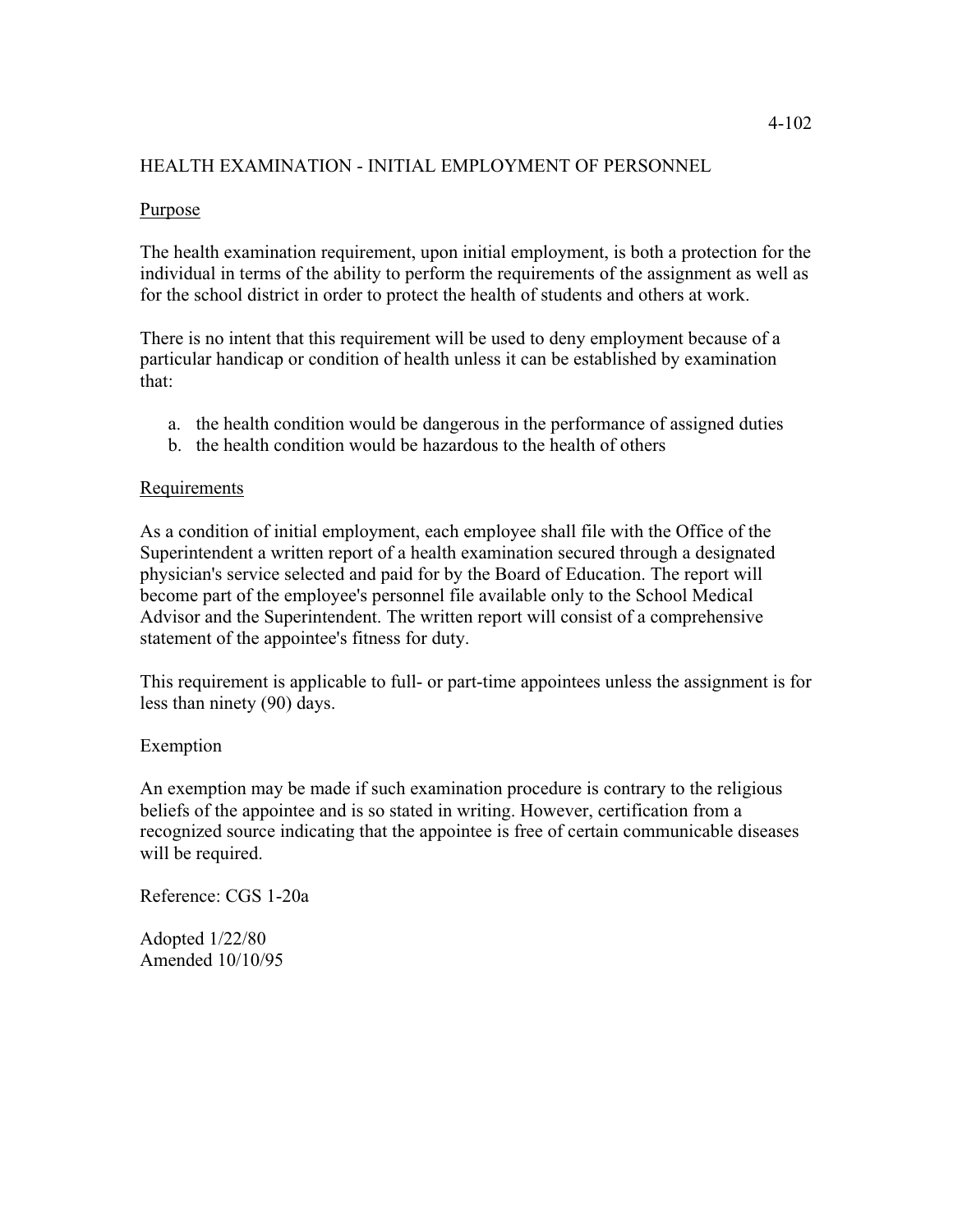

## At Our Core

# **Newtown Public Schools Re-Entry Plan Fall 2020**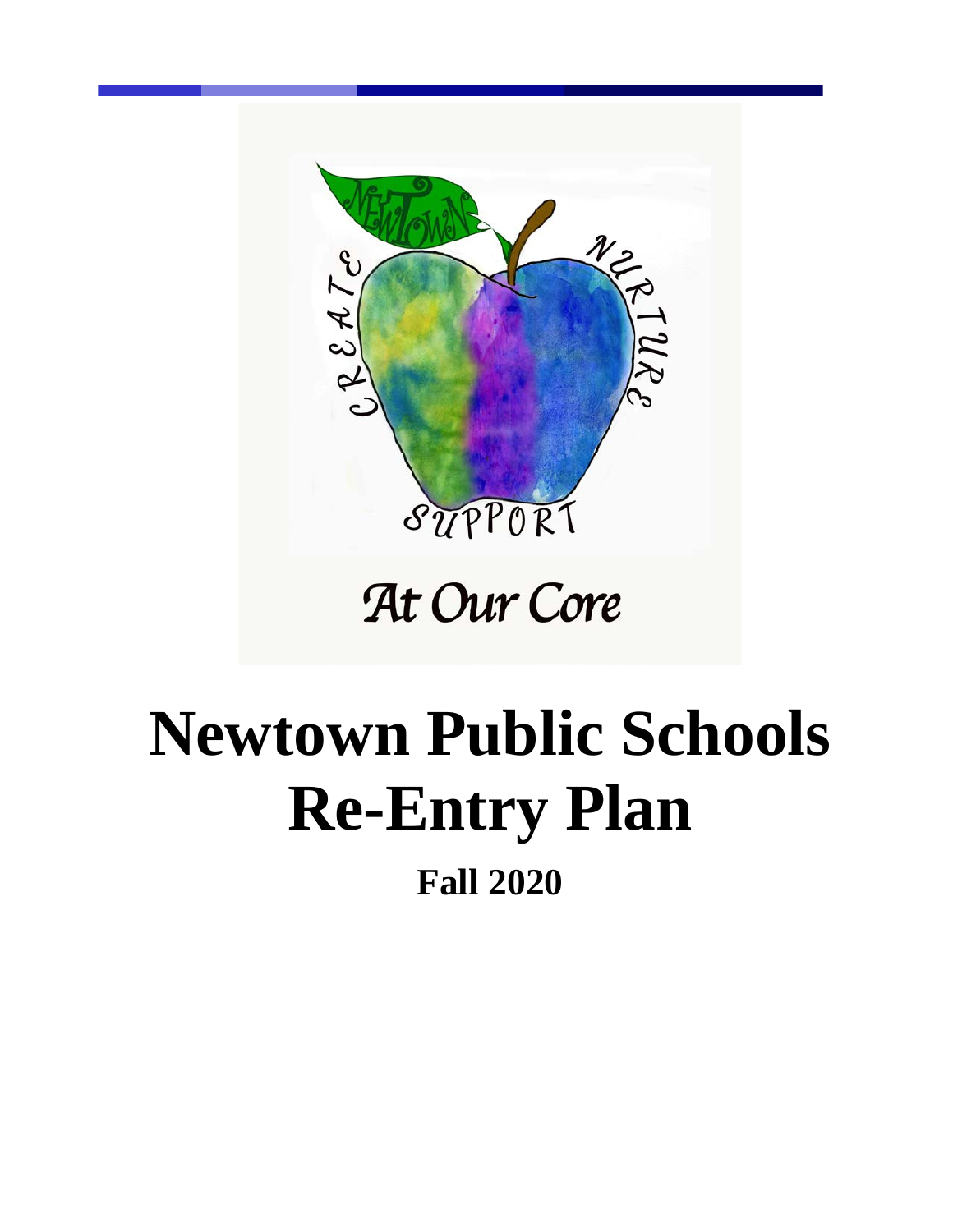## **Table of Contents**

**Service Contract Contract Contract**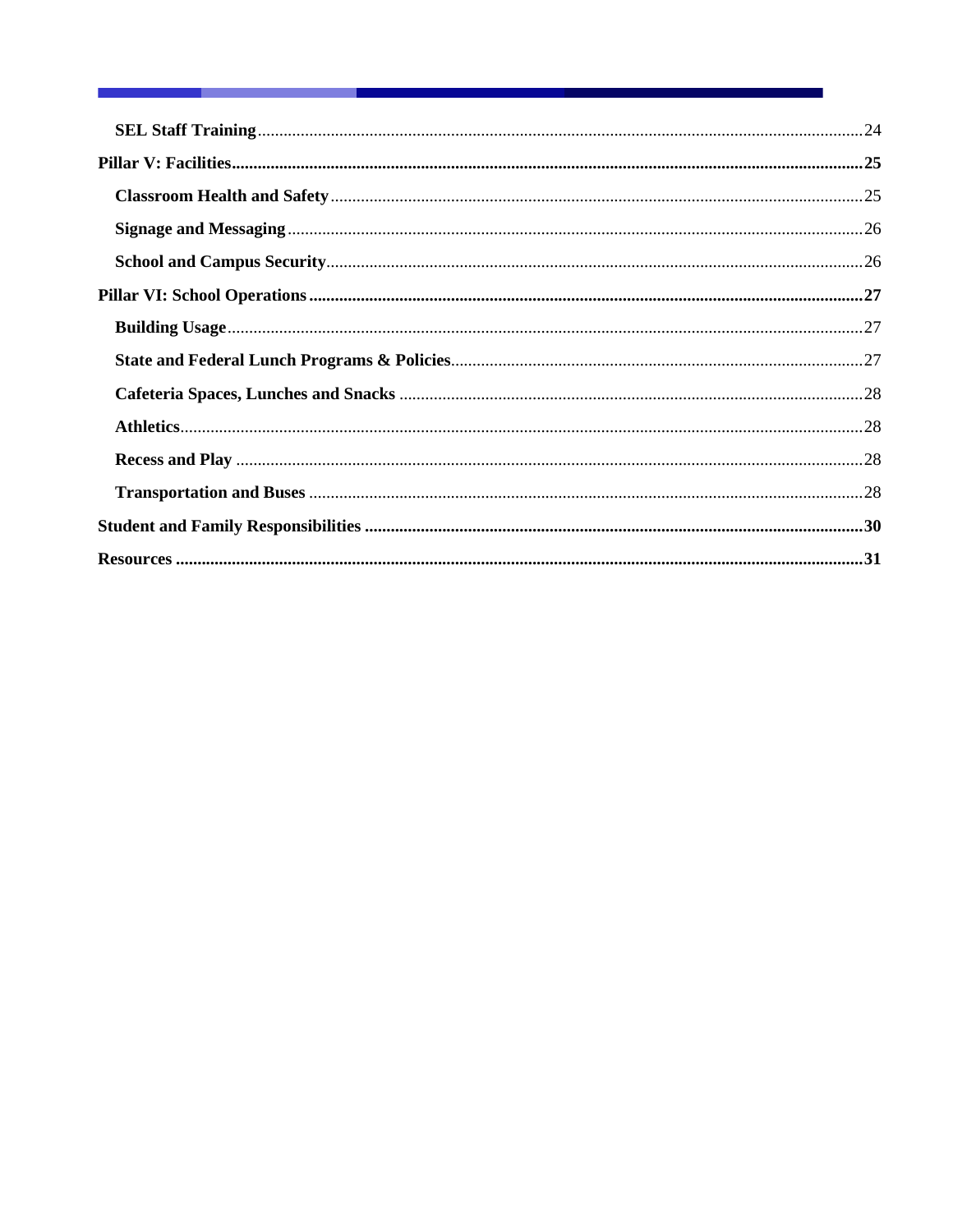## <span id="page-15-0"></span>**Committee Members**

In preparing to welcome all students and staff back to school safely for the 2020-2021 school year, a Re-Entry Committee was formed to draft a plan that would meet the unique educational and social/emotional needs of students and staff of the Newtown Public Schools. The committee, a cross-section of staff, parents, administrators, and Board of Education officials, met weekly to develop a feasible plan that would appropriately address the health and safety priorities in compliance with requirements and recommendations, including mandatory and recommended training for staff, outlined in the State of Connecticut's Reopening Plan. Members of the committee, as well as their sub-committee groupings, are listed below.

#### I. **Governance (Communication)**

**Dr. Lorrie Rodrigue - Superintendent** Kristen Bonacci – Newtown Middle School PTA President Dr. Matthew Correia – Reed Intermediate School Principal Kristin Larson – Grant Specialist Meredith Walsky – Sandy Hook School Teacher

#### II. **Wellness (Spread Mitigation)**

**Dr. Michelle Ku – Newtown Board of Education Chair Anne Dalton - Nursing Supervisor** Donna Culbert – Newtown Health Director Lisa Kilcourse – Head O'Meadow School Counselor Karen Powell – Newtown High School Nurse (Union President) Kerri Sommer – Sandy Hook School Special Education Teacher

#### III. **Instruction & Technology (Teaching & Learning)**

**Anne Uberti – Assistant Superintendent Dr. Frank Purcaro – Director of Teaching and Learning** Carmella Amodeo – Director of Information Technology Tracy Galassi – Hawley School Teacher Michelle Hiscavich – Director of Visual and Performing Arts Suzanne Hurley – Middle Gate School Library Media Specialist Andrew San Angelo – Newtown Middle School Library Media Specialist Induk Song – Reed Intermediate School Teacher Allyson Story – Parent John Vouros – Newtown Board of Education Member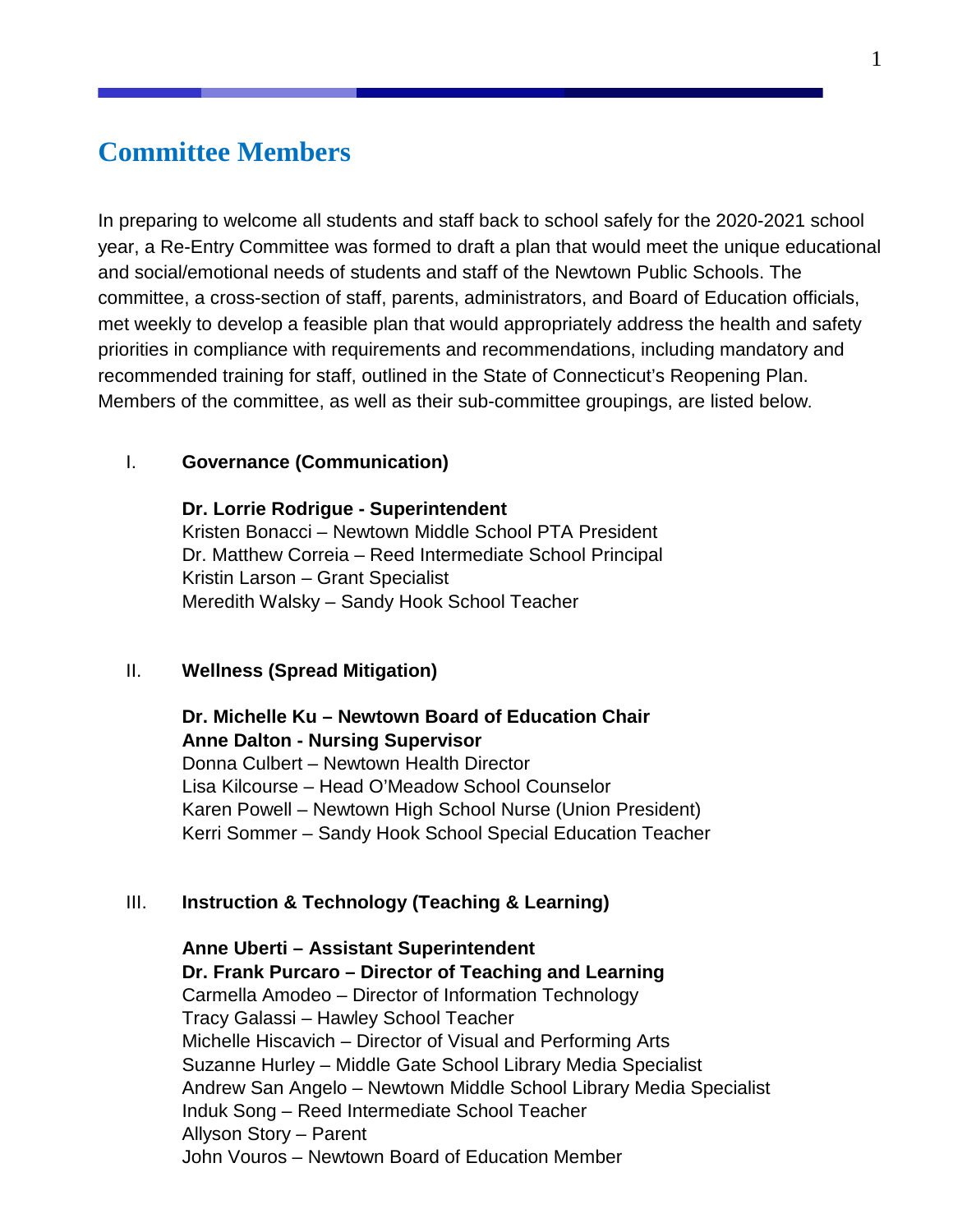#### IV. **Social/Emotional**

**Dr. Kathy Gombos - Sandy Hook School Principal Bret Nichols - K-12 School Counseling Director**  Jennifer Hoag – Newtown High School School Psychologist Rebekah Harriman-Stites – Newtown Board of Education Member Keristan Raccio – Newtown High School Teacher Kimberly Shapiro – Hawley School Counselor

#### V. **Facilities**

#### **Christopher Geissler – Middle Gate School Principal**

Erin Ardino – Sandy Hook School Principal's Executive Secretary (Union President) Ron Bienkowski – Director of Business Robert Gerbert – Director of Facilities Thomas Kuroski – Newtown High School Teacher (Union President) Mark Pompano – Director of Security Sharon Vetrano – Reed Intermediate School Teacher Jack Vichiola – Newtown High School Head Custodian

#### VI. **School Operations (Logistics)**

**Dr. Kimberly Longobucco – Newtown High School Principal** Marlene Bucci – Middle Gate School Behavioral Interventionist Paraeducator (Union President) Alan Colangelo – All-Star Transportation Terminal Manager Suzanne D'Eramo – Director of Human Resources Matthew Memoli – Athletic Director Thomas Pescarmona – Newtown High School Teacher Deborah Petersen – Director of Pupil Services Joseph Stango – Whitsons General Manager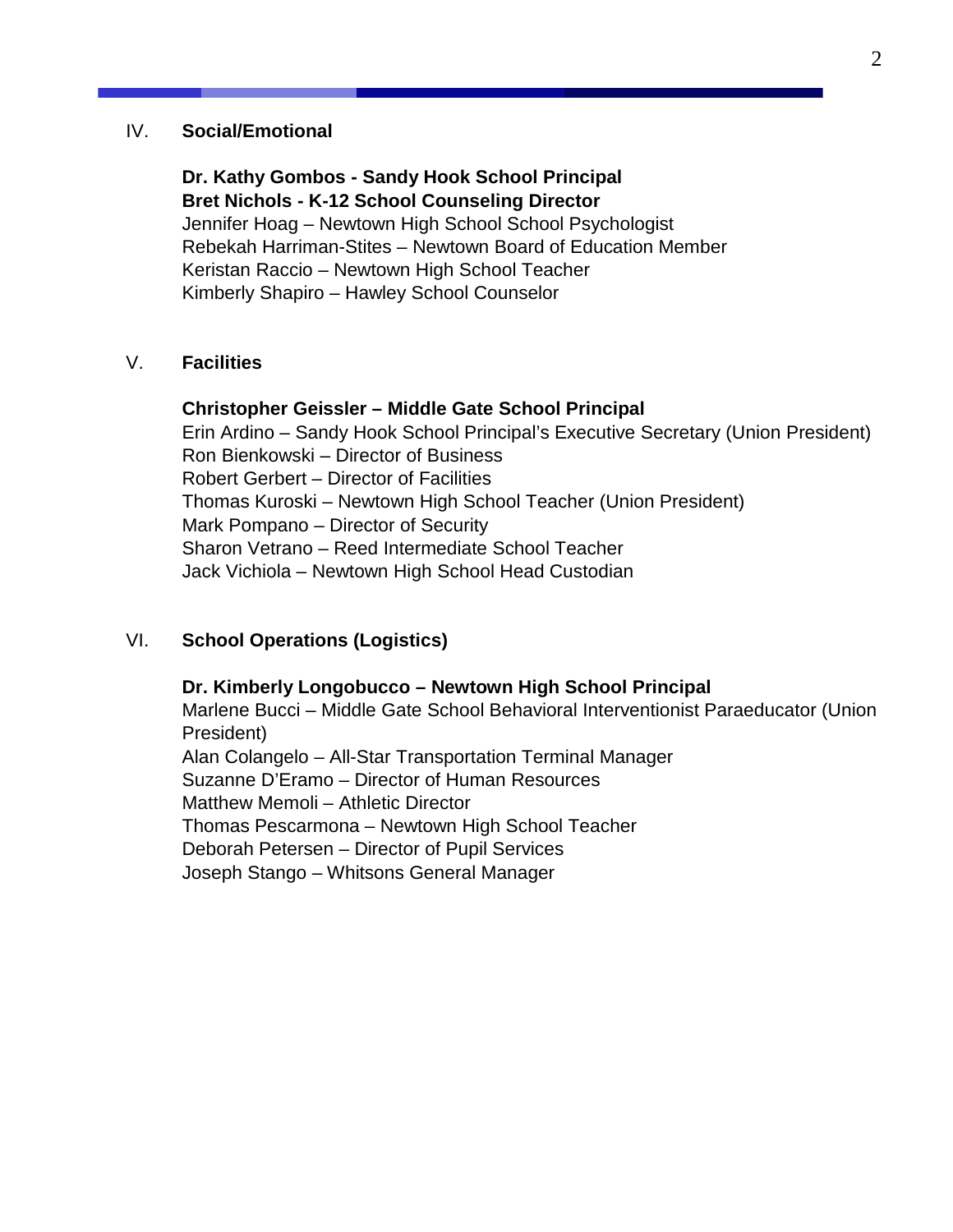## **Introduction**

<span id="page-17-0"></span>In March of 2020, when Newtown Public Schools closed as a result of the COVID-19 pandemic, educators knew teaching and learning would be transformed dramatically for years to come. The virus impacted traditional ways of life, not only in our own community but throughout the United States and the world. Despite adverse conditions under which everyone worked, staff and parents rose to meet the challenges, demonstrating incredible strength and resilience. Kitchens, living rooms, and home offices turned into makeshift classrooms in order to support students within a remote learning environment.

As a result, and in harmony with our District's core values and beliefs, the school community came alive with visible acts of creativity, nurturing, and support during the implementation of Newtown's *Alternative Learning Plan* (ALP). Teachers created new lessons using technologies outside the familiar and intimate environment of the classroom. Counselors and staff identified and supported students who struggled or were disengaged. Administrators worked collaboratively to ensure teachers and parents had the necessary resources to guide students appropriately. Parents and caregivers, unexpectedly thrust into the role of home school instructors, facilitated learning and nurtured their children to stay engaged throughout the remainder of the school year. Students learned very quickly to adapt, the best they could, to a brand new world of school that required a higher degree of self-direction, independence, and persistence. Although not ideal nor perfect, staff and parents worked as partners with students' best interests at the core.

#### **Connecticut's Plan**

As COVID-19 data trends in Connecticut gradually improved, Governor Lamont developed a phased approach to reopen businesses and industries in the State. In early July, the Connecticut Department of Education, in collaboration with the Governor's Office, shared a clear and comprehensive rationale for reopening schools in the Fall of 2020. The reopening plan, *[Adapt, Advance, Achieve: Connecticut's Plan to Learn and Grow Together](https://portal.ct.gov/-/media/SDE/COVID-19/CTReopeningSchools.pdf)* acknowledged input from a variety of key stakeholders:

- Thousands of parents and students who participated in surveys
- Connecticut PK–12 Reopen Committee
- Reopen Regional Advisory Teams
- Learn from Home Task Force
- Connecticut Office of Policy and Management
- Connecticut Department of Public Health
- Connecticut Office of Early Childhood Education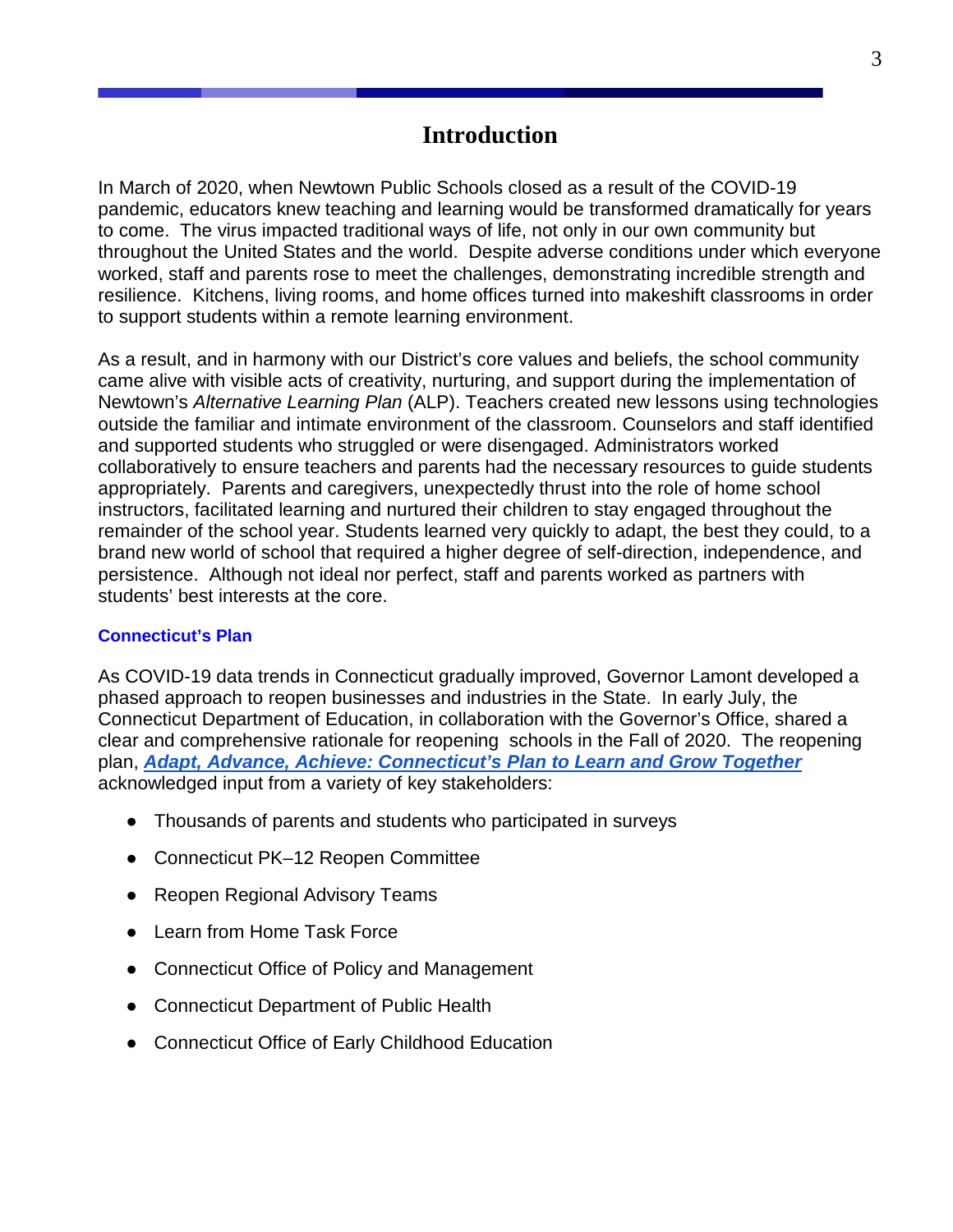Supporting the stakeholder input, EdAdvance, one of Connecticut's RESCs (Regional Educational Service Centers), collected and analyzed data received through a ThoughtExchange survey. More than 34,547 participants shared more than 49,000 thoughts to support and inform the State's school reopening model. In a report shared by EdAdvance, responses came from "...across the state and represented a reliable sample size from each RESC region, from urban, suburban, and rural communities, and for each of the critical roles that were identified as well."

Within the data sample, more than 20,000 parents shared their thoughts with respect to distance learning and returning their children back to school. In the word cloud developed by EdAdvance (below), it was evident that Connecticut survey participants focused their priorities on health and safety, including measures to mitigate the risks of spread (e.g., social distancing, cleaning and sanitizing) as key factors in determining the decision to reopen schools.



Connecticut's plan, informed by the many voices of stakeholders throughout the State, outlines requirements and recommendations for school districts and requires school districts to develop their own reopening plans by July 24th. The State's plan is grounded in six guiding principles:

1. Safeguarding the health & safety of students and staff;

2. Allowing all students the opportunity to return into the classrooms full time starting in the fall;

3. Monitoring the school populations and, when necessary, potentially cancelling classes in the future to appropriately contain COVID-19 spread;

4. Emphasizing equity, access, and support to the students and communities who are emerging from this historic disruption;

5. Fostering strong two-way communication with partners such as families, educators and staff; and

6. Factoring into decisions about reopening the challenges to the physical safety and socialemotional well-being of our students when they are not in school.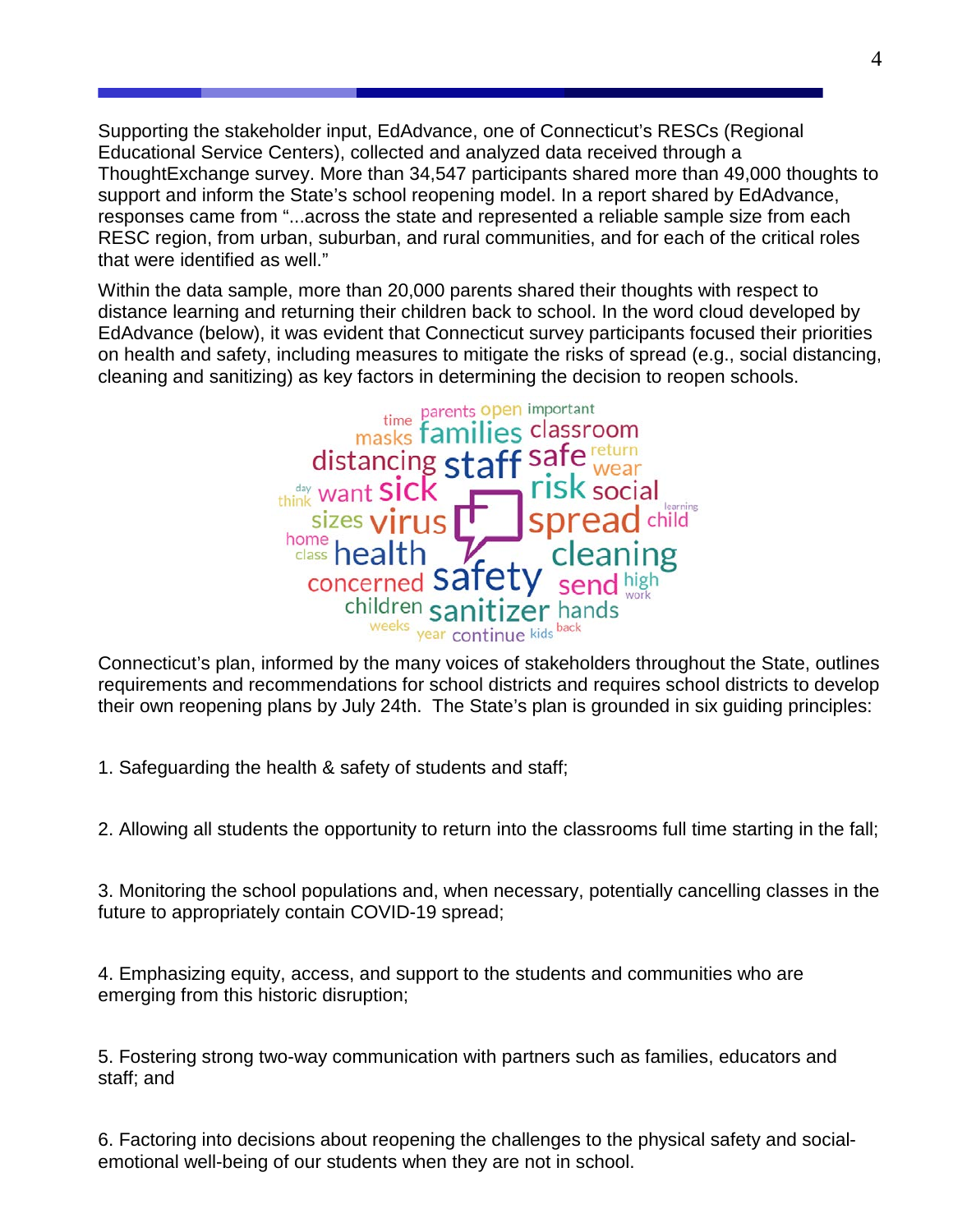## *Great things are done by a series of small things brought together. ~ Vincent Van Gogh*

Guided by these six principles, the Connecticut State Department of Education directed all school districts to return to school for full-time, in-person instruction at the beginning of the 2020-21 school year, as long as public health data continues to support this model. In addition to preparing for full-time instruction, school districts must also prepare for a partial reopening (hybrid model) or school closure (remote learning model) in the event that public health conditions change. Based on the Connecticut plan and public health authority guidance, Newtown Public Schools is planning for an in-person learning model, with all students returning to school full time in the Fall. **The decision to change to another model will be based on the level of public health risk as determined by local and state public health officials.**

| <b>Low Risk</b><br>(Minimal to No Community<br><b>Transmission)</b> | <b>Moderate Risk</b><br><b>(Moderate Community</b><br><b>Transmission)</b>  | <b>High Risk</b><br><b>(Widespread Community)</b><br><b>Transmission</b> ) |
|---------------------------------------------------------------------|-----------------------------------------------------------------------------|----------------------------------------------------------------------------|
| Fall 2020 Plan                                                      | As Needed                                                                   | As Needed                                                                  |
| In-Person Learning Model                                            | <b>Hybrid Model</b><br>(In-Person and Remote)                               | <b>Improved Distance</b><br><b>Learning Model</b>                          |
| <b>All Students</b><br>Full Days/5 Days A Week                      | 50% of students are in-person<br>50% are remote - groups<br>alternate days. | Students and staff quarantine at<br>home and learning is remote            |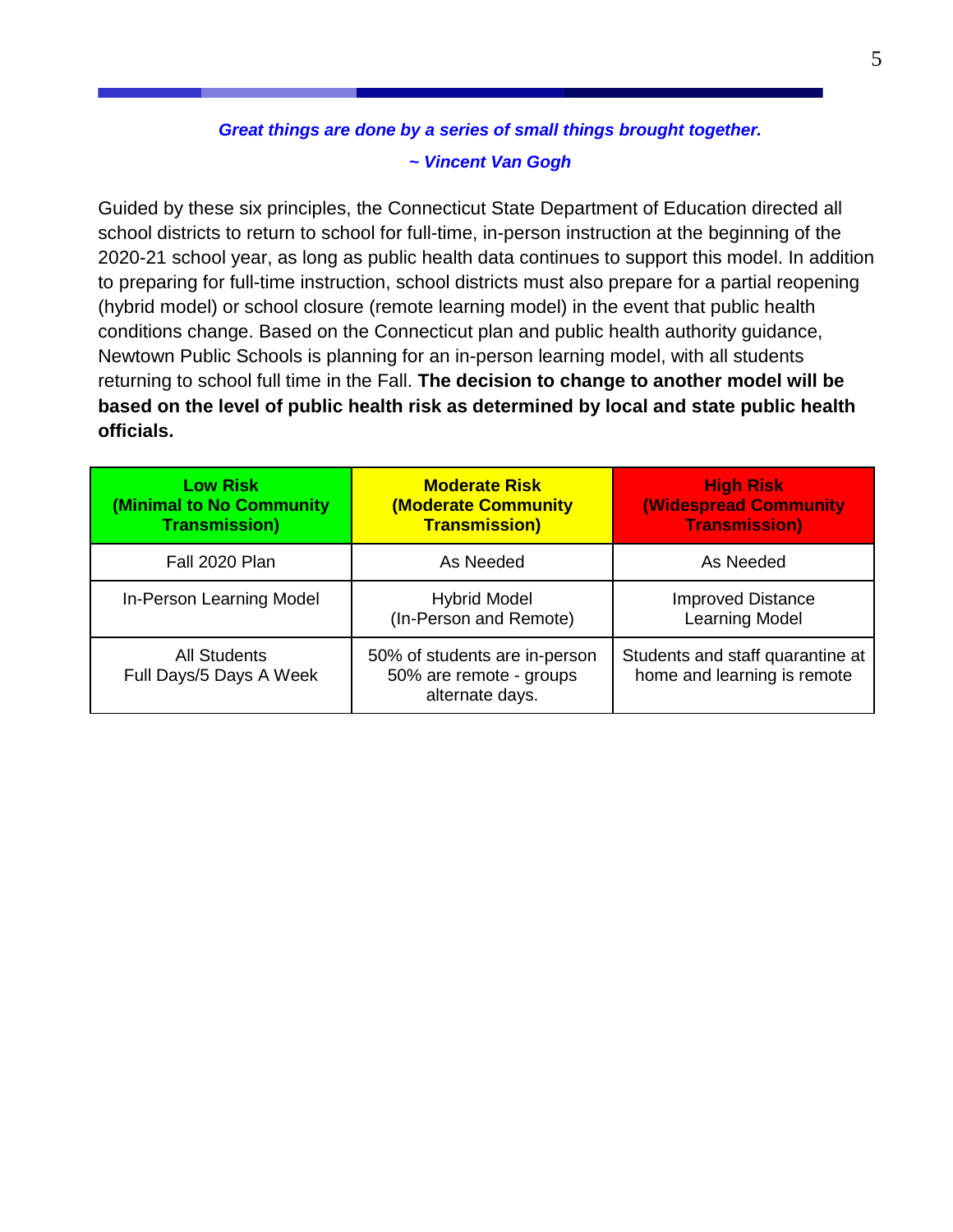#### *The best way to predict the future is to invent it.*

*~ Alan Kay*

## **Newtown Public Schools Planning**

<span id="page-20-0"></span>As an organizational strategy, Newtown committee members focused their work around six "pillars" that defined critical elements of the plan: *Governance, Wellness, Instruction and Technology, Social/Emotional Learning, Facilities, School Operations.* This provided a sound framework for our plan - incorporating the essential and logistical requirements relevant to safety, health, social/emotional, and instruction.

### **Pillars**

**Governance:** The focus of the Governance Pillar is to establish the vision and priorities for the re-entry plan, oversee the development of the plan, and ensure effective communications regarding re-entry for students, families, and staff.

**Wellness:** The focus of the Wellness Pillar is to promote the health and well-being of our community as we return to school this fall.

**Instruction and Technology:** The focus of the Instruction and Technology Pillar is to establish a plan for the Newtown Public Schools' Community that best meets student learning needs for both in-person and online instruction.

**Social/Emotional Learning:** The focus of the Social/Emotional Learning Pillar is to create a plan to best support the social/emotional needs of all students, families and staff as we transition back to school.

**Facilities:** The focus of the Facilities Pillar is to identify practices and resources to protect the health and safety of students and staff across all Newtown campuses and within our buildings.

**School Operations:** The focus of the School Operations Pillar is to create a logistical plan that supports a safe, organized transition back to school in regard to building usage, outdoor spaces, food services, athletics, and transportation.

The Newtown Re-Entry Plan outlines areas of focus and action steps for each of the "pillars" to support feasible implementation across all buildings. Below is a **Summary** of the key components of Newtown's Re-Entry Plan in alignment with State guidelines and requirements.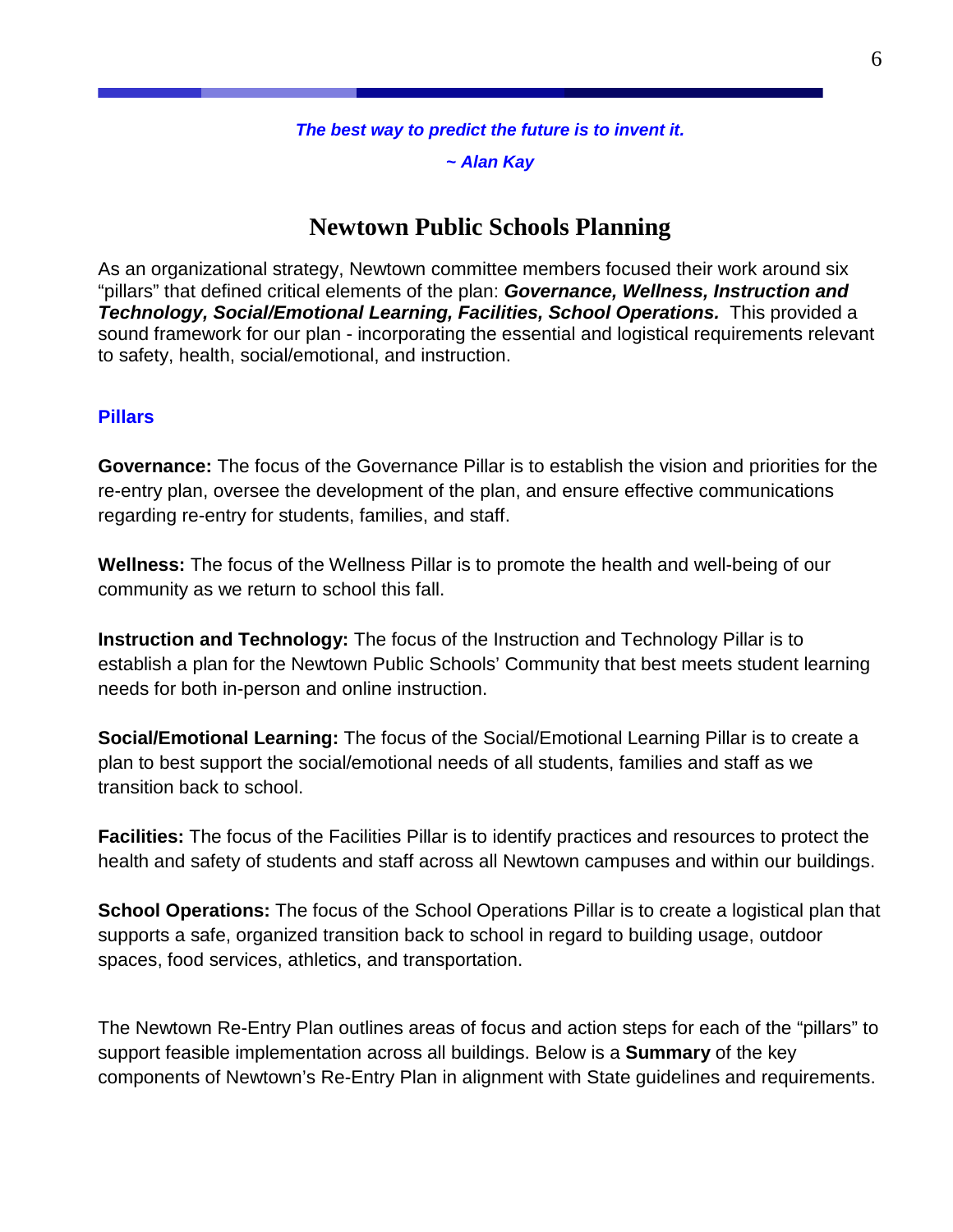<span id="page-21-0"></span>

| <b>Component of Re-Entry Plan</b><br>Parents can temporarily choose for their children not to<br>return to school and continue with remote learning.<br>Parents will receive information about how to make that<br>choice in early August.                   | V |
|--------------------------------------------------------------------------------------------------------------------------------------------------------------------------------------------------------------------------------------------------------------|---|
| All students and staff will wear face coverings/masks<br>inside school buildings, and schools will supply masks<br>to any student or staff who does not have a mask.                                                                                         |   |
| Newtown schools will maximize social distancing<br>between student workstations in classroom spaces, 6<br>feet where feasible, 3 feet at a minimum.                                                                                                          |   |
| For additional protection, students will be provided with<br>individual plastic desk dividers for use at desks and<br>tables throughout the day and all staff will be provided<br>with face shields.                                                         |   |
| If families choose remote learning or if schools move to<br>the hybrid model or full remote learning model, there will<br>be more interaction with teachers and peers, more<br>synchronous instruction, and a high level of structure to<br>each school day. |   |
| Students will move through their school day in defined<br>cohorts in grades K-8 and, where feasible in grades 9-<br>12.                                                                                                                                      |   |
| Maintaining cohorts helps mitigate the risk of spreading<br>COVID-19 and allows for contract tracing among and<br>between cohorts when necessary.                                                                                                            |   |
| All staff will have mandatory training on signs and<br>symptoms of COVID-19 and health and safety protocols<br>prior to students returning to school. Students will receive<br>instruction on health and safety protocols on the first day<br>of school.     | V |
| Staff and students (or parents or guardians) will need to<br>perform self-assessments before school to identify any<br>COVID-19 symptoms and stay home if symptoms are<br>consistent with COVID-19.                                                          | V |
| Staff and students will also need to inform the school if<br>they have had contact with someone positive with<br>COVID-19.                                                                                                                                   | V |
| School nurses at each of the buildings will act as liaisons<br>for health and safety, responsible for responding to<br>questions from staff and families regarding COVID-19.                                                                                 |   |

and the state of the state of the state of the state of the

 $\overline{\phantom{a}}$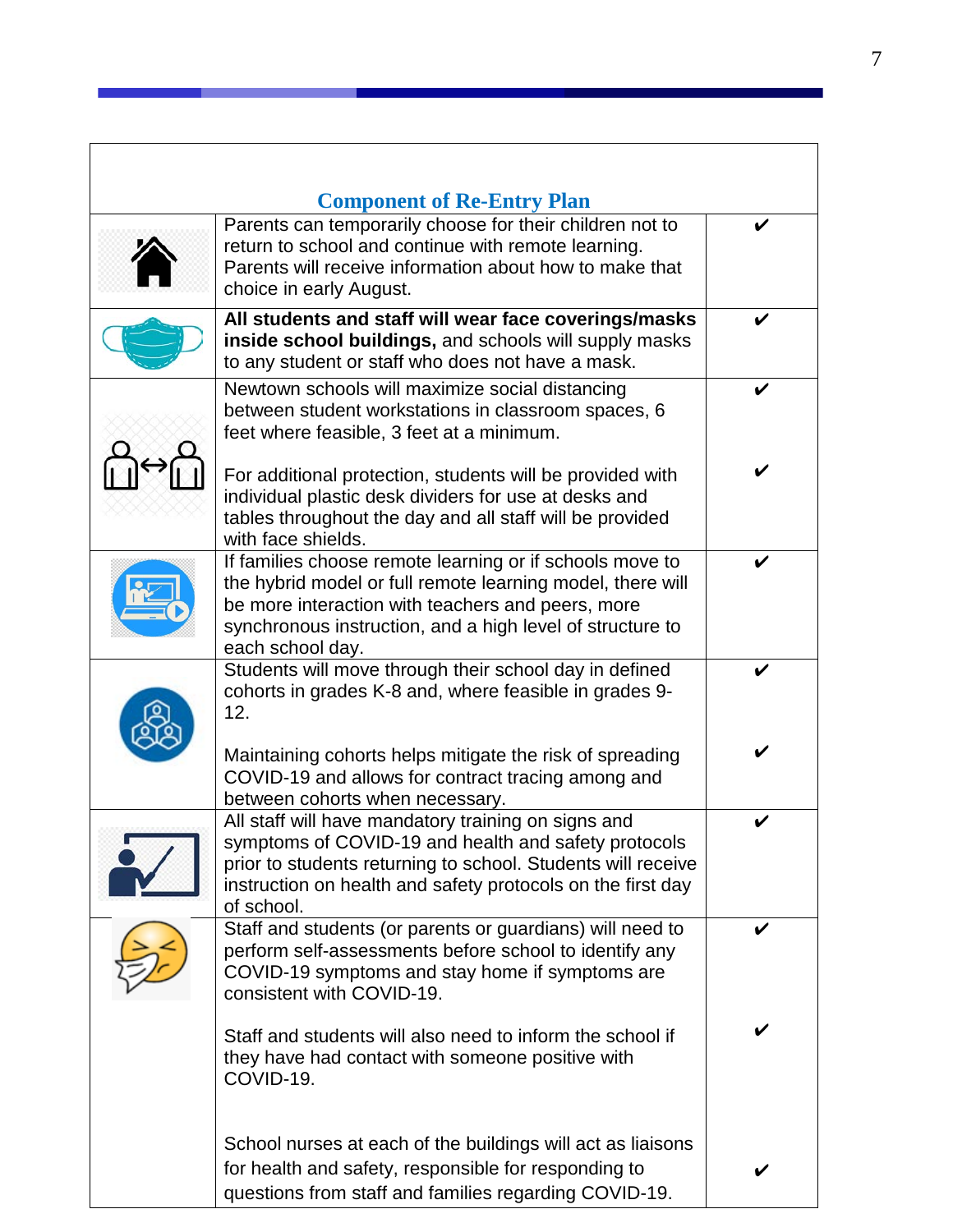| A district compliance liaison will coordinate system-wide<br>questions regarding COVID-19 and related issues. Our<br>district compliance liaison is: Anne Uberti, Assistant<br>Superintendent. |   |
|------------------------------------------------------------------------------------------------------------------------------------------------------------------------------------------------|---|
| All facilities will be cleaned and disinfected prior to<br>student arrival and enhanced cleaning protocols will be in<br>place for all buildings during the school day.                        | ✔ |
| Enhancements will be made to existing HVAC systems<br>to increase ventilation rates.                                                                                                           |   |
| For schools and classrooms without HVAC systems, air<br>purifiers with HEPA filters will be provided.                                                                                          |   |
| Outdoor instruction will be encouraged, when possible.                                                                                                                                         |   |
| Transportation will resume at capacity. All bus drivers<br>and riders will wear masks and there will be assigned<br>seating for students.                                                      |   |
| Bus monitors will be used for the first two weeks to<br>ensure students are following safety protocols.                                                                                        |   |

Valerie Strauss, in her article in the Washington Post, observed "Every decision, every interaction, every collaboration would aim to nourish well-being, inspire inclusion and equity, and strengthen the school community as a whole. Everyone participates, everyone contributes, everyone is responsible for the well-being of every student and every student is cared for." While we recognize these are immensely stressful times for everyone, staff and families must remain partners to support our students and each other. At the core of Newtown's plan is a strong reliance on the flexibility, adaptability, responsibility, and trust of all school community members. Educating our children is not only a moral imperative but a shared responsibility, and together we must put our students' interests at the forefront while balancing the health and safety needs of everyone in the community.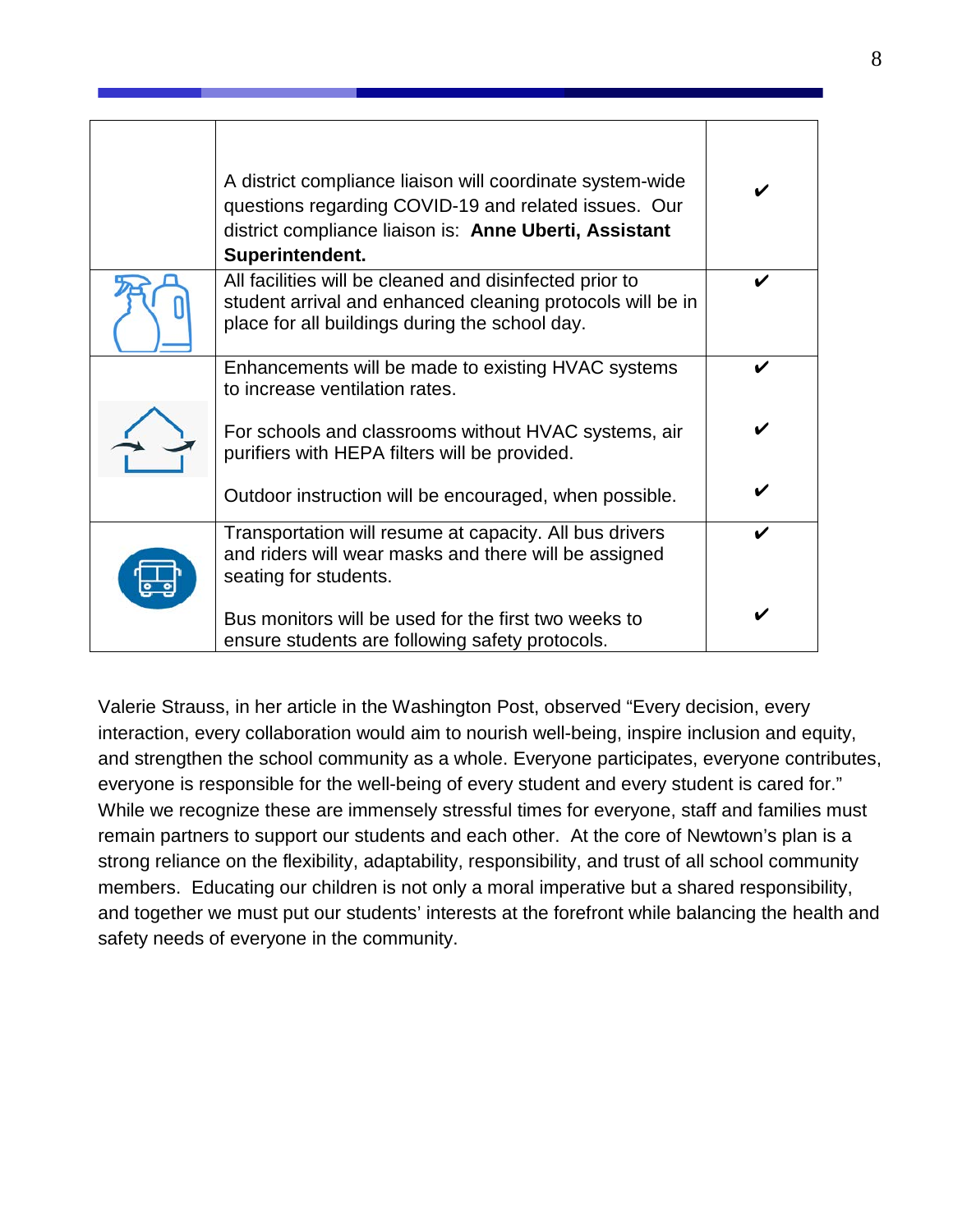

Г

## <span id="page-23-0"></span>**Pillar I: Governance**



The focus of the Governance Pillar is to establish the vision and priorities for the re-entry plan, oversee the development of the plan, and ensure effective communications regarding re-entry for students, families, and staff.

<span id="page-23-2"></span><span id="page-23-1"></span>

|                | <b>Planning and Coordination</b>                                                                                                                                                                                                                                                                                                                                       |
|----------------|------------------------------------------------------------------------------------------------------------------------------------------------------------------------------------------------------------------------------------------------------------------------------------------------------------------------------------------------------------------------|
| 1.             | The Newtown Public Schools Re-Entry Plan is designed to be in alignment with State of<br>Connecticut recommendations and requirements and is informed by input from the Re-<br>Entry Committee, comprised of more than 40 members representative of all<br>stakeholders.                                                                                               |
| 2.             | The Superintendent will hold weekly, public Re-Entry Committee meetings to inform the<br>development and implementation of the Reopening Plan and will post meeting minutes<br>and videos on the Town and BOE websites.                                                                                                                                                |
| 3.             | The Newtown Public Schools Re-Entry Plan will be reviewed and approved by Donna<br>Culbert, Director of the Newtown Health District, and the Newtown Board of Education.                                                                                                                                                                                               |
| 4.             | Anne Uberti, Assistant Superintendent of Schools, will serve as the District COVID-19<br>Health and Safety Compliance Liaison, will be responsible for providing information to<br>parents, staff and administrators regarding health and safety requirements and will<br>ensure compliance of health and safety protocols as outlined in this document.               |
| 5.             | School nurses will serve as School COVID-19 Health and Safety Liaisons and will<br>engage students, staff, and families with COVID-19 regarding health and safety<br>concerns, as appropriate.                                                                                                                                                                         |
|                | <b>Communication</b>                                                                                                                                                                                                                                                                                                                                                   |
| 6.             | The Newtown Public Schools Re-Entry Plan will be shared with staff, students and                                                                                                                                                                                                                                                                                       |
|                | families via School Messenger and will be posted on the District website available in<br>multiple languages and accessible to those with visual and/or hearing impairments.                                                                                                                                                                                            |
| 7 <sub>1</sub> | The Superintendent will meet regularly with community groups, such as PEAC (Parent<br>Educator Advisory Council) and PTA Presidents, and will hold periodic open office hours<br>for parents, staff and community members in order to ensure two-way communication<br>regarding the Re-Entry plan and any new and/or relevant developments following the<br>reopening. |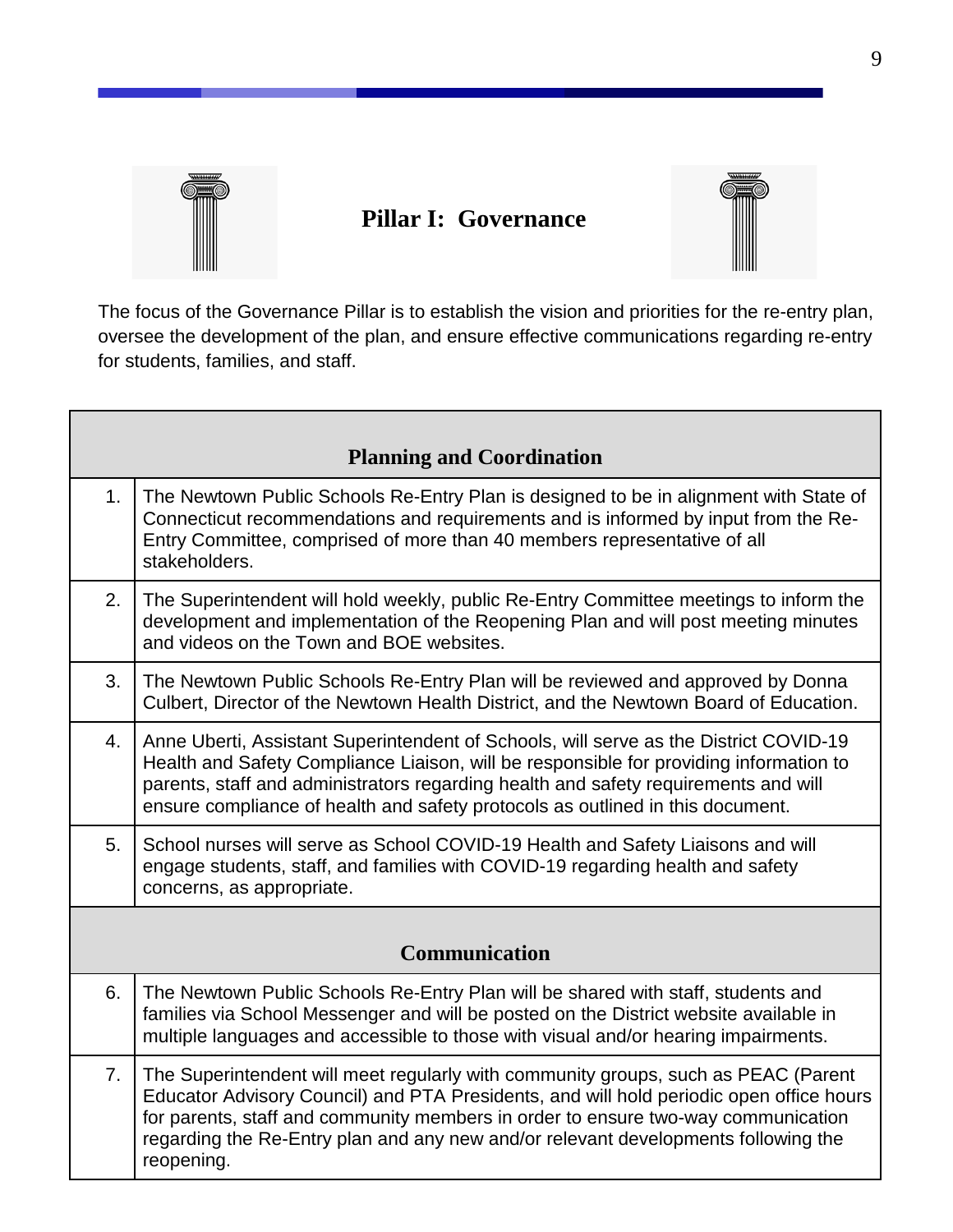<span id="page-24-0"></span>

| 8.   | The Superintendent will present the initial plan for reopening schools to the Board of<br>Education, along with estimated associated expenses, and will continue to provide<br>regular updates to the Board throughout the duration of the pandemic.                                                                                                                                                                    |
|------|-------------------------------------------------------------------------------------------------------------------------------------------------------------------------------------------------------------------------------------------------------------------------------------------------------------------------------------------------------------------------------------------------------------------------|
| 9.   | Weekly updates will be shared directly with the school community via School Messenger<br>and posted on the District website in order to provide critical information regarding<br>policy, protocol or health data changes that may impact school operations, including the<br>need for changes to restrictions and/or temporary school closure as well as guidance on<br>school protocols related to health and safety. |
|      | 10. Surveys will be sent to families and staff in July and again in early August to solicit<br>information regarding plans to return to school in the fall in order to properly align<br>adequate resources for a successful reopening.                                                                                                                                                                                 |
|      | 11. Newtown Public Schools will comply with all state and federal family engagement<br>requirements (e.g. Title I requirements) during the COVID-19 pandemic.                                                                                                                                                                                                                                                           |
|      | <b>Human Resources Considerations</b>                                                                                                                                                                                                                                                                                                                                                                                   |
| 12.1 | The Superintendent will ensure that the district is in compliance with all legal and<br>regulatory requirements related to personnel, including but not limited to EEOC<br>guidance related to ADA and the COVID-19 pandemic.                                                                                                                                                                                           |
|      | 13. Plans will be developed in order to engage all staff to the greatest degree possible,<br>either remotely or in-person, in order to support a successful reopening.                                                                                                                                                                                                                                                  |
|      | 14. A substitute plan will be developed to ensure continuity of instruction.                                                                                                                                                                                                                                                                                                                                            |
|      |                                                                                                                                                                                                                                                                                                                                                                                                                         |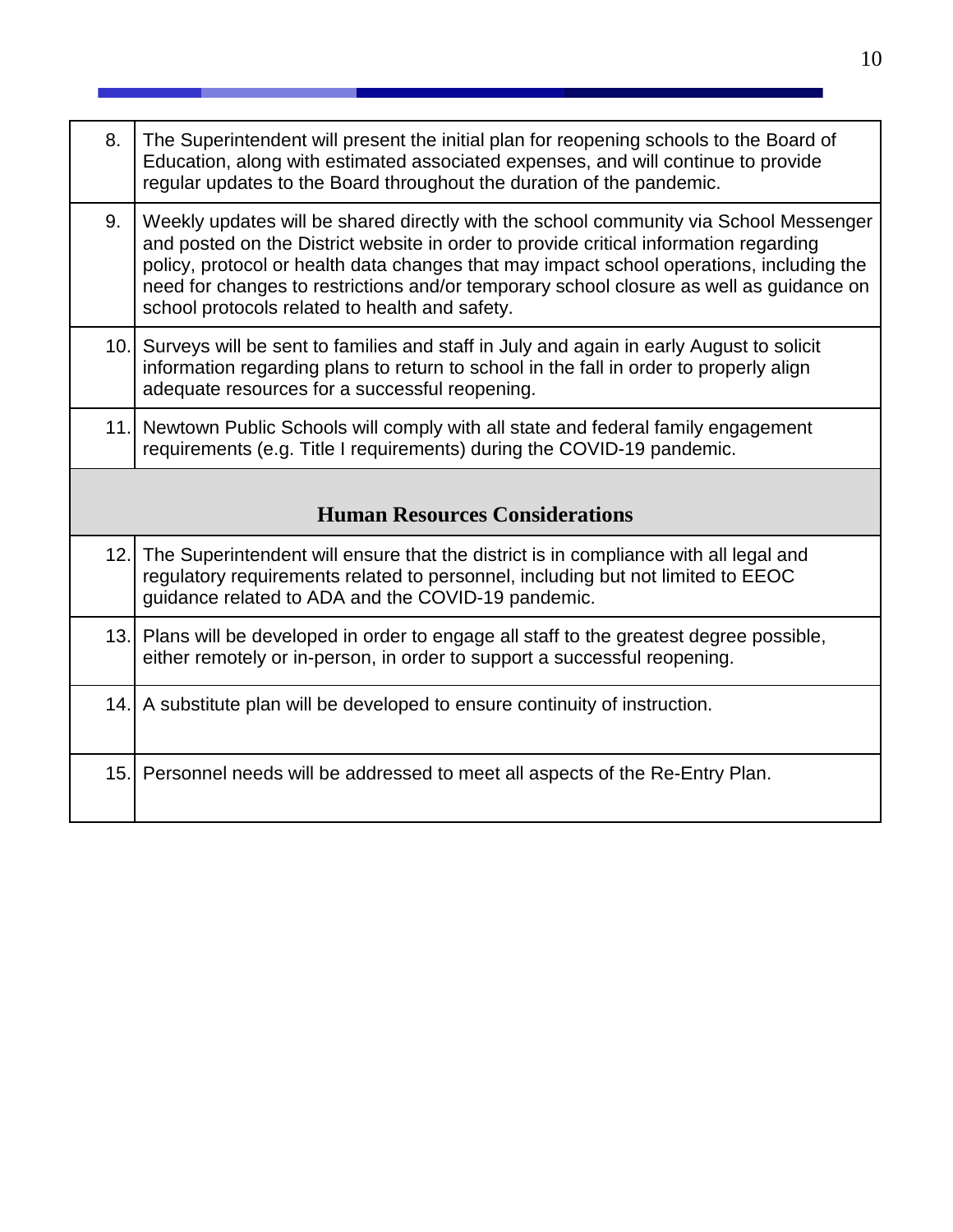

## <span id="page-25-0"></span>**Pillar II: Wellness**



The focus of the Wellness Pillar is to promote the health and well-being of our community as we return to school this fall. Ensuring the health and safety of our students and staff is the most important consideration in designing a re-entry plan for Newtown schools.

The primary means of preventing the spread of disease are based on:

- limiting the number of contacts each person has
- consistent use of face coverings or face masks
- frequent hand and surface disinfection
- physical distancing

While it may be challenging for schools to satisfy all of these measures at all times, the action steps listed below will be taken in order to promote a healthy and safe school environment. These action steps are in alignment with current guidelines from the CDC, the American Academy of Pediatrics, CT Department of Public Health, and the Newtown Health Department. Some action steps will shift dependent upon the level of community transmission present at any given time.

<span id="page-25-1"></span>

|    | <b>Education and Training</b>                                                                                                                                                                                                                                                                                                                                                             |
|----|-------------------------------------------------------------------------------------------------------------------------------------------------------------------------------------------------------------------------------------------------------------------------------------------------------------------------------------------------------------------------------------------|
| 1. | The Supervisor of Nursing will create training sessions to be delivered to all staff via an<br>online training platform at the start of the school year to review new public health policies<br>and protocols, as well as standard health practices used to prevent the spread of disease.<br>Building administrators will ensure substitutes receive the training when entering schools. |
| 2. | The Supervisor of Nursing will design training presentations which will be shared with all<br>students and parents at the start of the school year to review new public health policies<br>and protocols, as well as standard health practices used to prevent the spread of disease.                                                                                                     |
| 3. | The Supervisor of Nursing will provide all staff, students and parents with a COVID-19<br>screening checklist when conducting daily health assessments prior to leaving for school<br>in order to identify fever and other possible COVID-19 symptoms. Anyone with a fever of<br>100 degrees (F) or higher will be excluded from school.                                                  |
| 4. | Professional learning time will be added to the staff calendar in order to provide additional<br>opportunities for planning and training.                                                                                                                                                                                                                                                 |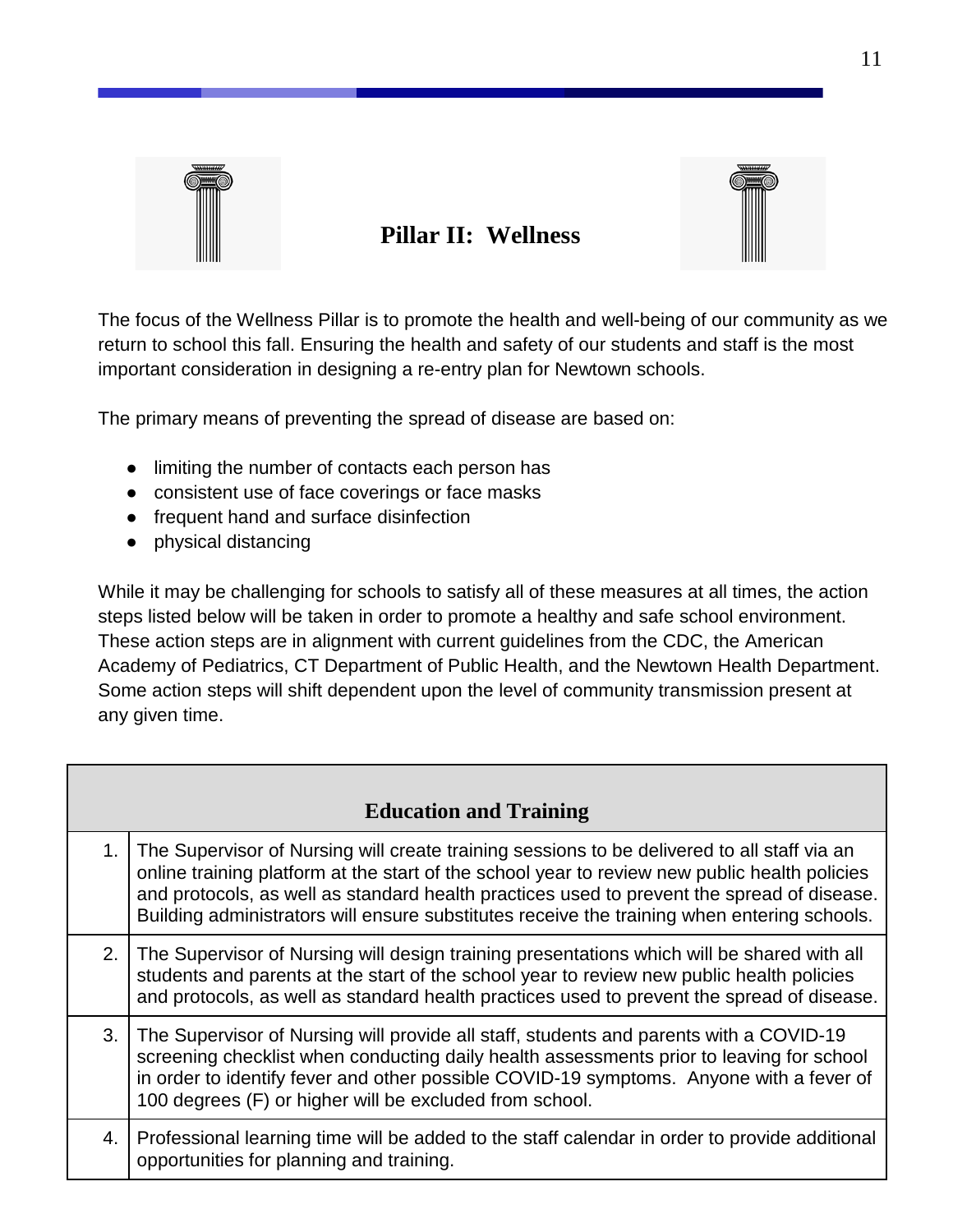<span id="page-26-3"></span><span id="page-26-2"></span><span id="page-26-1"></span><span id="page-26-0"></span>

|     | <b>Health Supplies</b>                                                                                                                                                                                                                                                                                                         |
|-----|--------------------------------------------------------------------------------------------------------------------------------------------------------------------------------------------------------------------------------------------------------------------------------------------------------------------------------|
| 5.  | Each school will have adequate supplies, including soap, hand sanitizer with at least 60%<br>ethyl alcohol or 70% isopropyl alcohol (for staff and older students who can safely use<br>hand sanitizer), paper towels, tissues, disinfectant wipes, cloth face coverings (as<br>feasible), and no-touch/foot-pedal trash cans. |
|     | <b>Immunizations and Health Assessments</b>                                                                                                                                                                                                                                                                                    |
| 6.  | Students must be up-to-date with immunizations.                                                                                                                                                                                                                                                                                |
| 7.  | Students must fulfill requirements for Health Assessments prior to students enrolling in<br>school. Health assessments are also required for all students in grades six or seven and<br>grades nine or ten.                                                                                                                    |
|     | <b>Minimizing Exposure: Physical or Social Distancing</b>                                                                                                                                                                                                                                                                      |
| 8.  | Physical or social distancing between student workstations will be maximized, achieving 6<br>feet when possible, 3 feet at minimum.                                                                                                                                                                                            |
| 9.  | Desks will face in the same direction (rather than facing each other) or students will sit on<br>only one side of tables, spaced apart.                                                                                                                                                                                        |
|     | 10. Clear plastic desk dividers will be used in all elementary and intermediate classrooms and<br>in middle school and high school classrooms when appropriate.                                                                                                                                                                |
| 11. | Outside spaces will be utilized for students to assemble while maintaining maximum<br>social distancing requirements.                                                                                                                                                                                                          |
|     | 12. Building principals will create plans to minimize crowding in hallways during passing<br>times.                                                                                                                                                                                                                            |
|     | 13. Newtown High School will allow any student with free periods or study halls at the<br>beginning or end of the day to leave campus in order to reduce crowding.                                                                                                                                                             |
|     | <b>Minimizing Exposure: Face Coverings/Face Masks</b>                                                                                                                                                                                                                                                                          |
|     | 14. All students and staff must wear face coverings or masks that completely cover the nose<br>and mouth while on buses and inside the school buildings with exceptions only for those<br>for whom it is not safe to do so due to medical conditions or disability.                                                            |
|     | 15. Temporary exemptions for wearing masks/face coverings will be made where masks may<br>need to be removed to provide appropriate special education services. In those cases,<br>other mitigating strategies such as plastic face shields, plastic desk dividers, and<br>maximizing social distancing will be implemented.   |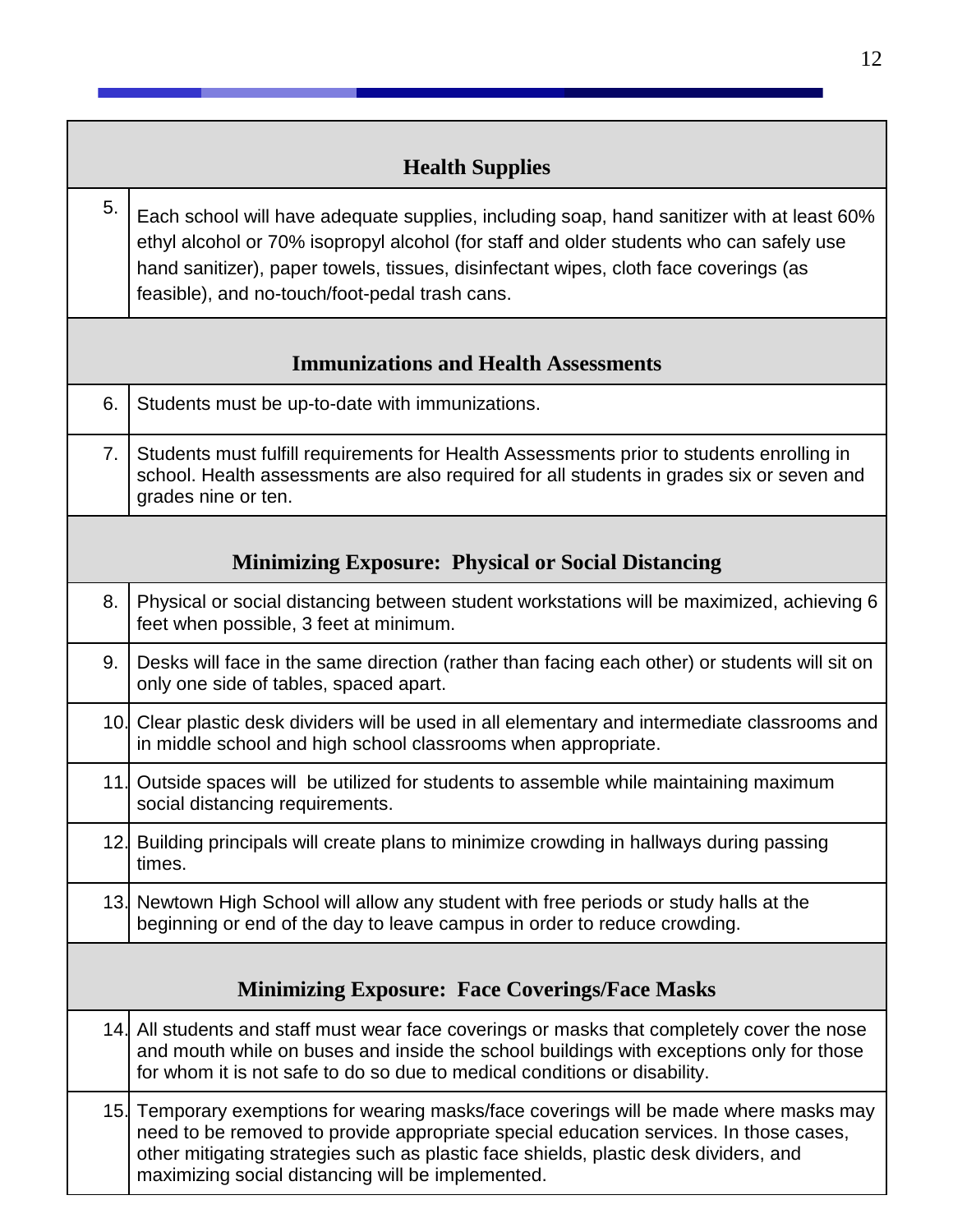<span id="page-27-0"></span>

|     | 16. Staff members who work directly with students will wear face coverings or masks as<br>much as possible; however, there may be times when these staff members must remove<br>face coverings or mask in order to provide effective instruction (e.g. speech instruction),<br>and in those situations, a face shield or other barrier will be used and, when possible,<br>physical distance from students will be increased to more than 6 feet. |
|-----|---------------------------------------------------------------------------------------------------------------------------------------------------------------------------------------------------------------------------------------------------------------------------------------------------------------------------------------------------------------------------------------------------------------------------------------------------|
|     | 17. Students and staff will be encouraged to wear their own face covering or mask and<br>schools will maintain a supply to provide one, if needed.                                                                                                                                                                                                                                                                                                |
|     | 18. Masks with a filtered valve will be prohibited.                                                                                                                                                                                                                                                                                                                                                                                               |
|     | <b>Managing and Containing Illness</b>                                                                                                                                                                                                                                                                                                                                                                                                            |
|     | 19. Staff and families will be instructed to inform the school nurse and stay home if they are<br>sick with COVID-19 symptoms or have been exposed to someone diagnosed with<br>COVID-19. This information will be kept in a confidential health record.                                                                                                                                                                                          |
|     | 20. Families in need of a thermometer may request one from the school nurse.                                                                                                                                                                                                                                                                                                                                                                      |
|     | 21. School nurses will track attendance patterns and work closely with the Health Director for<br>case identification and contact tracing.                                                                                                                                                                                                                                                                                                        |
|     | 22. Any staff member or student who is feeling ill during the school day should report<br>immediately to the nurse.                                                                                                                                                                                                                                                                                                                               |
|     | 23. Each building principal will designate an isolation room to accommodate students<br>exhibiting possible COVID-19 symptoms until a parent/guardian arrives. Students will<br>remain supervised. Anyone entering the room will be required to wear appropriate<br>personal protective equipment (PPE) and log their visit.                                                                                                                      |
|     | 24. If there is a known confirmed case of COVID-19 in the school setting, the Superintendent<br>and Heath Director will first be notified. All staff and families in the district will then be<br>notified. The Superintendent will work in coordination with the Newtown Health Director<br>to determine the time needed to assess the situation, trace individual contacts and take<br>appropriate cleaning measures.                           |
|     | 25. All staff and families of students who were in contact with a COVID-19 student or staff<br>member will be notified (e.g. classmates, busmates, sports teammates).                                                                                                                                                                                                                                                                             |
|     | 26. It is strongly recommended that families have contingency plans in place should a school<br>need to close temporarily or a student needs to quarantine due to COVID-19.                                                                                                                                                                                                                                                                       |
| 27. | The District will utilize community and school-based indicators, which are expected to be<br>released by the Connecticut Department of Health prior to the opening of schools, to<br>guide decisions regarding when schools should be closed.                                                                                                                                                                                                     |
|     | 28. The Superintendent will notify and consult with the Connecticut Department of Education<br>immediately if contemplating class cancellation or school closure.                                                                                                                                                                                                                                                                                 |

- 1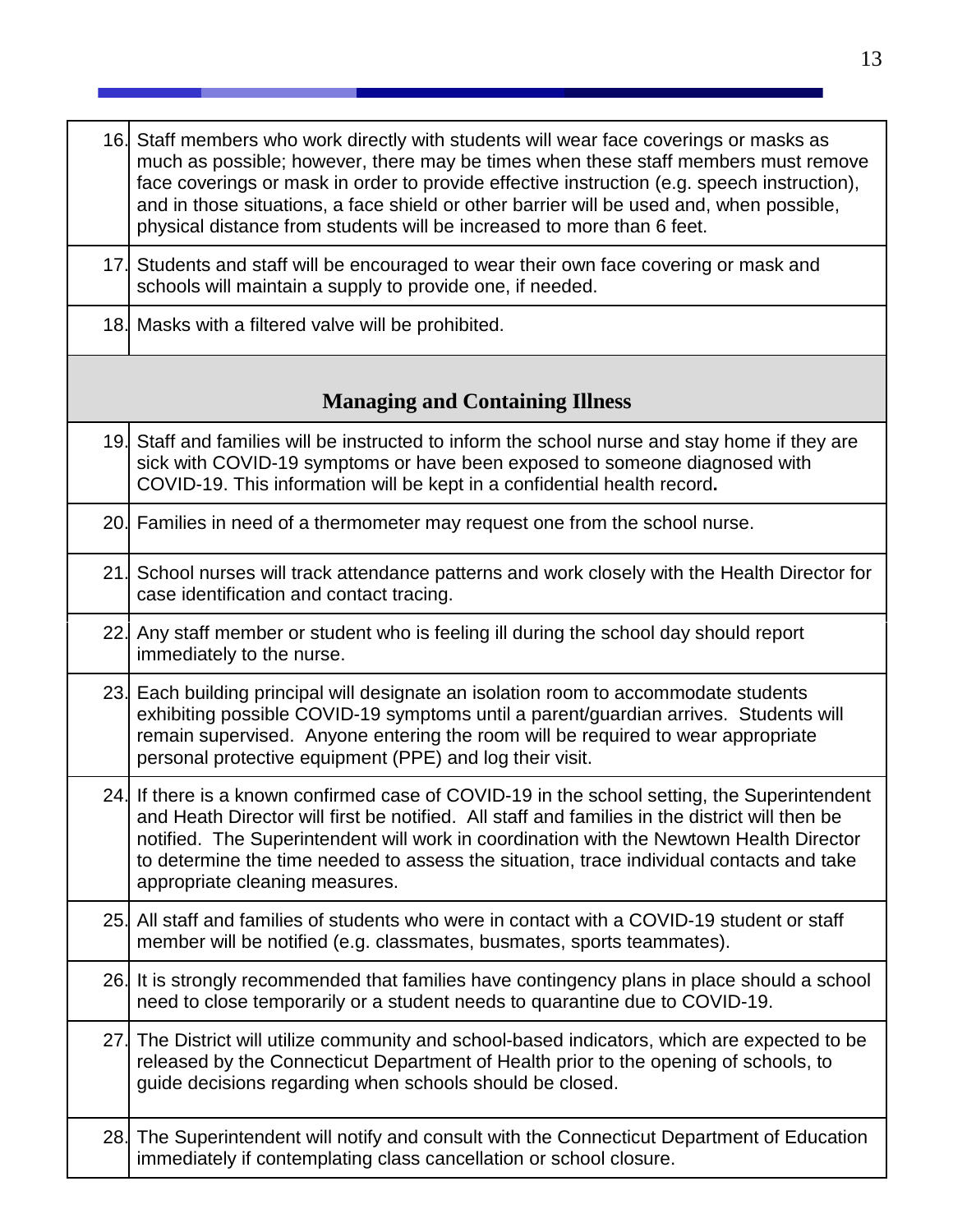<span id="page-28-2"></span><span id="page-28-1"></span><span id="page-28-0"></span>

|     | 29. In the event of a school closure, the schools will be prepared to provide continuity of<br>learning as outlined in the Instruction and Technology section of this document.                                                                                    |
|-----|--------------------------------------------------------------------------------------------------------------------------------------------------------------------------------------------------------------------------------------------------------------------|
|     | 30. Staff and families are required to quarantine for 14 days and are strongly encouraged to<br>follow any other directives provided by the State of Connecticut when returning from<br>travel-restricted states and foreign countries.                            |
| 31. | In support of mitigating infection, touchless hand sanitizer stations will be located<br>throughout school buildings.                                                                                                                                              |
|     | <b>Returning to School After Illness/Close Contact with Illness</b>                                                                                                                                                                                                |
|     | 32. Staff and students who test positive for COVID-19 must follow guidelines from the<br>Newtown Health District and provide documentation of a negative test result or<br>physician's note to the school nurse upon return.                                       |
|     | 33. Staff and students who have recently had close contact with a person with COVID-19<br>should follow CDC Guidelines by quarantining for 14 days and monitoring for possible<br>symptoms.                                                                        |
|     | <b>School Day Considerations</b>                                                                                                                                                                                                                                   |
|     | 34. Student cohorts will be maintained whenever possible.                                                                                                                                                                                                          |
|     | 35. Visual markings will be used, as needed, to assist students in maintaining physical<br>distancing.                                                                                                                                                             |
|     | 36. Each student will be provided with a personal, portable plastic barrier for added<br>protection. Students will be responsible for regularly cleaning their own barrier. Teachers<br>will assist younger students in ensuring daily cleaning of their barriers. |
|     | 37. Classroom doors may be left in the open position to reduce contact; students will be<br>reminded to sanitize or wash hands following the use of door handles; paper towels will<br>also be placed by doors to use when opening door handles.                   |
|     | <b>Attendance</b>                                                                                                                                                                                                                                                  |
|     |                                                                                                                                                                                                                                                                    |
|     | 38. Staff and parents of students who have concerns about health risks related to COVID-19,<br>including pre-existing conditions which may increase risk, should consult their health care<br>provider prior to reentering the school setting.                     |
|     | 39. Students not participating in on-site learning will be expected to attend classes online.<br>Attendance will be taken and monitored.                                                                                                                           |
|     | 40. Student absences due to illness including absences from distance learning, should be<br>reported to the school nurse.                                                                                                                                          |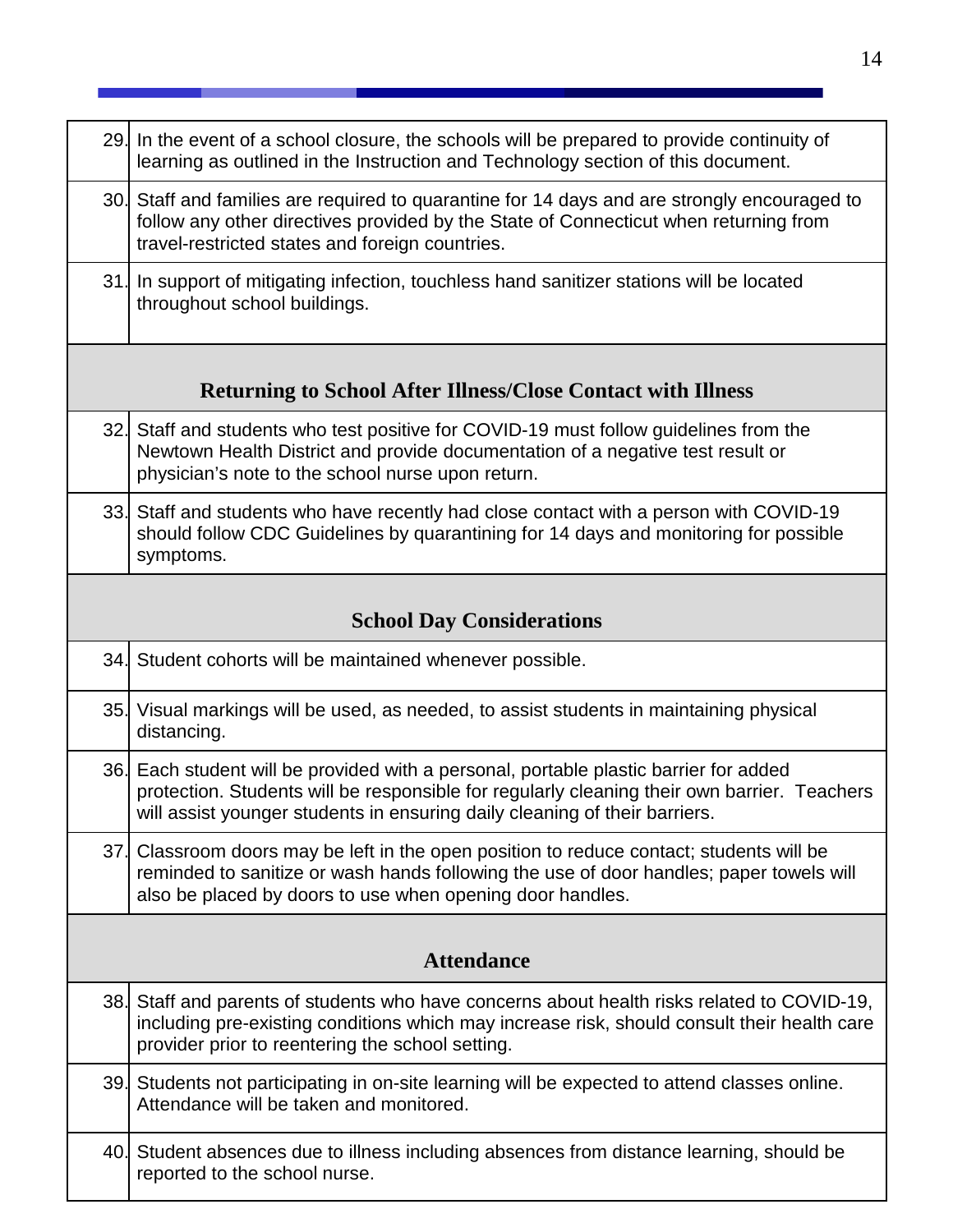| 41. Students not participating in on-site learning due to illness may choose distance learning<br>on days when they feel ill but well enough to participate virtually. |
|------------------------------------------------------------------------------------------------------------------------------------------------------------------------|
| 42. Students who are quarantined due to exposure to COVID-19 will be expected to<br>participate virtually.                                                             |
| 43. Building principals will proactively follow up with disengaged students and families.                                                                              |
| 44. Staff members who are unable to return to work should notify Human Resources as soon<br>as possible and an alternative work assignment will be developed.          |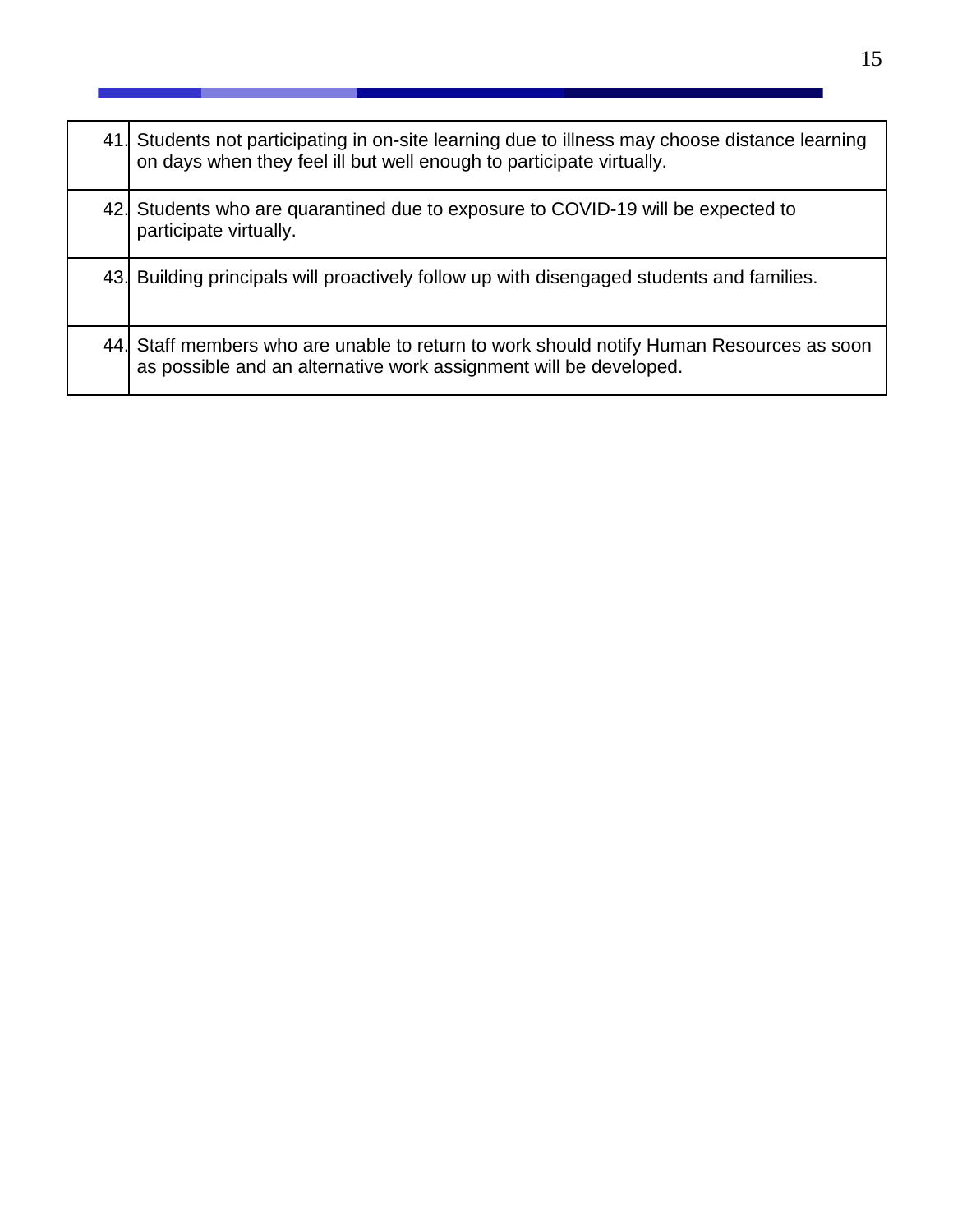

Г

## <span id="page-30-0"></span>**Pillar III: Instruction and Technology**



The focus of the Instruction and Technology Pillar is to establish a plan for the Newtown Public Schools' Community that best meets student learning needs for both in-person and online instruction.

<span id="page-30-2"></span><span id="page-30-1"></span>

|                | <b>Initial Re-Entry</b>                                                                                                                                                                                                                                                                                                                                                                                                                                  |
|----------------|----------------------------------------------------------------------------------------------------------------------------------------------------------------------------------------------------------------------------------------------------------------------------------------------------------------------------------------------------------------------------------------------------------------------------------------------------------|
| 1.             | The Newtown Public Schools are planning a fall reopening that includes a full-time<br>instructional model with 100% student return to physical classrooms. (See Newtown<br><b>Public Schools, Modes of Learning.)</b>                                                                                                                                                                                                                                    |
| 2.             | Parents and students may voluntarily and temporarily choose not to participate in the<br>return to school. Those students will be required to participate in remote learning.                                                                                                                                                                                                                                                                            |
| 3.             | Students not participating in the initial return to school, or who decide to shift to distance<br>learning during the school year, will receive synchronous instruction via Google Meet by<br>their regular teacher. While this will be the primary model for instruction, in some cases,<br>it may be necessary to designate a "distance learning teacher" to provide primary<br>instruction to at-home students of a particular grade or subject area. |
|                | <b>Identifying Learning Gaps, Equity, Inclusion, and Access</b>                                                                                                                                                                                                                                                                                                                                                                                          |
| 4.             | Upon return to school in the fall, teachers will meet in vertical grade level and/or subject<br>specific team meetings to discuss student academic engagement during the 2019-20<br>distance learning timeframe. Professional development time prior to the start of school<br>will be designated for this purpose.                                                                                                                                      |
| 5.             | All students in grades K-9 will be administered the NWEA Fall assessment. Protocols<br>will be developed to ensure both in-school and virtual administration of the assessment.                                                                                                                                                                                                                                                                          |
| 6.             | All students in grades K-9 will have access to IXL Learning ELA and Math which<br>includes a real-time diagnostic that will be used to identify gaps in learning. All students<br>in grades K-8 have access to Lexia Learning which also includes a real-time diagnostic<br>component to aid in identifying gaps in reading skills.                                                                                                                      |
| 7 <sub>1</sub> | All students in grades K-9 will be provided with a Chromebook that can be utilized any<br>time distance learning is implemented. Students in grades 10-12 will use personal<br>devices; however any student in grades 10-12 needing a device will be provided one.<br>WiFi Hotspots will be provided to students and families previously identified as having<br>issues with online access.                                                              |

٦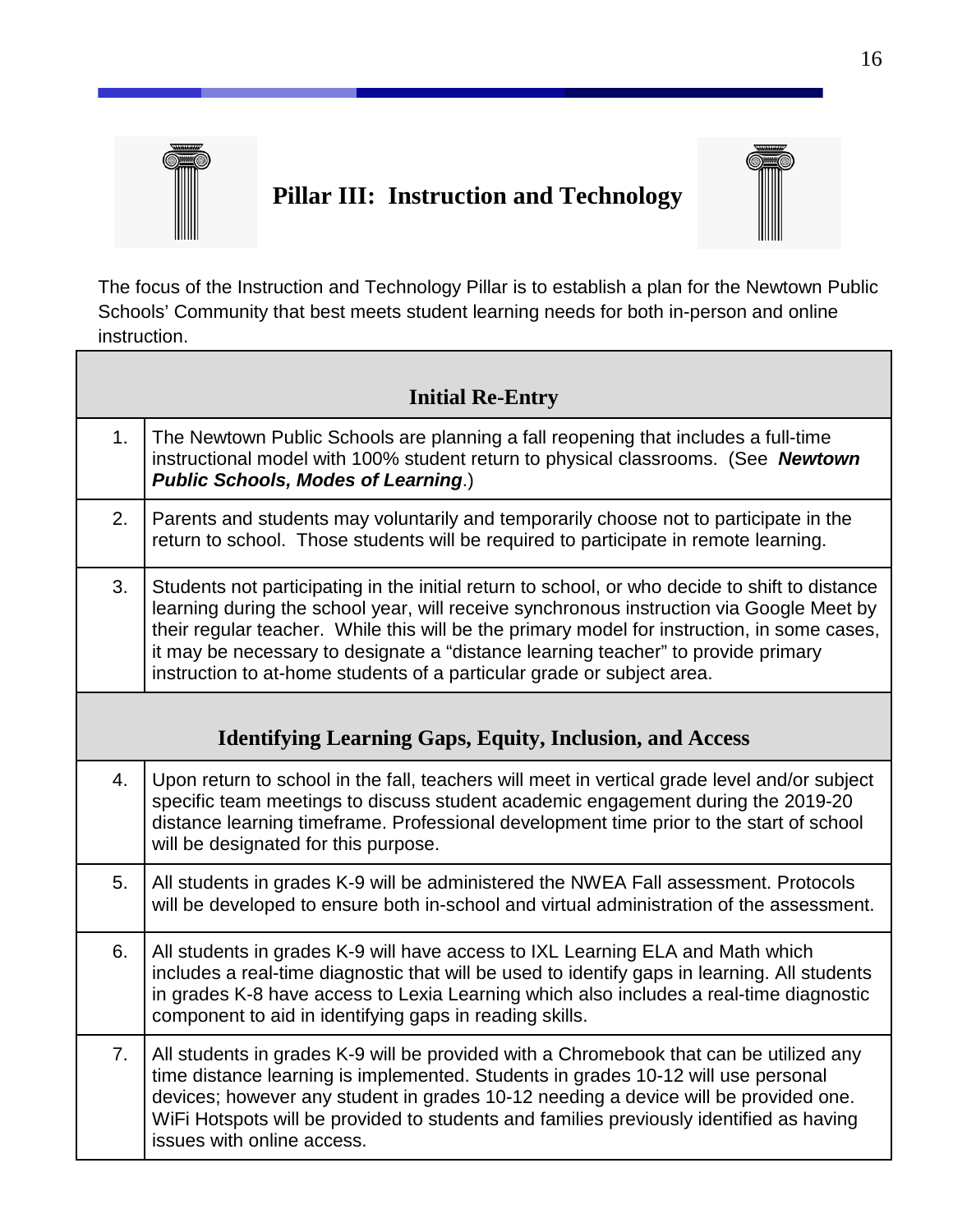|     | <b>Instructional Materials</b>                                                                                                                                                                                                                                                                                                                                                        |
|-----|---------------------------------------------------------------------------------------------------------------------------------------------------------------------------------------------------------------------------------------------------------------------------------------------------------------------------------------------------------------------------------------|
| 8.  | In most cases, sharing of materials will be discouraged; younger students will be<br>provided individual contained items. In situations where materials must be shared, they<br>will be cleaned and sanitized following CDC Guidelines. In school, students will use<br>either an assigned or personal computer.                                                                      |
| 9.  | Students will not use lockers in any building; school materials should be carried with the<br>student in a personal backpack.                                                                                                                                                                                                                                                         |
| 10. | Books handled by students or staff will be quarantined for 72 hours before redistribution.                                                                                                                                                                                                                                                                                            |
|     | <b>Specials</b>                                                                                                                                                                                                                                                                                                                                                                       |
| 11. | Participation in specials will be required regardless of the mode of learning. Strategies<br>will be employed in each special class to reduce crowding and maximize social<br>distancing in on-site settings.                                                                                                                                                                         |
| 12. | When possible, music curricula that pose health risks, such as singing or playing certain<br>instruments, will take place in spaces that allow for a minimum of 12 feet of distance<br>between students (including outside spaces). When not possible, modifications will be<br>made to specific curriculum to provide related foundational skill work or educational<br>experiences. |
| 13. | Physical education curricula will be modified to ensure that instructional design is<br>appropriate to the space and ensures separation and distancing between students<br>during activities.                                                                                                                                                                                         |
| 14. | Physical education will focus on activities, exercises, and sports that are teacher-led, but<br>performed individually using marked off areas, stations, or staggered participation to<br>ensure separation of students.                                                                                                                                                              |
| 15. | Book borrowing from school libraries will follow the guidelines as outlined in #10 in the<br>Instructional Materials section above. In addition, on-line resources that allow for<br>student use of electronic books and audiobooks will be available.                                                                                                                                |
|     | <b>Paraeducators</b>                                                                                                                                                                                                                                                                                                                                                                  |
| 16. | Paraeducators are integral members of the instructional team and will be fully utilized<br>and engaged in the instructional plan as outlined in this document.                                                                                                                                                                                                                        |

<span id="page-31-2"></span><span id="page-31-1"></span><span id="page-31-0"></span>Г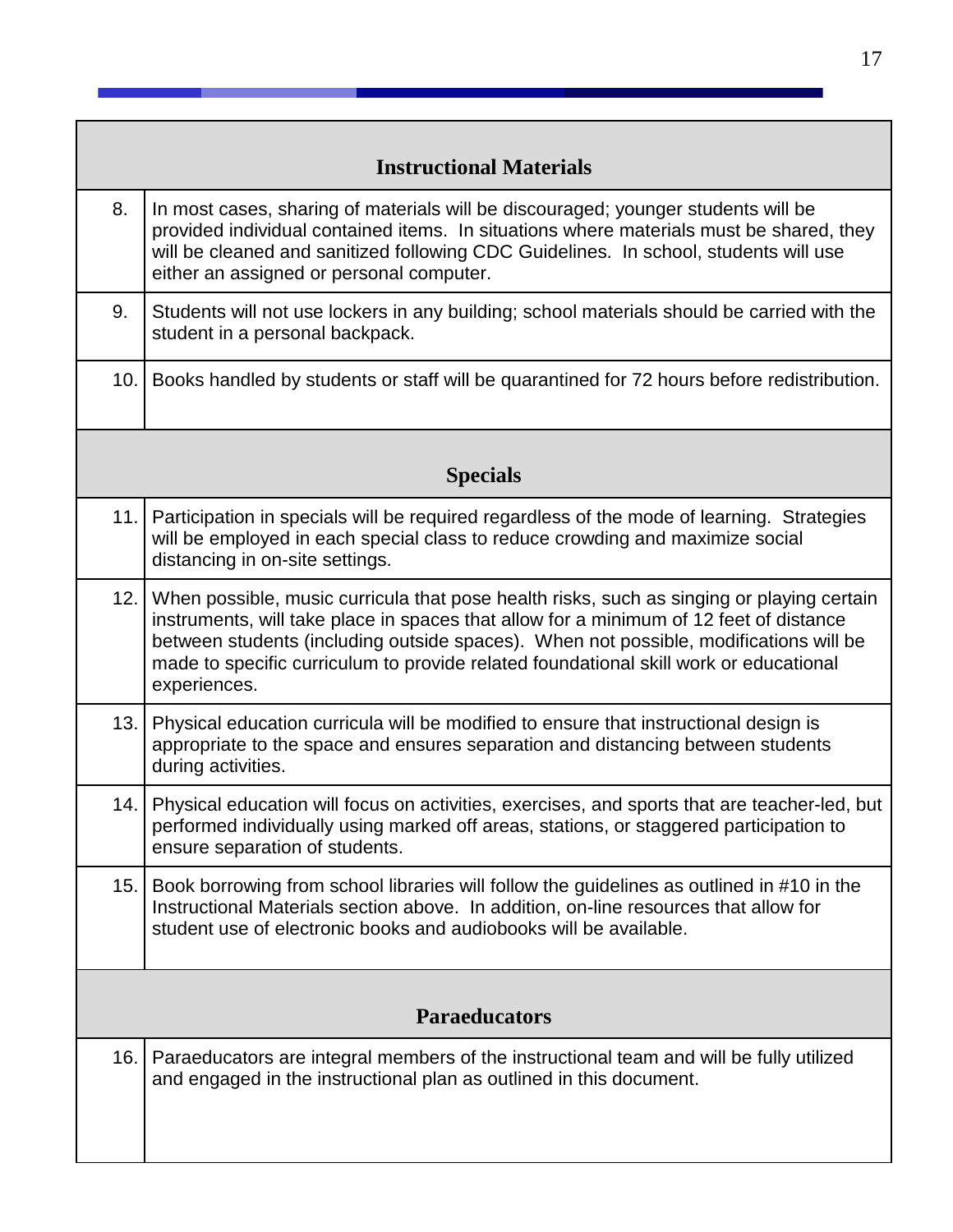|     | <b>Special Education</b>                                                                                                                                                                                                                                                                                                                                                                                                                                                                                                                                                                                                                                                                                                                                                                                                                                   |
|-----|------------------------------------------------------------------------------------------------------------------------------------------------------------------------------------------------------------------------------------------------------------------------------------------------------------------------------------------------------------------------------------------------------------------------------------------------------------------------------------------------------------------------------------------------------------------------------------------------------------------------------------------------------------------------------------------------------------------------------------------------------------------------------------------------------------------------------------------------------------|
| 17. | In accordance with Connecticut State Department of Education guidelines, this plan is<br>prepared with the understanding that there has been no waiver of requirements under<br>the IDEA for provision of a free and appropriate public education (FAPE) in the least<br>restrictive environment (LRE). During COVID-19 school closures, schools were required<br>to provide FAPE consistent with the need to protect the health and safety of students, as<br>well as those individuals providing education, specialized instruction, and related<br>services to these students. Schools may not have been able to provide all services in<br>the same manner that they are typically provided. Federal disability law allows for<br>flexibility in determining how to meet the individualized needs of students receiving<br>special education services. |
| 18. | In accordance with Connecticut State Department of Education guidelines, students<br>eligible for special education and other special populations will be treated as general<br>education students first. Guidance and policies related to school reopening plans apply<br>to all students, including students with special needs who qualify for individual education<br>programs under the IDEA and accommodation plans for eligible students under section<br>504 of the Rehabilitation Act. If students with disabilities are unable to access the mode<br>of instruction outlined in the Re-Entry Plan, individualized and alternative means of re-<br>entry based upon student need, present levels of functioning, developmental levels, and<br>student/parent input will be facilitated.                                                           |
|     | <b>English Language Learners</b>                                                                                                                                                                                                                                                                                                                                                                                                                                                                                                                                                                                                                                                                                                                                                                                                                           |
| 19. | In accordance with Connecticut State Department of Education guidelines, during school<br>closures due to COVID-19, English Learners will continue to receive their supplemental<br>EL instructional program in addition to their general education program of mainstream,<br>grade-level and content-area instruction. Such language instructional education<br>programs may consist of a range of services, including bilingual education, English as a<br>Second Language (ESL), Sheltered Instruction and others. When returning to school<br>buildings, language instruction education programs will continue.                                                                                                                                                                                                                                        |
| 20. | In accordance with Connecticut State Department of Education guidelines,<br>communication with parents and guardians that have limited proficiency in English will<br>be provided as needed in a language they understand as required by Title III of the<br>Elementary and Secondary Education Act. As during traditional schooling,<br>communications during school closures due to COVID-19 may be provided through<br>translation and/or interpretation, if needed.                                                                                                                                                                                                                                                                                                                                                                                    |
| 21. | In accordance with Connecticut State Department of Education guidelines, ELs who are<br>also identified as students with disabilities will receive support for their EL needs, as well<br>as support for their disabilities. During COVID-19, these dually identified students will<br>continue to receive these supports.                                                                                                                                                                                                                                                                                                                                                                                                                                                                                                                                 |

and the state

<span id="page-32-1"></span><span id="page-32-0"></span> $\blacksquare$ 

**Contract Contract**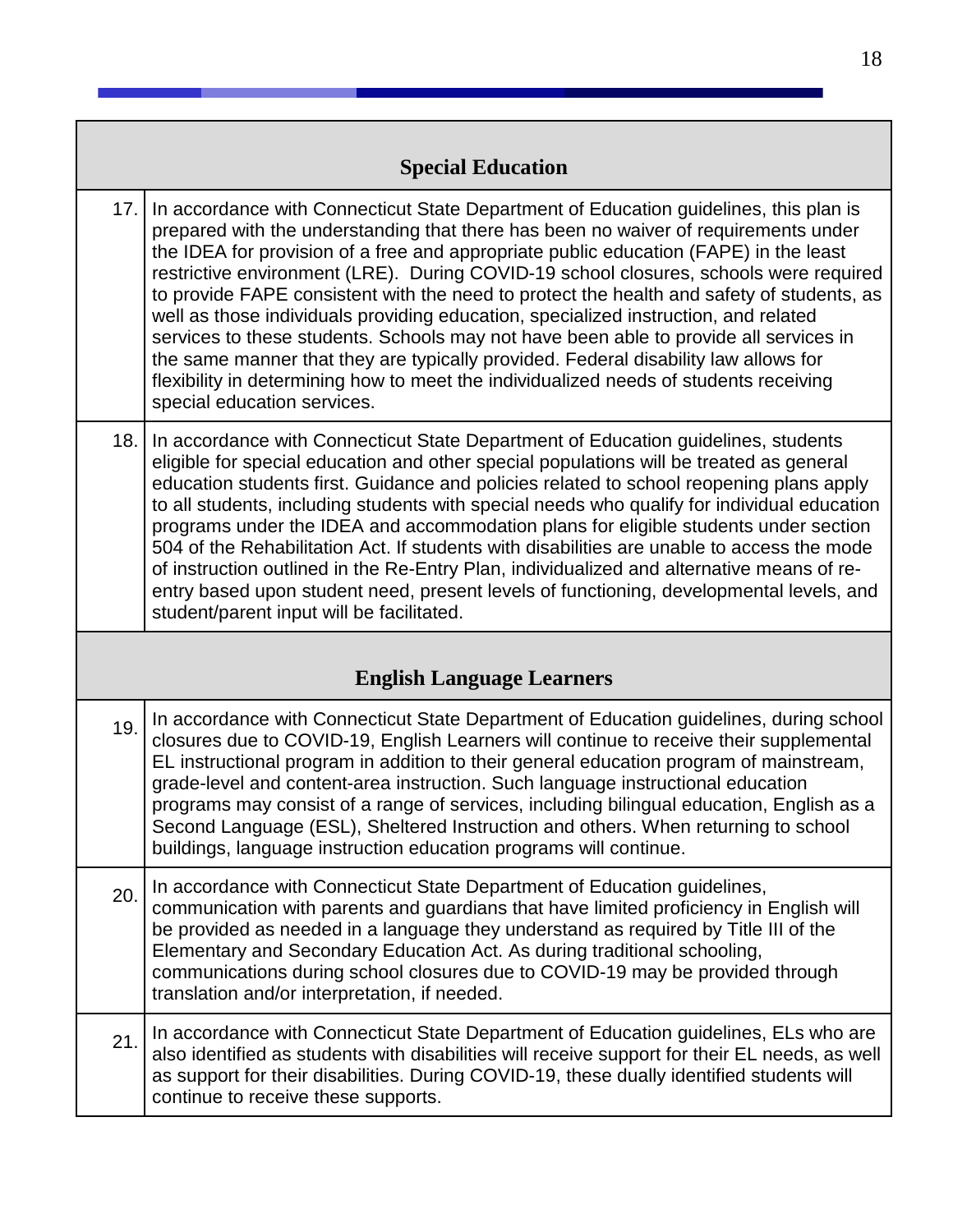## **Newtown Public Schools Modes of Learning:**

<span id="page-33-0"></span>Newtown Public Schools is committed to preparing for full on-site learning for all students in the Fall. However, if community transmission of COVID-19 increases, Newtown Schools are prepared to provide remote blended learning opportunities in a Hybrid Learning Model, with 50% of students experiencing either onsite or distance learning on an alternating basis, or Full Distance Learning model with all students receiving instruction and support in a virtual online environment. Decisions on which learning mode to implement will be informed by forthcoming guidance from the Connecticut Department of Public Health in consultation with local health officials. The decision to shift to the Hybrid or Full Distance Learning Models will be significantly impacted by the level of community transmission of COVID-19 at any given time. Please see the graphic below outlining the various levels of COVID-19 transmission and the corresponding shift in learning models.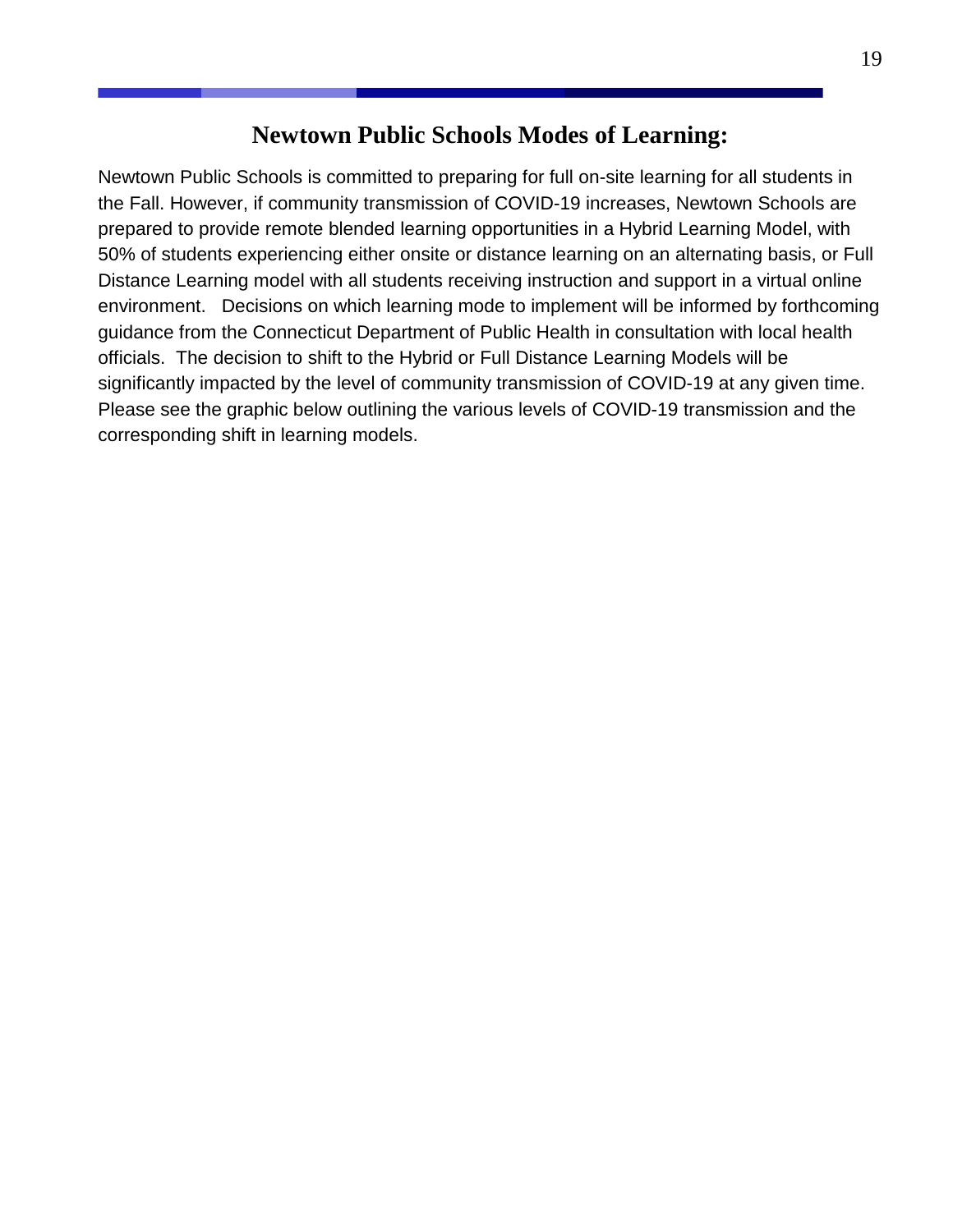<span id="page-34-0"></span>

| <b>Levels of COVID-19 Community Transmission</b>                                               |                                                                                        |                                                                            |  |
|------------------------------------------------------------------------------------------------|----------------------------------------------------------------------------------------|----------------------------------------------------------------------------|--|
|                                                                                                |                                                                                        |                                                                            |  |
| Little to No Community<br>Transmission - Minimal Spread of<br>the Virus/No Spread of the Virus | <b>Minimal or Moderate</b><br>Community Transmission -<br>Moderate Spread of the Virus | <b>Substantial Community</b><br>Transmission - High Spread of<br>the Virus |  |
|                                                                                                |                                                                                        |                                                                            |  |

<span id="page-34-1"></span>

| <b>Corresponding Shifts in Learning Modes</b>                                                                                                                                              |                                                                                                                                                                                                                                                                                    |                                                                                                                                                                    |  |
|--------------------------------------------------------------------------------------------------------------------------------------------------------------------------------------------|------------------------------------------------------------------------------------------------------------------------------------------------------------------------------------------------------------------------------------------------------------------------------------|--------------------------------------------------------------------------------------------------------------------------------------------------------------------|--|
|                                                                                                                                                                                            |                                                                                                                                                                                                                                                                                    |                                                                                                                                                                    |  |
| <b>On-Site Learning</b>                                                                                                                                                                    | <b>Hybrid Learning*</b>                                                                                                                                                                                                                                                            | <b>Full Distance Learning*</b>                                                                                                                                     |  |
| Fall 2020 Reopening - Plan for<br>most students to return to school<br>for on-site learning, while<br>distance learning is provided to<br>students who opt to stay home<br>from the onset. | Plan for a 50% reduction in<br>student attendance in school.<br>Students attend school for on-<br>site learning on an alternating<br>basis. Students grouped into A<br>and B cohorts.<br>Students in the cohort off-site<br>will receive instruction through<br>distance learning. | Plan for no student attendance<br>in schools with 100% of<br>instruction and support being<br>provided to students at home<br>online through distance<br>learning. |  |
| Implemented to start the school<br>year assuming the sustainment of<br>the current low levels of<br>COVID-19 transmissions.                                                                | Implemented after the start of<br>the school year in response to a<br>moderate increase in COVID-19<br>community transmissions.                                                                                                                                                    | Implemented after the start of<br>the school year in response to a<br>substantial increase in COVID-<br>19 community transmissions.                                |  |
| Teaching staff delivers instruction<br>onsite in classrooms.                                                                                                                               | Teaching staff delivers<br>instruction onsite in classrooms<br>to 50% of their students, either<br>Cohort A or Cohort B on an<br>alternating schedule.                                                                                                                             | Teaching staff delivers<br>instruction via distance learning<br>to all students.                                                                                   |  |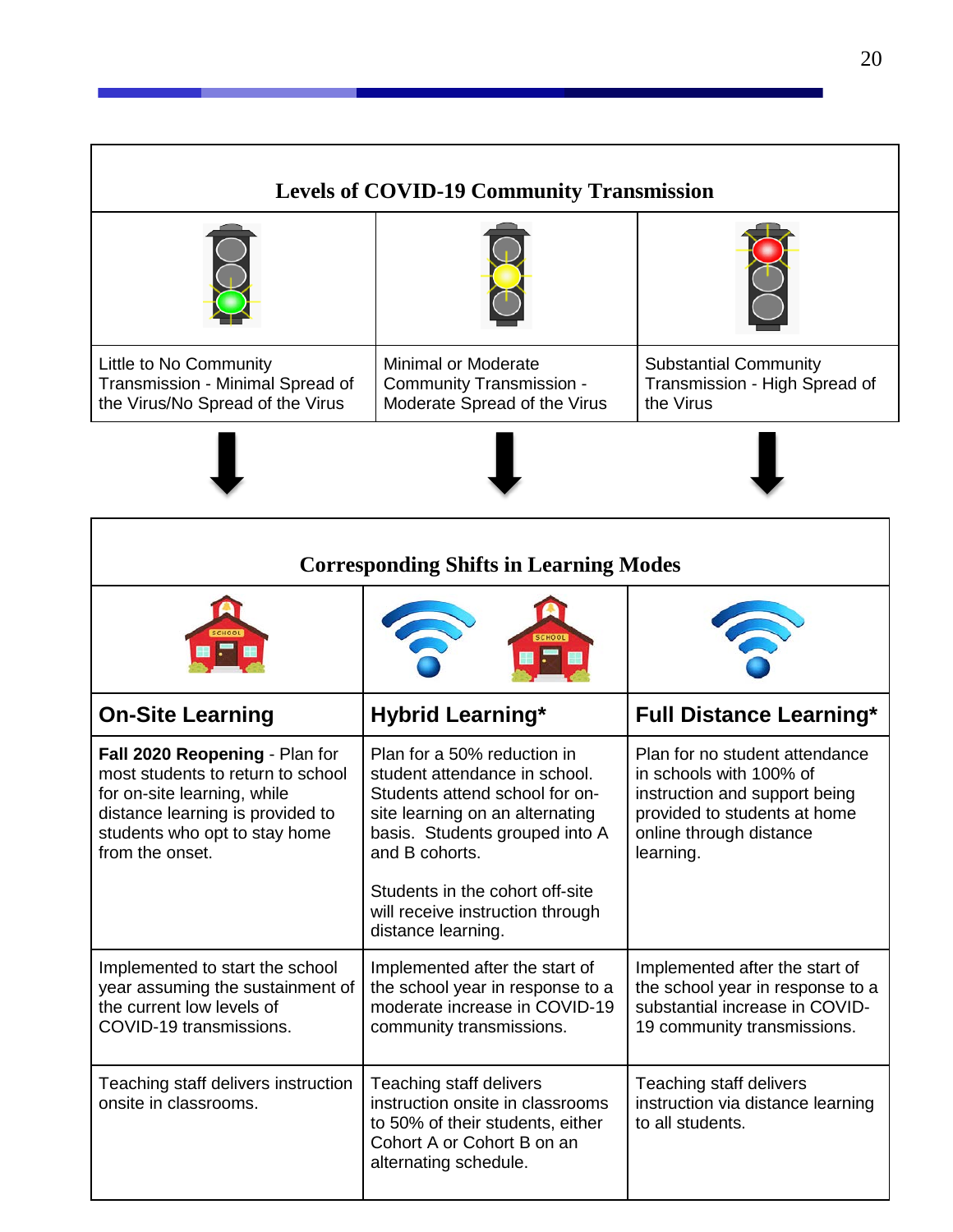| Provisions will be made for<br>students who temporarily opt to<br>stay at home to start the school<br>year.<br>The primary mode of instruction<br>will be synchronous instruction<br>via Google Meet to students on-<br>site and at home.<br>Alternative work plans will be<br>developed for teachers who are<br>unable to be on-site that may<br>include co-teaching with a<br>substitute teacher, providing<br>support to other teachers or<br>providing support to other<br>students.<br>In some cases, it may be<br>necessary to designate a<br>"distance learning teacher" to<br>provide primary instruction to at-<br>home students of a particular<br>grade or subject area. | Grouping for Cohorts will be<br>made with family consideration<br>as a priority.<br>Students at home receive<br>instruction on the days they are<br>not onsite through synchronous<br>and asynchronous instruction via<br>Google Meet with their teacher<br>(or designated distance learning<br>teacher). | "Wellness Wednesday" protocol<br>is instituted for teacher<br>professional development,<br>collaboration and online<br>preparation.             |
|-------------------------------------------------------------------------------------------------------------------------------------------------------------------------------------------------------------------------------------------------------------------------------------------------------------------------------------------------------------------------------------------------------------------------------------------------------------------------------------------------------------------------------------------------------------------------------------------------------------------------------------------------------------------------------------|-----------------------------------------------------------------------------------------------------------------------------------------------------------------------------------------------------------------------------------------------------------------------------------------------------------|-------------------------------------------------------------------------------------------------------------------------------------------------|
| Students primarily will use hard<br>copy texts and instructional<br>materials supplemented with<br>online programming.                                                                                                                                                                                                                                                                                                                                                                                                                                                                                                                                                              | Students will use a balanced<br>combination of hard copy texts<br>and online programming.                                                                                                                                                                                                                 | Students primarily use online<br>programming supplemented<br>with hard copy texts and<br>instructional materials.                               |
| Teachers will identify material to<br>be taken home in the event of a<br>shift to Hybrid Learning or<br>Distance Learning.                                                                                                                                                                                                                                                                                                                                                                                                                                                                                                                                                          | Students in grades 3-12 will take<br>mobile devices back and forth to<br>schools when their cohort is<br>onsite. Students in grades K-2<br>leave mobile devices at home.<br>Hard copy texts and instructional<br>materials are updated for home<br>use throughout the Hybrid<br>Learning period.          | Students in grades K-12 will use<br>mobile devices at home. Hard<br>copy texts and instructional<br>materials remain home with the<br>students. |

\*Feedback from families, students, teachers, and leaders on experience with remote learning was collected via surveys in June and July 2020. Priority areas and commonalities in the survey results were identified by the Instruction and Technology Re-Entry Subcommittee and incorporated into the Hybrid Learning and Full Distance Learning Modes.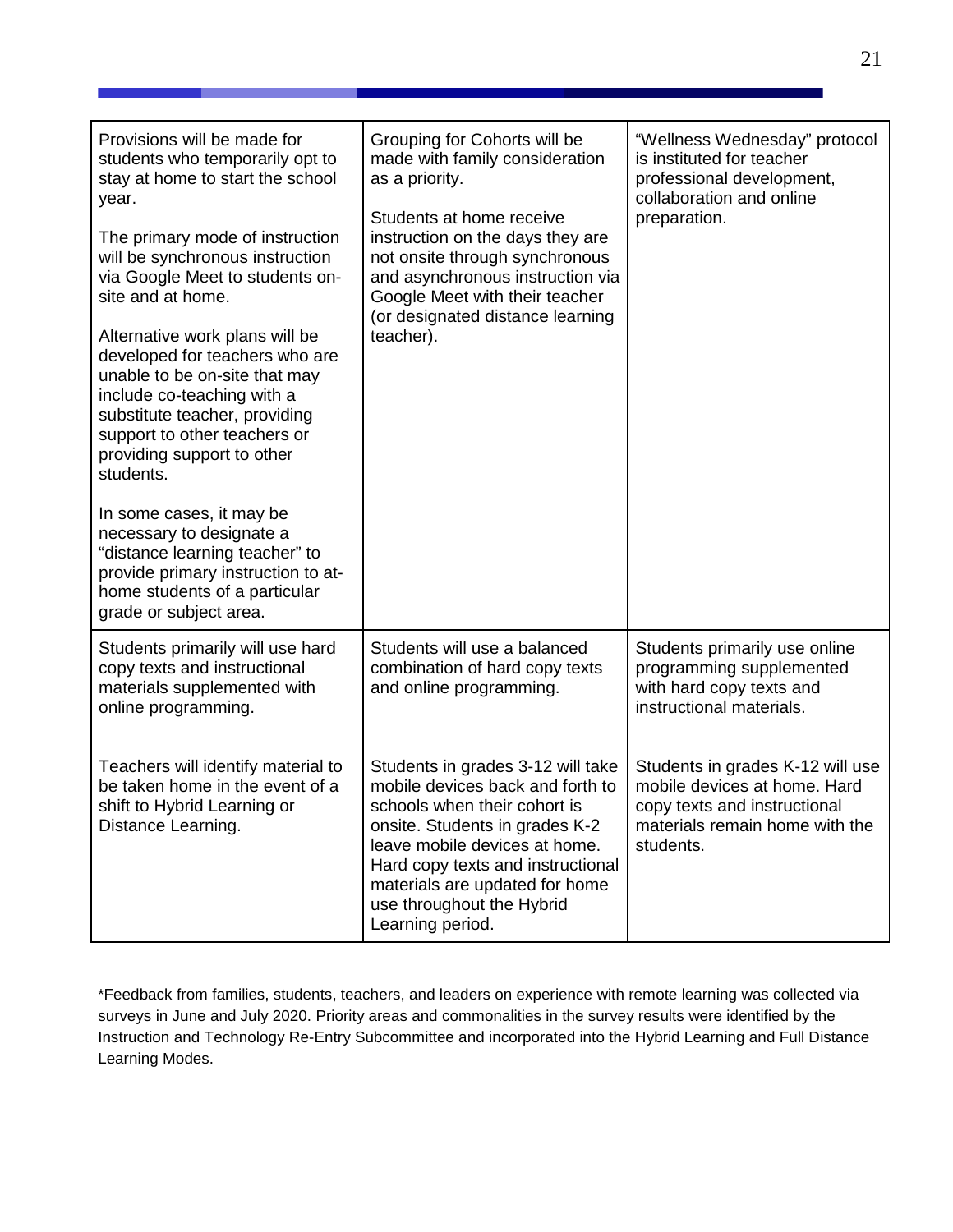<span id="page-36-0"></span>

| <b>Learning Modes - Sample Weekly Schedules</b> |                                                                                                                                                                                                                |                                                                                                                                  |                                                                                                                                                                                                                                                                              |                                                                                                                        |                                                                                                                               |
|-------------------------------------------------|----------------------------------------------------------------------------------------------------------------------------------------------------------------------------------------------------------------|----------------------------------------------------------------------------------------------------------------------------------|------------------------------------------------------------------------------------------------------------------------------------------------------------------------------------------------------------------------------------------------------------------------------|------------------------------------------------------------------------------------------------------------------------|-------------------------------------------------------------------------------------------------------------------------------|
|                                                 | <b>Monday</b>                                                                                                                                                                                                  | <b>Tuesday</b>                                                                                                                   | Wednesday                                                                                                                                                                                                                                                                    | <b>Thursday</b>                                                                                                        | <b>Friday</b>                                                                                                                 |
| <b>OnSite</b>                                   | Majority of students receive instruction onsite in school, with distance learning<br>provisions in effect for students who temporarily remain home to start the year.<br>************************************* |                                                                                                                                  |                                                                                                                                                                                                                                                                              |                                                                                                                        |                                                                                                                               |
| <b>Hybrid</b><br><b>Model</b>                   | Students in<br>Cohort A<br>report to<br>school, while<br>students in<br>Cohort B<br>engage in<br>distance<br>learning.                                                                                         | Students in<br>Cohort A<br>report to<br>school,<br>while<br>students in<br><b>Cohort B</b><br>engage in<br>distance<br>learning. | <b>Wellness Wednesday</b><br>Teaching and learning<br>continues in a distance<br>learning model.<br>Focuses on full<br>disinfection and deep<br>cleaning between<br>cohorts.                                                                                                 | Students in<br>Cohort B<br>report to<br>school, while<br>students in<br>Cohort A<br>engage in<br>distance<br>learning. | Students in<br><b>Cohort B</b><br>report to<br>school, while<br>students in<br>Cohort A<br>engage in<br>distance<br>learning. |
| <b>Full</b><br><b>Distance</b>                  | All students receive<br>instruction via distance<br>learning.<br>***********                                                                                                                                   |                                                                                                                                  | <b>Wellness Wednesday</b><br>Teachers reserve time<br>for collaboration, prep,<br>and professional<br>development.<br><b>Students work</b><br>independently on<br>previously assigned<br>work.<br>Focuses on meeting the<br>professional, academic<br>and emotional needs of | All students receive instruction<br>via distance learning.<br>**********                                               |                                                                                                                               |

<u> 1999 - Jan Jawa</u>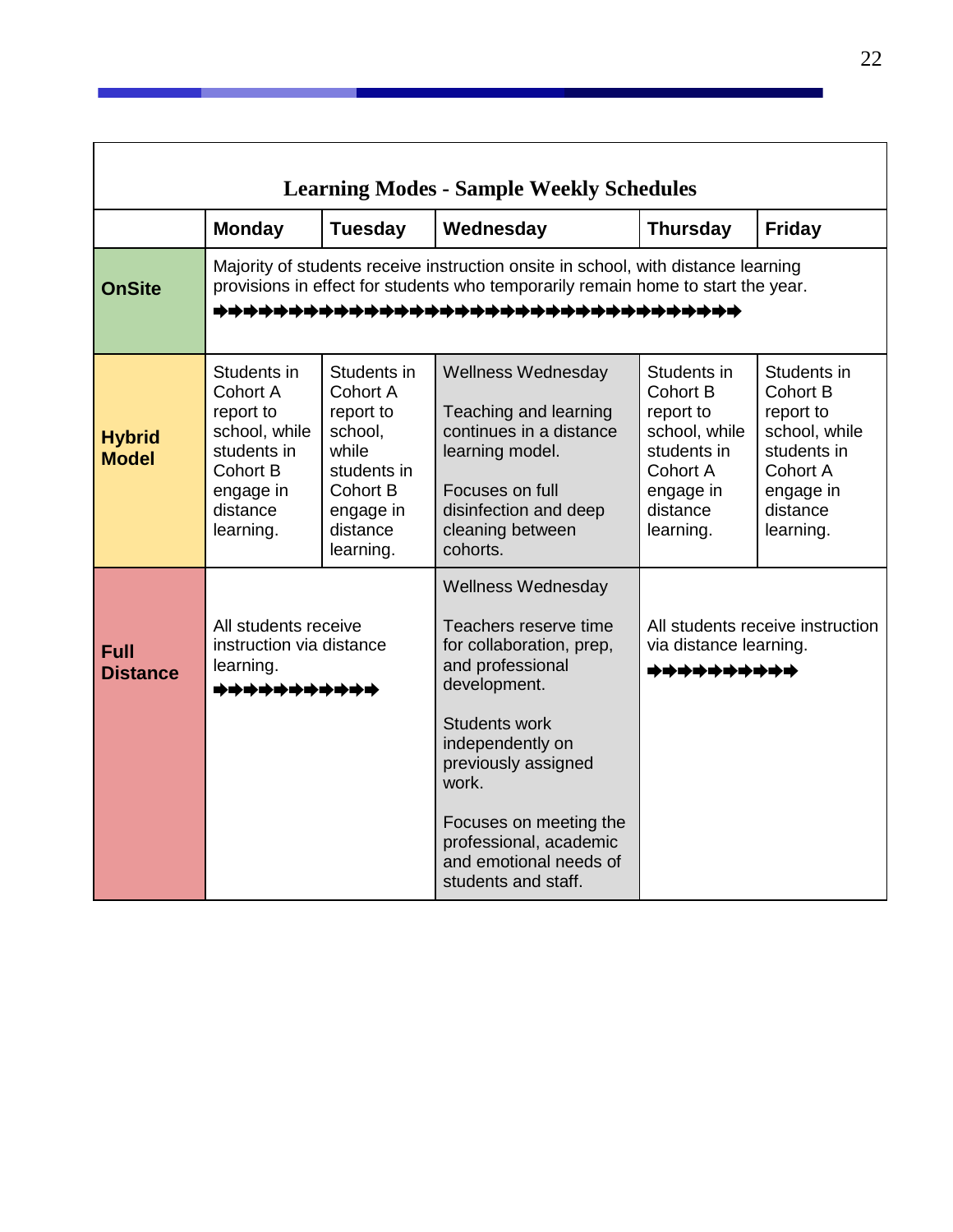

## <span id="page-37-0"></span>**Pillar IV: Social/Emotional Learning**



The focus of the Social/Emotional Learning (SEL) Pillar is to create a plan to best support the social/emotional needs of all students, parents and staff as we transition back to school. Newtown Public Schools will maintain a climate that is highly supportive and which focuses on optimism, hope, wellness and emotional support for students, families and staff during the initial re-entry and throughout the school year. School teams will identify and provide support to students, staff and families that need focused support upon re-entry and beyond. Each student will be part of a nurturing and supportive classroom environment that provides information and opportunities that allow students to collectively process their shared experience and partake in mindful activities to mitigate stressors.

<span id="page-37-1"></span>

|    | <b>School Re-engagement</b>                                                                                                                                                                                                                                  |
|----|--------------------------------------------------------------------------------------------------------------------------------------------------------------------------------------------------------------------------------------------------------------|
| 1. | Each school will ensure that all students are regularly engaged in existing SEL<br>programs and practices: Newtown SEL Webpage                                                                                                                               |
| 2. | Existing SRBI (Scientific Research Based Interventions) teams will collaborate with<br>teachers to develop support plans for any student or family in need.                                                                                                  |
| 3. | Each school will communicate specific information and resources available to<br>support families struggling with COVID-19 related issues:<br><b>Family Resource List</b><br><b>Trauma Warning Signs for Staff</b><br><b>Trauma Warning Signs for Parents</b> |
| 4. | SRBI teams will proactively review data, including anecdotal data, in order to identify<br>students in need of extra support due to COVID-19 related issues or school re-entry<br>issues.                                                                    |
| 5. | Outreach plans will be developed by schools teams in order to reconnect with<br>students who were disengaged during the prior period of distance learning and for<br>those who remain on distance learning and are at risk.                                  |
| 6. | Wellness and self-care opportunities will be provided by each school for staff:<br>Article about helping staff heal upon re-entry<br><b>Support Staff List</b>                                                                                               |
| 7. | Safe School Climate Committees will meet regularly to plan opportunities for<br>students and staff which promote a culture of hope, wellness and optimism.                                                                                                   |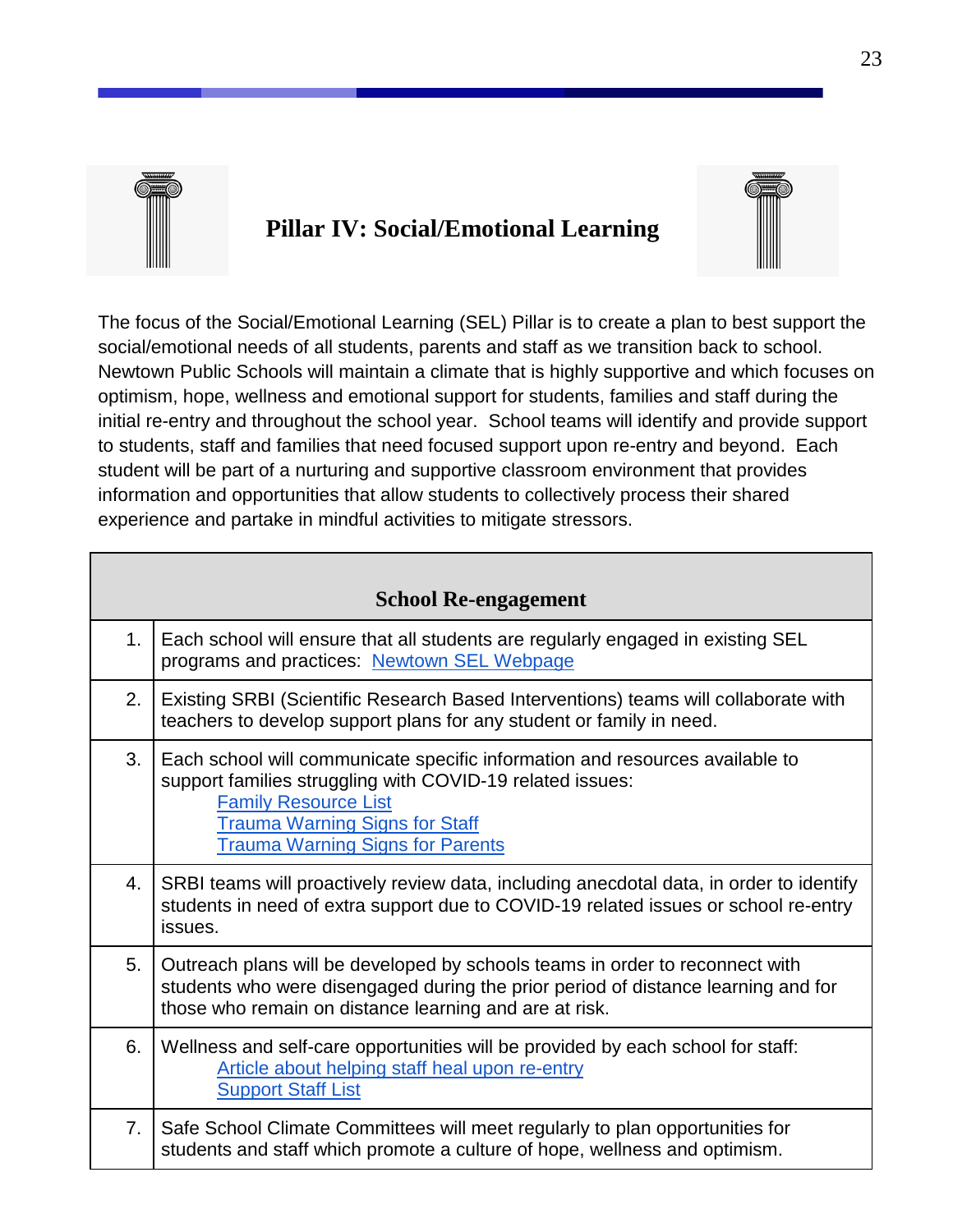<span id="page-38-0"></span>

| 8. | All students will engage in at least one developmentally appropriate lesson that<br>addresses the pandemic and the return to school.                                                                  |
|----|-------------------------------------------------------------------------------------------------------------------------------------------------------------------------------------------------------|
| 9. | SEL programs/practices/lessons that are implemented in classrooms will be adapted,<br>as possible, for students learning from home                                                                    |
|    | <b>SEL Staff Training</b>                                                                                                                                                                             |
|    | 10. Staff training will be provided through an online platform in order to provide guidance<br>in identifying abuse and neglect in the context of the pandemic and in the distance<br>learning model. |

a sa b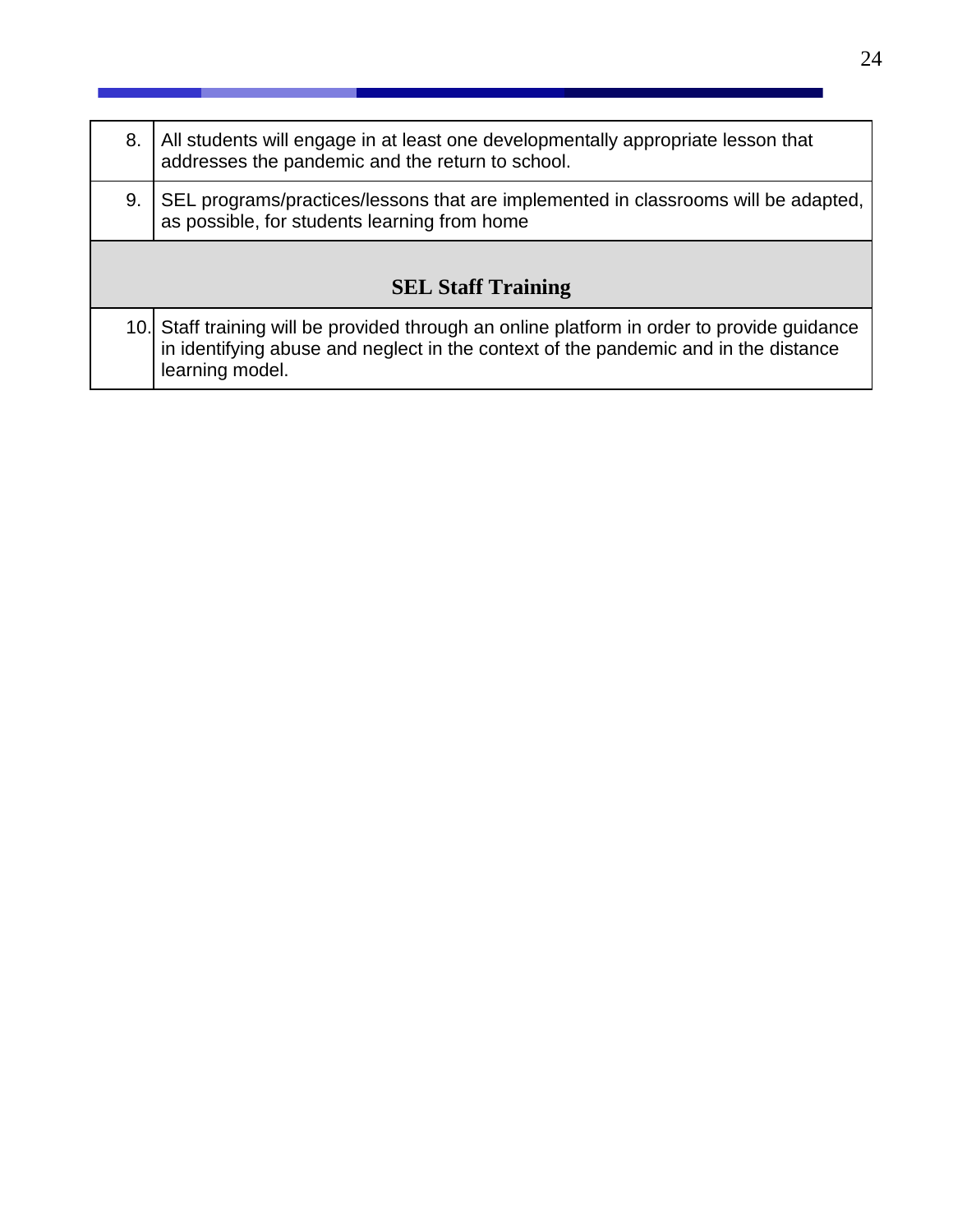

## <span id="page-39-0"></span>**Pillar V: Facilities**



The focus of the Facilities Pillar is to identify practices and resources to protect the health and safety of students and staff. The subcommittee worked to develop clear safety expectations including, but not limited to, safety devices, PPEs, cleaning and sanitizing, signs, and ventilation.

<span id="page-39-1"></span>

|    | <b>Classroom Health and Safety</b>                                                                                                                                                                                                                                                                                                                                                                        |
|----|-----------------------------------------------------------------------------------------------------------------------------------------------------------------------------------------------------------------------------------------------------------------------------------------------------------------------------------------------------------------------------------------------------------|
| 1. | Each school has removed furniture and nonessential materials from classrooms in<br>order to maximize spacing. Proper storage for items removed from classrooms is<br>provided by each school's custodial staff and the Director of Facilities.                                                                                                                                                            |
| 2. | Each school has identified and removed shared use objects and/or materials.                                                                                                                                                                                                                                                                                                                               |
| 3. | Each school will have an adequate supply of PPE, as well as individual barriers and<br>plexiglass dividers in necessary locations. Hand sanitizer stations will be available at<br>every school.                                                                                                                                                                                                          |
| 4. | All Department of Public Health guidelines for the operation of central and non-central<br>ventilation systems will be implemented in each school and MERV 13 filters installed<br>in all ventilation devices.                                                                                                                                                                                            |
| 5. | Air purifiers have been ordered for each classroom in buildings without HVAC.                                                                                                                                                                                                                                                                                                                             |
| 6. | Each school will identify cooling stations and allow access for classes in a building<br>without HVAC. Fans will be provided to those buildings without HVAC as well to push<br>warm air out of windows as recommended by the CDC. Each school is also<br>investigating the acquisition of outdoor enclosures/tents to provide additional spaces<br>with increased air flow.                              |
| 7. | All Department of Public Health guidelines for cleaning and disinfecting schools for<br>the maintenance of building water systems will be strictly followed.                                                                                                                                                                                                                                              |
| 8. | A custodial checklist detailing cleaning protocols will be available for every room. In<br>addition, cleaning of eating areas, bathrooms and general daytime cleaning will follow<br>a predetermined and set schedule. Cleaning logs will be posted outside of all<br>bathrooms and cafeterias. Teachers will work with younger students to clean up<br>areas after eating snacks or lunch in classrooms. |

 $\overline{\mathbf{1}}$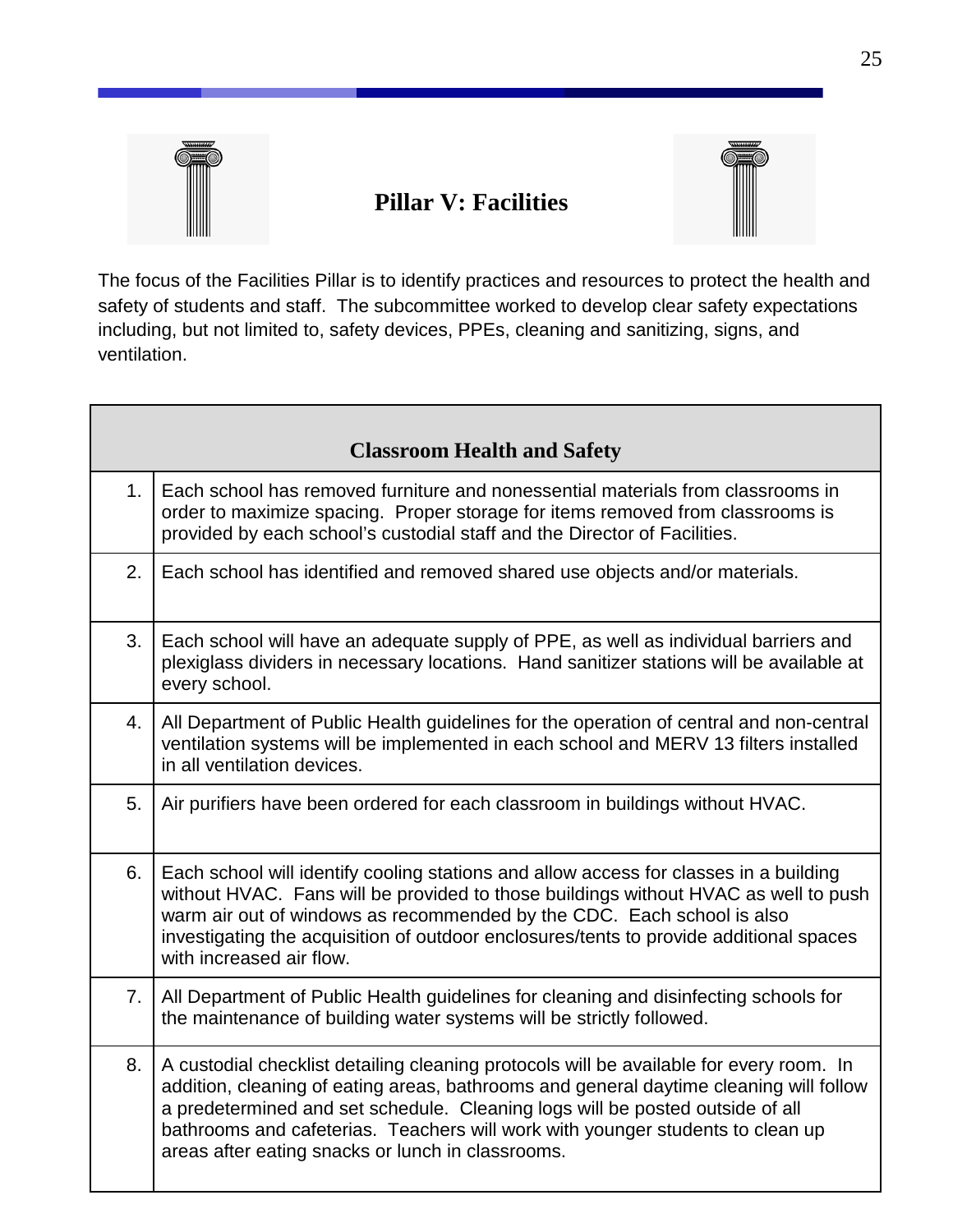<span id="page-40-1"></span><span id="page-40-0"></span>

| 9.  | Should the District move to the Hybrid Learning model, Wednesdays ("Wellness"<br>Wednesdays") will be used to disinfect and deep clean all school buildings between<br>cohorts.                                                                                                  |
|-----|----------------------------------------------------------------------------------------------------------------------------------------------------------------------------------------------------------------------------------------------------------------------------------|
|     | 10. The Director of Facilities will create a custodial substitute list and/or investigate the<br>use of a supplemental cleaning company.                                                                                                                                         |
|     | 11. The Director of Facilities in coordination with each school's custodial staff will utilize<br>cleaning agents aligned with CDC guidelines.                                                                                                                                   |
| 12. | Spaces may be repurposed for instruction in each school, if necessary. Municipal or<br>other community spaces may also be utilized.                                                                                                                                              |
|     | <b>Signage and Messaging</b>                                                                                                                                                                                                                                                     |
|     | 13. Through the use of school signage, reminders for hand washing and mask usage will<br>occur throughout the school day.                                                                                                                                                        |
|     | 14. All school entrances will display a notice of requirement to wear masks before<br>entering.                                                                                                                                                                                  |
|     | 15. All school bathrooms will display hand washing signs.                                                                                                                                                                                                                        |
|     | <b>School and Campus Security</b>                                                                                                                                                                                                                                                |
| 16. | Under the supervision of the Director of Security, each school campus will continue to<br>deploy and maintain armed and unarmed school security personnel during the school<br>day.                                                                                              |
| 17. | The Director of Security will facilitate fire drills and other emergency response drills at<br>each school as appropriate, under guidance provided by the Newtown Director of<br>Health, Newtown Fire Marshal, and the State of Connecticut DESPP/DEMHS Region<br>5 Coordinator. |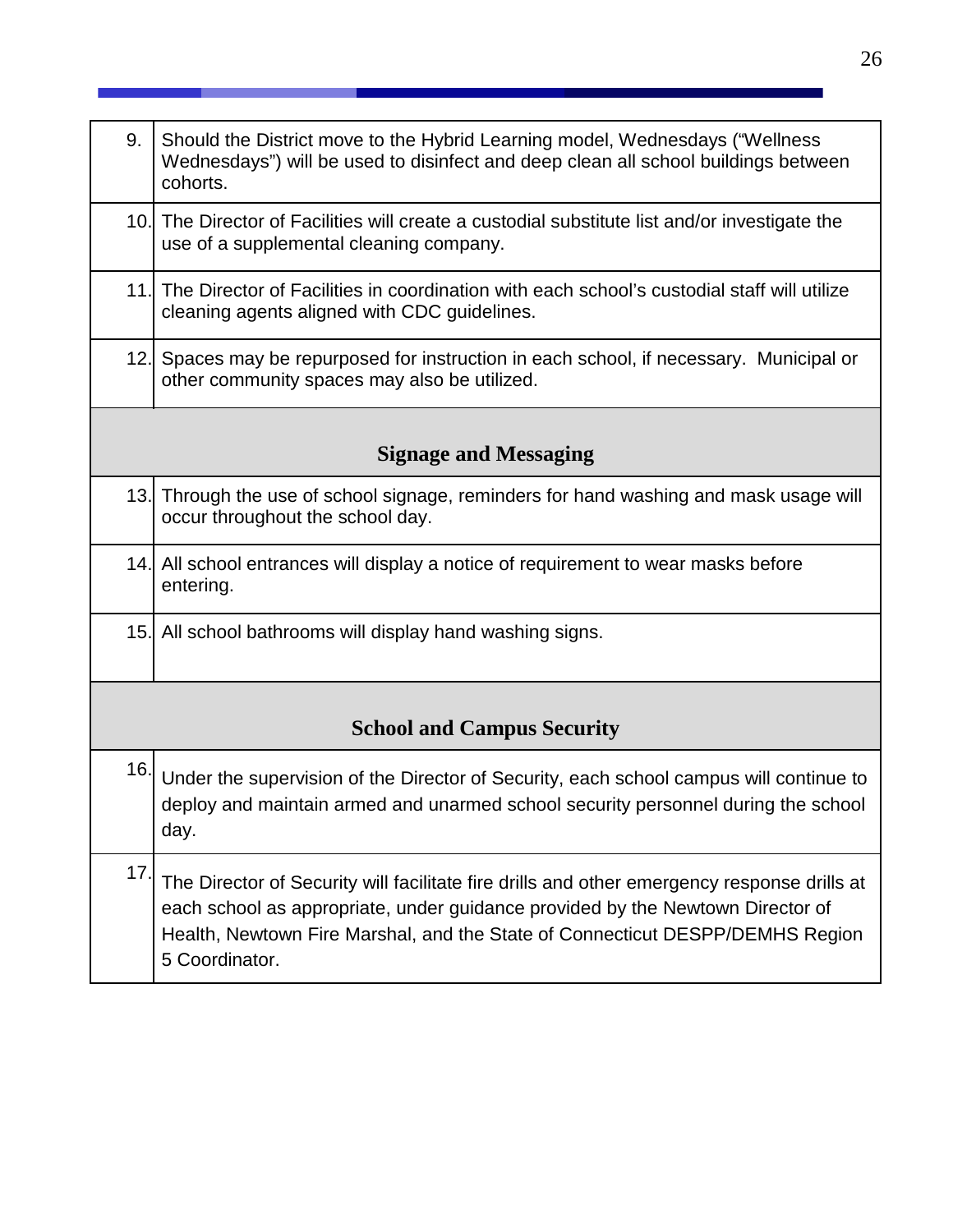

## <span id="page-41-0"></span>**Pillar VI: School Operations**



The focus of the School Operations Pillar is to create a logistic plan that supports a safe, organized transition back to school. This includes planning for building usage, outdoor spaces, athletics, and transportation.

<span id="page-41-2"></span><span id="page-41-1"></span>

|                | <b>Building Usage</b>                                                                                                                                                                                                                                                                                                                                                |
|----------------|----------------------------------------------------------------------------------------------------------------------------------------------------------------------------------------------------------------------------------------------------------------------------------------------------------------------------------------------------------------------|
| 1.             | School clubs and activities that take place before or after school will follow all<br>requirements outlined in this document as applicable, including but not limited to the<br>use of face coverings and maximizing physical distancing.                                                                                                                            |
| 2.             | After-school care through EdAdvance will resume and will follow all requirements<br>outlined in this document as applicable, including but not limited to the use of face<br>coverings and maximizing physical distancing.                                                                                                                                           |
| 3.             | Town organizations that provide clubs and activities to Newtown students will be<br>allowed if the activity has been approved by the Newtown Health Director and the<br>organization/activity adheres to all requirements outlined in this document, as<br>applicable, including but not limited to the use of face coverings and maximizing<br>physical distancing. |
| 4.             | Use of schools by outside organizations will be informed by the current state of health<br>conditions in the community and will be at the discretion of the Superintendent.                                                                                                                                                                                          |
| 5.             | Visitors, including parents, will not be allowed in school. Parents will drop off materials<br>in the vestibule.                                                                                                                                                                                                                                                     |
| 6.             | All parent meetings, including parent conferences, 504 meetings and PPTs will be held<br>virtually.                                                                                                                                                                                                                                                                  |
|                | <b>State and Federal Lunch Programs &amp; Policies</b>                                                                                                                                                                                                                                                                                                               |
| 7 <sub>1</sub> | Schools that participate in the National School Lunch Program (NSLP), School<br>Breakfast Program (SBP), Afterschool Snack Program, and Special Milk Program<br>(SMP), as applicable, will continue to determine eligibility for and make available free<br>and reduced-price meals and snacks and free milk to all eligible students.                               |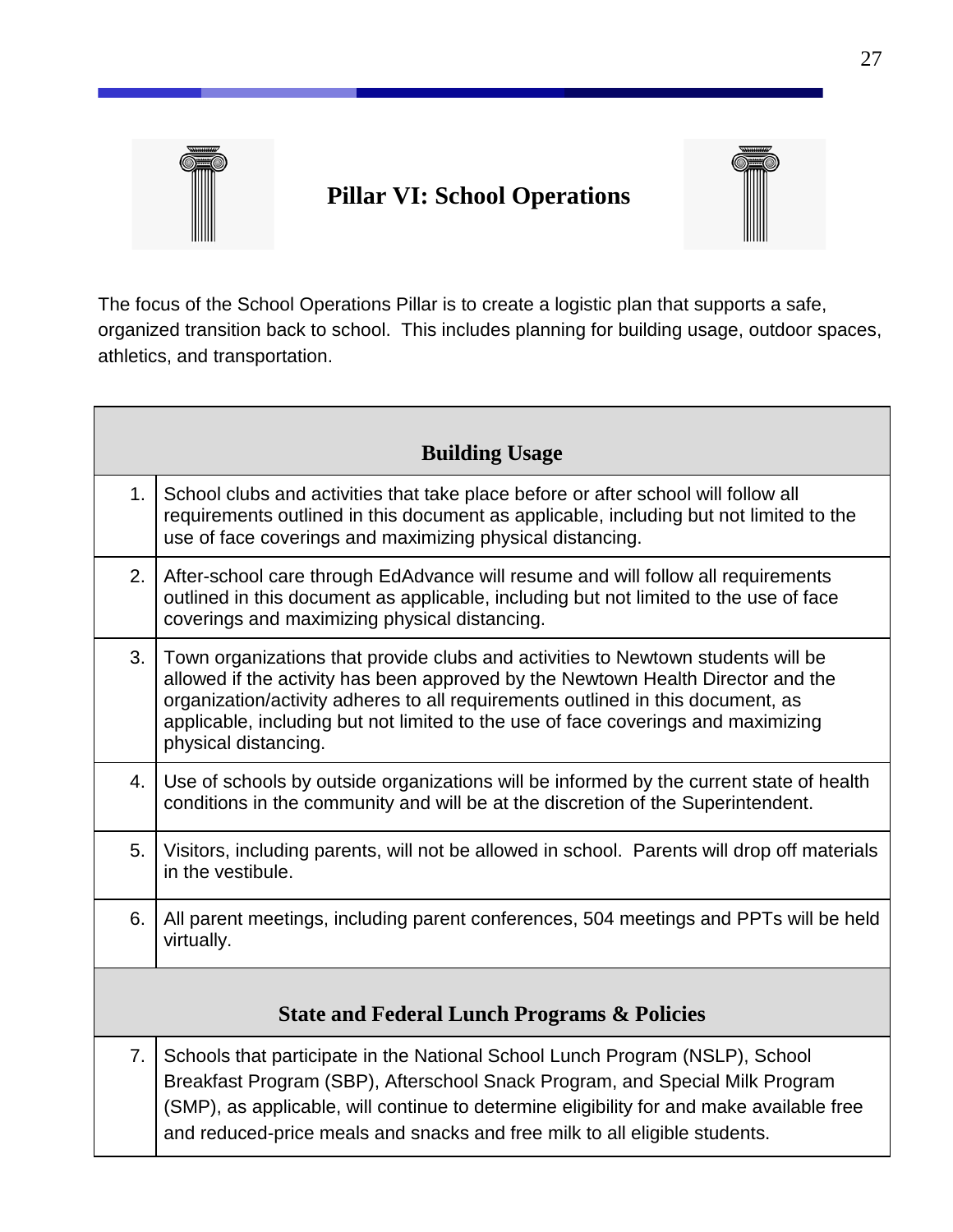<span id="page-42-3"></span><span id="page-42-2"></span><span id="page-42-1"></span><span id="page-42-0"></span>

| 8. | Schools will comply with the U.S. Department of Agriculture's (USDA) regulations and<br>policies for school meals and milk including the meal pattern requirements.                                             |
|----|-----------------------------------------------------------------------------------------------------------------------------------------------------------------------------------------------------------------|
| 9. | Schools that participate in the NSLP are required to claim meals/milk provided to<br>eligible students using accurate counting and claiming methods.                                                            |
|    | <b>Cafeteria Spaces, Lunches and Snacks</b>                                                                                                                                                                     |
|    | 10. Building principals will create lunch plans that minimize crowding and maximize social<br>distancing. Individual plastic barriers will be used when students are eating.                                    |
|    | 11. Students will be allowed to bring their lunch/snack and drink from home or may<br>purchase a bagged lunch at school.                                                                                        |
|    | 12. Students are encouraged to bring personal water bottles.                                                                                                                                                    |
|    | <b>Athletics</b>                                                                                                                                                                                                |
|    | 13. CIAC recommendations and updates will inform all decisions regarding participation in<br>all activities related to competitive athletics. Specific direction will be communicated by<br>individual schools. |
|    | <b>Recess and Play</b>                                                                                                                                                                                          |
|    | 14. Building principals will create recess plans that maintain cohorts and outline specific<br>activities in which students may engage.                                                                         |
|    | 15. Staff will actively monitor play, recess and provide alternative activities when<br>necessary.                                                                                                              |
|    | <b>Transportation and Buses</b>                                                                                                                                                                                 |
|    | 16. When feasible, families are encouraged to provide alternate transportation to buses.                                                                                                                        |
|    | 17. Bus seating will be assigned with family members grouped together and students will<br>be required to stay in the assigned seat at all times.                                                               |
|    | 18. Bus drivers, as well as students, will be required to wear a face covering or mask at all<br>times when riding the bus (one will be provided, if needed).                                                   |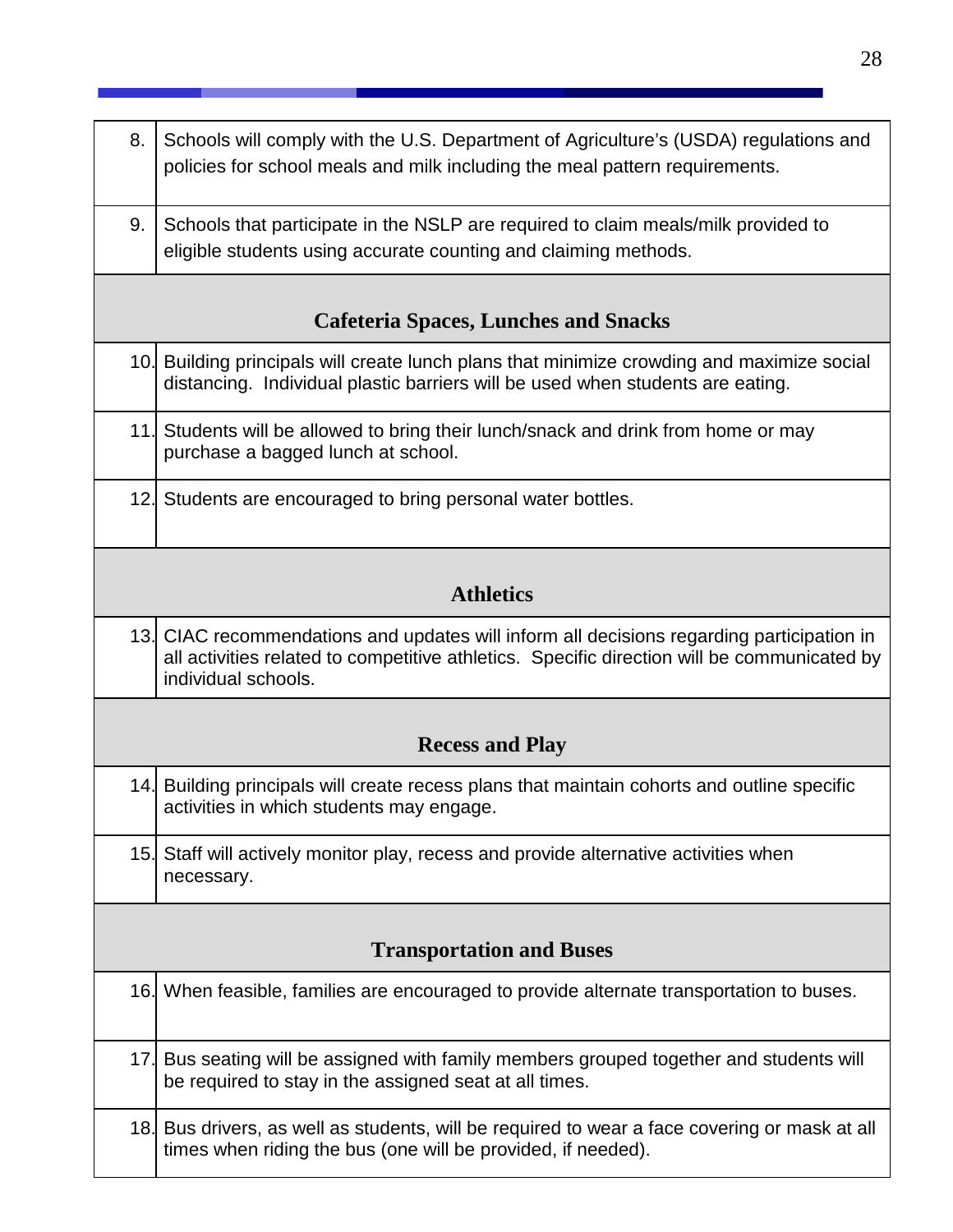| 19. Buses will run at full capacity under Low Risk conditions and 50% capacity under<br>Moderate conditions, with maximum allowable spacing between students.                 |
|-------------------------------------------------------------------------------------------------------------------------------------------------------------------------------|
| 20. K-6 bus monitors will ride buses for the first two weeks of school to ensure student<br>compliance with safety and health protocols.                                      |
| 21. When feasible, bus windows will remain open.                                                                                                                              |
| 22. Building principals will create plans for arrival and dismissal, including embarking and<br>disembarking of buses and parent drop-off and pick-up that minimize crowding. |
| 23. Students will be expected to ride the same bus to school in the morning and the same<br>bus to home in the afternoon every day.                                           |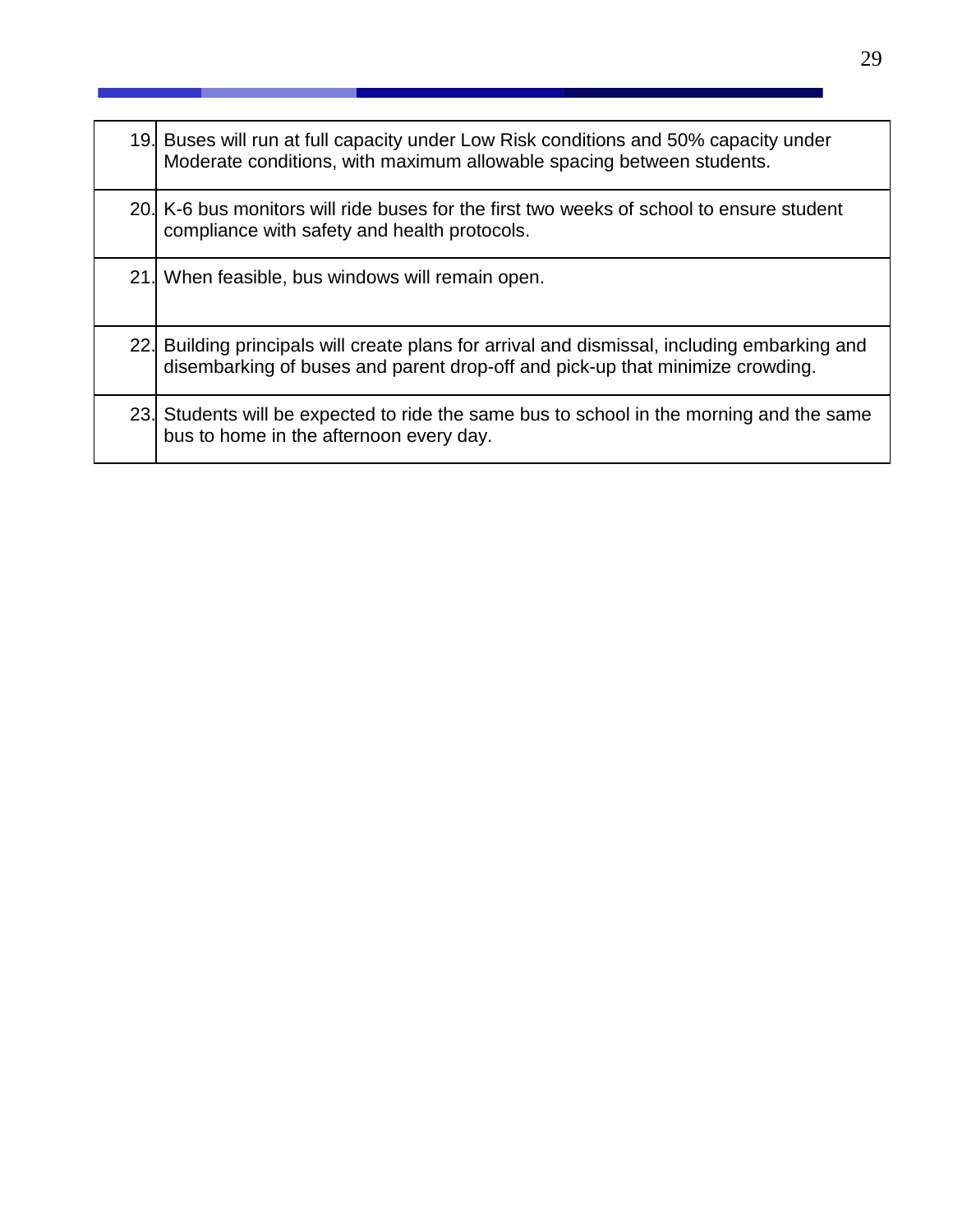## **Student and Family Responsibilities**

<span id="page-44-0"></span>

| <b>Screening for Symptoms at Home:</b> In order to prevent transmission among the<br>school population, parents are instructed to conduct daily health assessments prior to<br>leaving for school in order to identify fever and other possible COVID-19 symptoms.<br>Anyone with a fever of 100 degrees (F) or higher will be excluded from school.                                                                                                                                                                    |
|-------------------------------------------------------------------------------------------------------------------------------------------------------------------------------------------------------------------------------------------------------------------------------------------------------------------------------------------------------------------------------------------------------------------------------------------------------------------------------------------------------------------------|
| Stay at Home if Feeling III: Students must stay home if they are feeling ill and have<br>symptoms consistent with COVID-19. If there are questions about your child's well-<br>being on a given day, please do not allow him or her to come to school, and contact<br>your physician for guidance immediately.                                                                                                                                                                                                          |
| <b>Face Covering/Masks:</b> All students must wear face coverings or masks that<br>completely cover the nose and mouth while on buses and inside the school buildings<br>with exceptions only for those for whom it is not safe to do so due to medical conditions<br>or disability. "Mask Breaks" will be provided during the day. Students are encouraged to<br>wear their own face covering or mask and schools will maintain a supply to provide one,<br>if needed. Masks with a filtered valve will be prohibited. |
| <b>Water Bottles:</b> Students are encouraged to bring their own personal water bottles.                                                                                                                                                                                                                                                                                                                                                                                                                                |
| Social Distancing: Students must maintain social distancing to the greatest extent<br>possible. Students are expected to practice social distancing when entering and exiting<br>the building, in classrooms, and moving throughout the school.                                                                                                                                                                                                                                                                         |
| Frequent Hand Washing and Hand Sanitizing: Students must engage in frequent<br>hand washing or sanitizing upon arrival, before and after meals, after bathroom use,<br>and after coughing or sneezing.                                                                                                                                                                                                                                                                                                                  |
| <b>Student May Not Change Buses:</b> Students will be expected to ride the same bus to<br>school in the morning and the same bus to home in the afternoon every day. Face<br>coverings or masks should be in place prior to entering the bus.                                                                                                                                                                                                                                                                           |
| <b>Transportation:</b> When feasible, families are encouraged to provide alternate<br>transportation to buses.                                                                                                                                                                                                                                                                                                                                                                                                          |

## **Keeping our schools open…***is everyone's responsibility!*  **Thank you for your support!**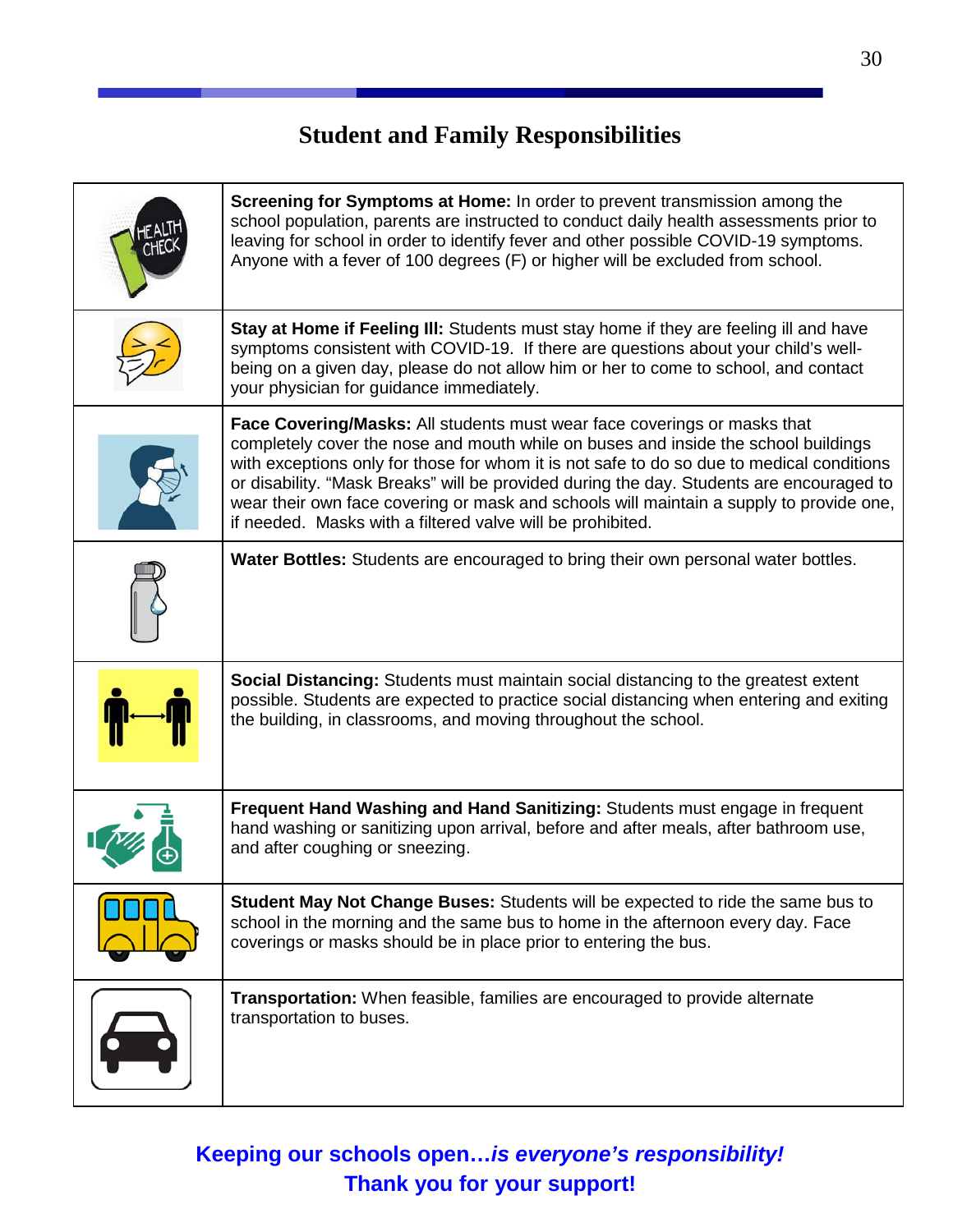## **Resources**

<span id="page-45-0"></span>Please see the links below for additional information regarding the State Department of Education's Plan for Reopening Schools, COVID-19 health and safety resources, as well as resources related to social and emotional health.

### **CSDE Resources:**

**[Adapt, Advance Achieve: Connecticut's](https://portal.ct.gov/-/media/SDE/COVID-19/CTReopeningSchools.pdf) Plan to Learn and [Grow Together](https://portal.ct.gov/-/media/SDE/COVID-19/CTReopeningSchools.pdf)**

**Health and Resources:**

**[Connecticut COVID-19 Response](https://portal.ct.gov/Coronavirus)**

**[Centers for Disease Control and Prevention website.](http://www.cdc.gov/)**

**[American Academy of Pediatrics](https://www.aap.org/en-us/Pages/Default.aspx)**

**Social and Emotional Learning Resources:**

**[Newtown SEL Webpage](http://newtown.k12.ct.us/SEL)**

**[Family Resource List](https://docs.google.com/document/d/105jSRxwu2B4gWltb6lpY7r8Zeb4ohqMRJ96Su5wcb9M/edit)**

#### **Disclaimer**

The guidance and plans provided in this document are based on current guidelines and requirements issued by the State Department of Education and the current input of local entities and public health officials. The COVID-19 public health emergency continues to be a rapidly evolving situation, and consequently, the guidelines, requirements and plans described herein may change as the legal and regulatory landscape and the public health trends continue to change.